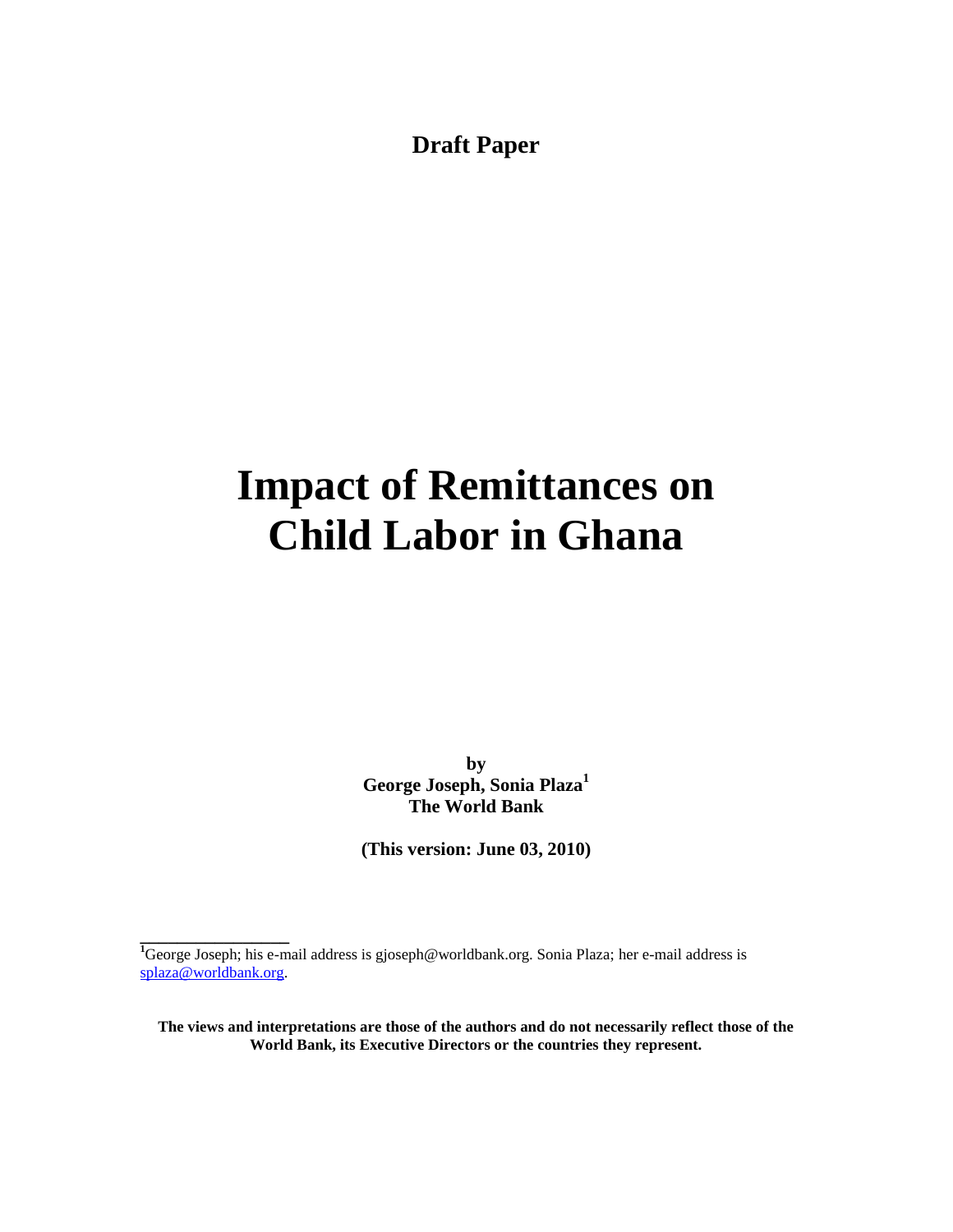#### **IMPACT OF REMITTANCES ON CHILD LABOR IN GHANA**

George Joseph and Sonia Plaza

#### Abstract

In this paper, we investigate the impact of remittances on child labor in Ghana using the most recent nationally representative household survey (GLSS V). In particular, the paper examines whether international remittance receiving households behave differently from domestic remittance receiving households and households that do not receive remittances with regard to the decision on sending their children to work. We also estimate whether remittances have an effect on the number of hours worked a year by children. In our estimation, we treat households" remittance status as endogenous by using as instruments, religious and ethnic remittance network variables constructed at the district level. We find that regardless of the source of remittances, belonging to a remittance receiving household reduces the probability of children participating in the labor market by around two percent. International remittances unambiguously reduce child labor; belonging to an international remittance receiving household reduces the probability of child labor by six percent. On the other hand, domestic remittances seem to have no statistically significant effect on the decision to send children to work. With regard to the number of hours of work undertaken by children, we find that children belonging to international remittance receiving households tend to work fewer hours than those who belong to households that do not receive remittances. Children belonging to domestic remittance receiving households tend to work more hours. Overall, our results confirm that international remittances have a positive impact on reducing child labor while domestic remittances are part of a broader strategy of household coping mechanism.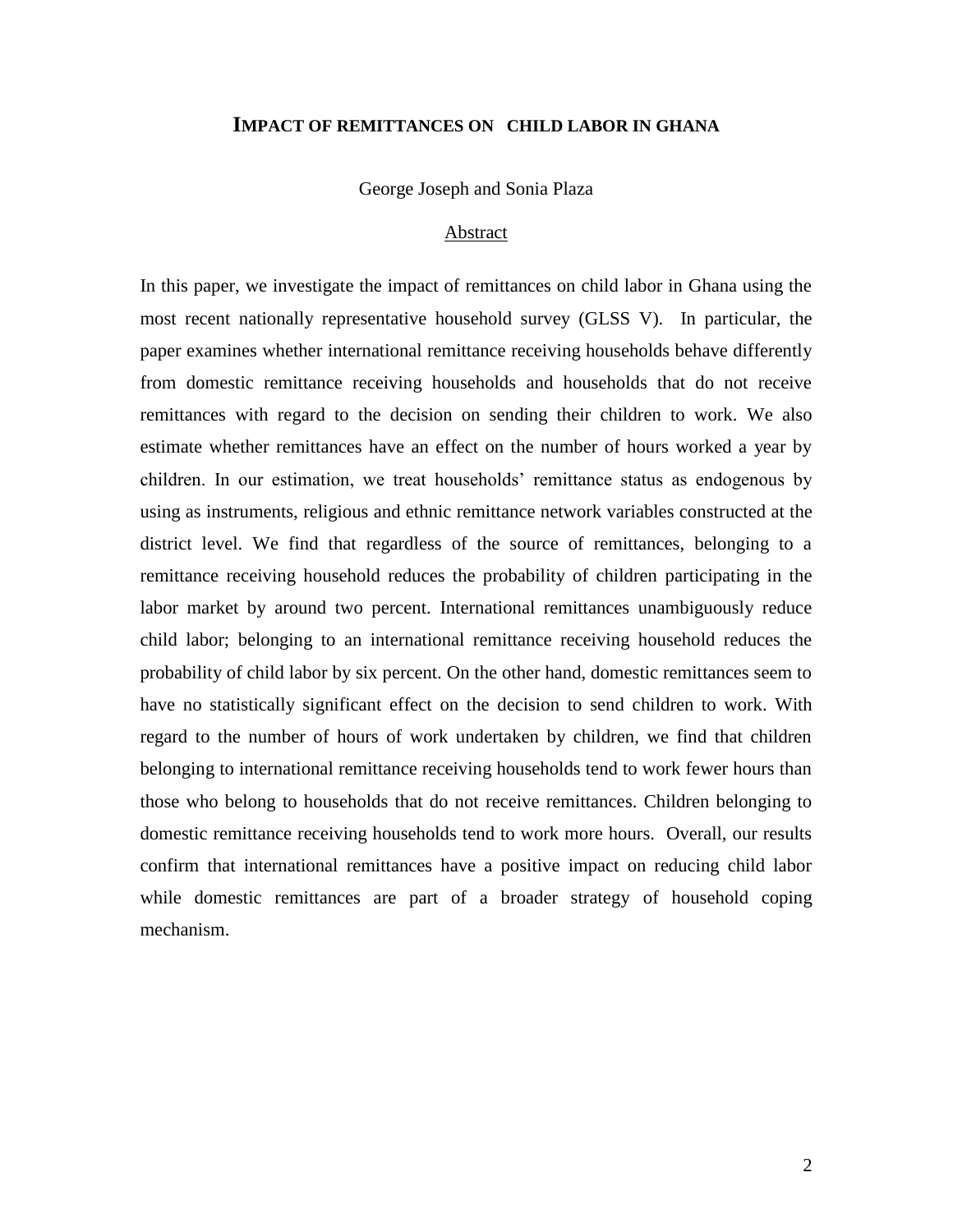## **Impact of Remittances on Child Labor in Ghana**

#### **I. Introduction**

 $\overline{a}$ 

Recent decades have witnessed large scale increase in the migration of people within and across national boundaries. Migration, whether internal and international, can generate considerable welfare gains for the migrants, their families and both the destination and the source economies. Many studies agreed that the remittances are primarily used for household expenditures, such as the construction of homes and consumption [\(Black et](http://jae.oxfordjournals.org/cgi/content/full/15/suppl_2/245#EJL035C25) al., [2003;](http://jae.oxfordjournals.org/cgi/content/full/15/suppl_2/245#EJL035C25) [Martinez Pizarro and Villa, 2005\)](http://jae.oxfordjournals.org/cgi/content/full/15/suppl_2/245#EJL035C127). These transfers have consequences at both the household level and at the level of the economy as a whole, affecting macroeconomic management, labor force participation, education and health outcomes, income distribution and patterns of household expenditure (Page and Plaza, 2006). There is a substantial body of empirical evidence suggesting that remittances sent by migrants have a significant effect in reducing poverty, improving education attainments and health status in the recipient countries (see Adams, 2005; Hildebrandt and McKenzie, 2005; Woodruff and Zenteno,  $2007$ .<sup>1</sup> However, there is a scarcity of rigorous empirical evidence on how remittances affect the labor market behavior of members in the recipient households. This is particularly relevant in the case of children who are engaged in child labor which inhibit the accumulation of human capital in the early years affecting future earnings later. Similar to cash transfer programs, remittances can reduce household budget constraints thus enabling households to send their children to school rather than work. Also it is expected that remittances reduce the dependence of households on the earnings from child work leading to a reduction in the number of hours worked by children.

However, it is important to distinguish between households receiving remittances from domestic (internal migration) and those receiving remittances from international migrants since the magnitude and impact of international remittances are typically larger. Even among international migrants, there are significant differences between remittances received from migrants in OECD countries (South-North) and remittances received from

 $<sup>1</sup>$  For an overview on the literature on the effects of migration and remittances on source country</sup> communities see Katseli et al. (2006) or López-Córdova and Olmedo (2006). Adams ( 2008)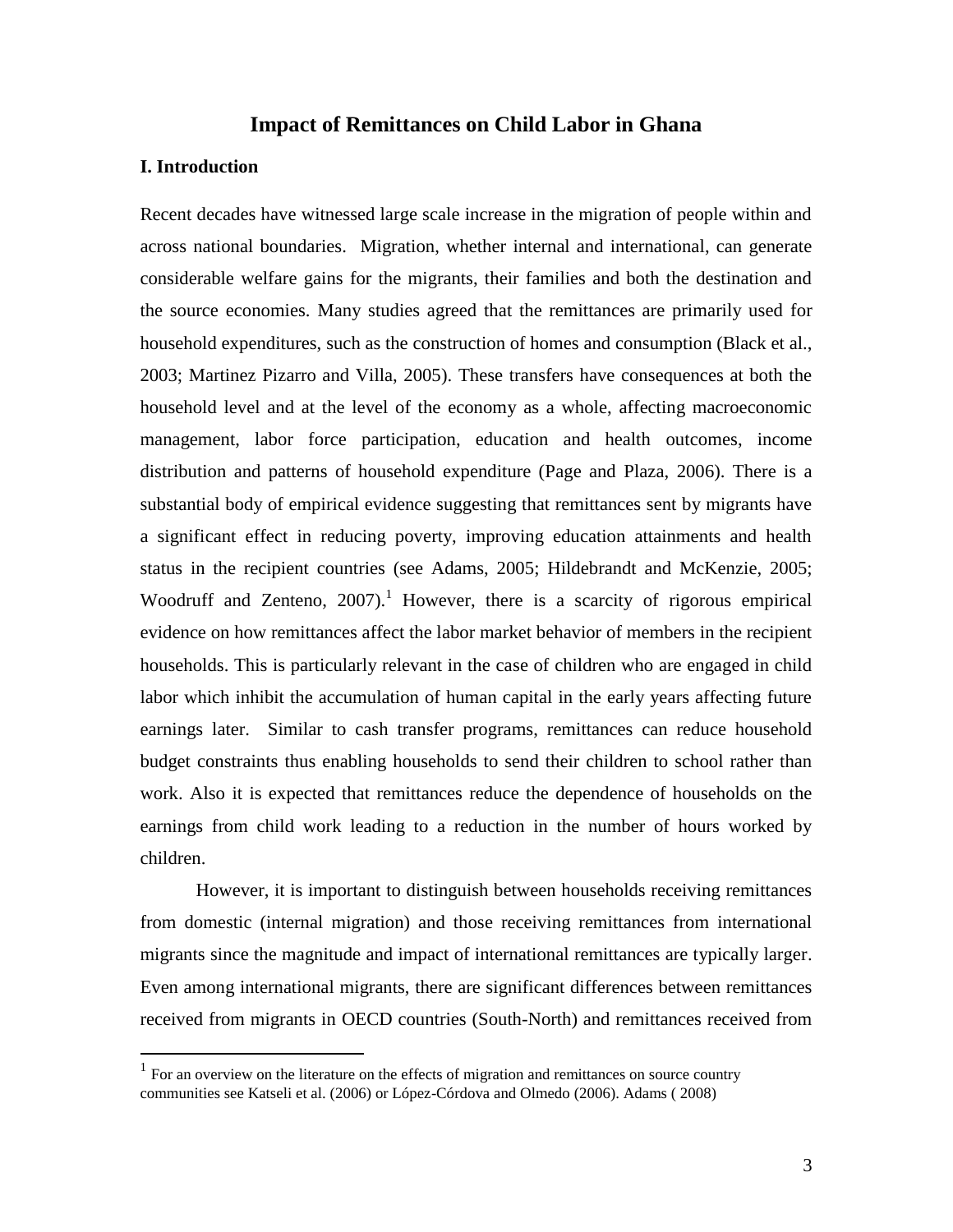migrants in African or other developing countries (South-South). Moreover, as many previous studies have pointed out, international migrants in general and OECD migrants in particular (and hence their migrant sending households) belong to the more educated and economically better off sections of the society. This leads to encounter endogeneity and selection bias while estimating the impact of remittances on recipient households as remittance recipient households would have been better off even without remittances. Therefore, in order to delineate the effect of remittances, especially international remittances on child labor, it is important to control for the endogeneity of remittance receiving status in empirical research.

A review of the literature on child labor points out three main reasons why children are sent to work (Edmonds, 2008). First, as highlighted in several studies, poverty at the household level and availability of economic opportunities tend to aggravate child labor. (Basu and Van, 1998, Basu, 1999, Bhalotra and Heady, 2003, Ersado, 2005) Second, it is argued that households make decisions on schooling versus child labor based on the relative return to child time in schooling. Education of children not only entails monetary expenses but also has the opportunity cost of time which could be utilized for work (in the formal or informal sector) or home production. Moreover in most developing countries like Ghana, return to human capital acquired through formal education is often lower than the return from alternative uses of time wherein children are likely to develop skills and experience in specific trades and occupations (Bacolod and Ranjan, 2006). From the perspective of household level decision making, expenditure on children"s education is an intra-household public good with uncertain future returns while wage income from child labor is a sure return with the additional benefit of providing children with some occupation specific skills. Thus in the presence of binding resource constraint, households are more likely to under invest in education and send children to work. Third, parental decisions and preferences play a key role in child time allocation decisions (Basu and Van 1998). In many developing countries, where parents are less educated or even illiterate, they tend to show a lower preference for providing education to children. In many societies, traditional social norms and values affect parental preferences towards educating children especially females which can contribute to increased child labor.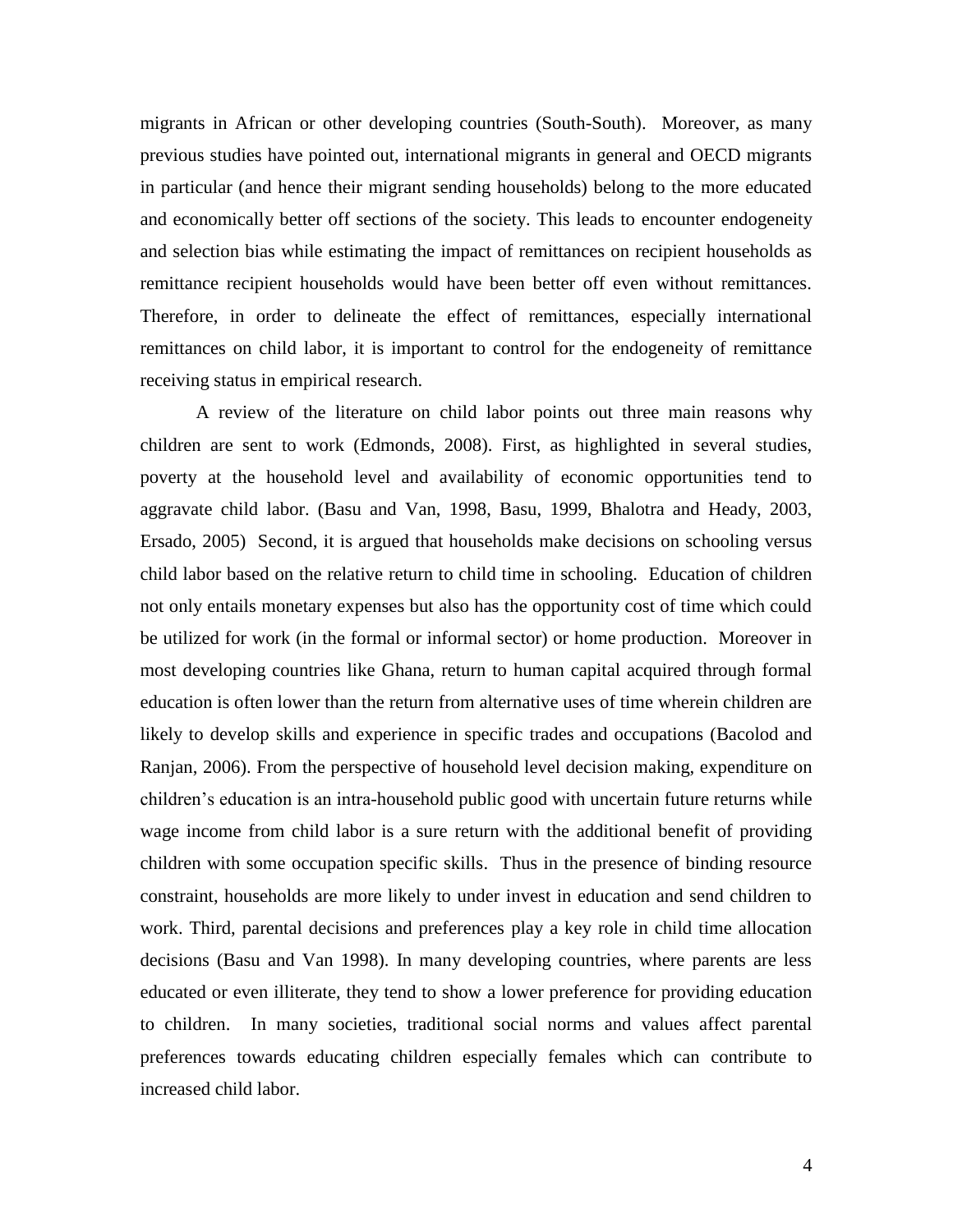Most of the previous studies on the impact of remittances on household welfare focus on the differences in marginal budget shares on consumption, investment, housing education and health between remittance receiving and remittance non receiving households (Adams, 2008), often concluding that remittances do not have a differential impact on human capital investments like education when compared to other sources of income. However a simple analysis of the share of total expenditure on education is inappropriate to measure the differential impact of remittance income in countries like Ghana where most of the education is provided by the government and religious schools at a negligible cost.

Several reasons can be pointed out why remittance income received by households have a differential impact on the education of children and hence on child labor when compared to other sources of household income like wages, salaries and agricultural income. As already mentioned, remittance receiving households are likely to belong to higher income quintiles which would lead to higher household expenditure on most categories of expenditure including education. For poorer households, remittances represent a stable source of income unaffected by localized weather and labor market shocks. This enables them to be less dependent on their children as an additional source of income. Also, anecdotal evidence suggests that along with migration, there exists a transfer of values across societies such that households with international migrants or urban migrants tend to ascribe greater importance to educate their younger relatives. Above all, existence of better prospects of future income through migration, may lead to a "brain gain" effect which provides an incentive for remittance receiving households to invest in children"s education and keep them away from child labor.

The paper makes the following innovative contributions. First, to the best of our knowledge, this is the first study that attempts to examine separately the differential impact of internal and international remittances on child labor. We investigate whether remittance receiving status of households has an impact on two related aspects of the labor market behavior of children, namely, the decision of households to send children to work and on the decision on the number of hours the children choose to work a year. We further provide a descriptive account of the differential outcomes in households receiving remittances from OECD and African countries. Second, it is difficult and often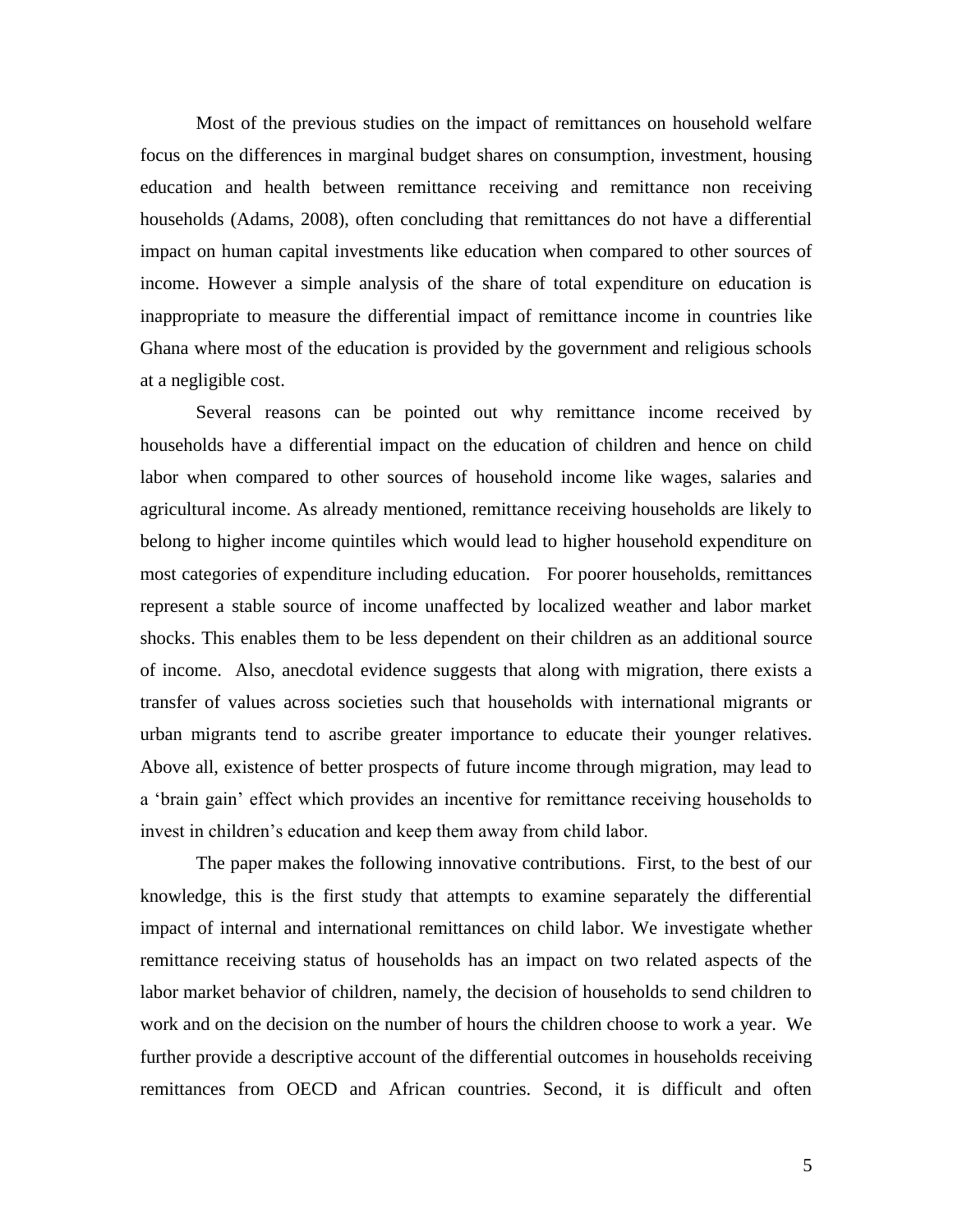confounding to examine the impact of migration and remittances simultaneously using cross section data because not all households that receive remittances have a migrant and not all migrants send remittances to their households. Keeping this in mind, we focus our attention only on remittance receiving households regardless of whether there is a migrant or not. Third, the present study is the first of its kind that attempts to estimate the impact of remittances on child labor while controlling for endogeneity and selection bias using nationally representative data from an African country. We utilize the Ghana Living Standard Measurement Survey (GLSS V) consisting of 8668 households which has collected detailed information on households receiving remittances and the sources of remittances.

Our investigation based on descriptive statistics indicates that there is significant difference between domestic remittance receiving households and international remittance receiving households and hence asserts the need to address endogeniety concerns in empirical investigation. Keeping this in mind, we estimated a series of bivariate probit and treatment effects models that are meant to correct for endogeneity on the decision to send children to work as well as the number of hours children are made to work. Our results indicate that, international remittances unambiguously reduce child labor. However, domestic remittance receiving status does not have a significant effect on child labor. Overall, our results confirm that international remittances have a positive impact on the labor market behavior of children while domestic remittances are part of a broader strategy of household coping mechanism. Our estimates of the endogeneity corrected regressions on the number of hours worked also confirm our findings. Children belonging to international remittance receiving households tend to work fewer hours while children belonging to domestic remittance receiving households tend to work more hours a year

The paper is organized as follows. In the second section, we briefly survey the existing literature on labor market participation and child labor in the context of migration and remittances to situate the contribution of this paper to the literature. The third section presents some stylized facts about labor market participation and child labor in Ghana according to GLSS V at the level of geographical regions and consumption quintiles,, disaggregated at level of gender. Empirical strategy intended to control for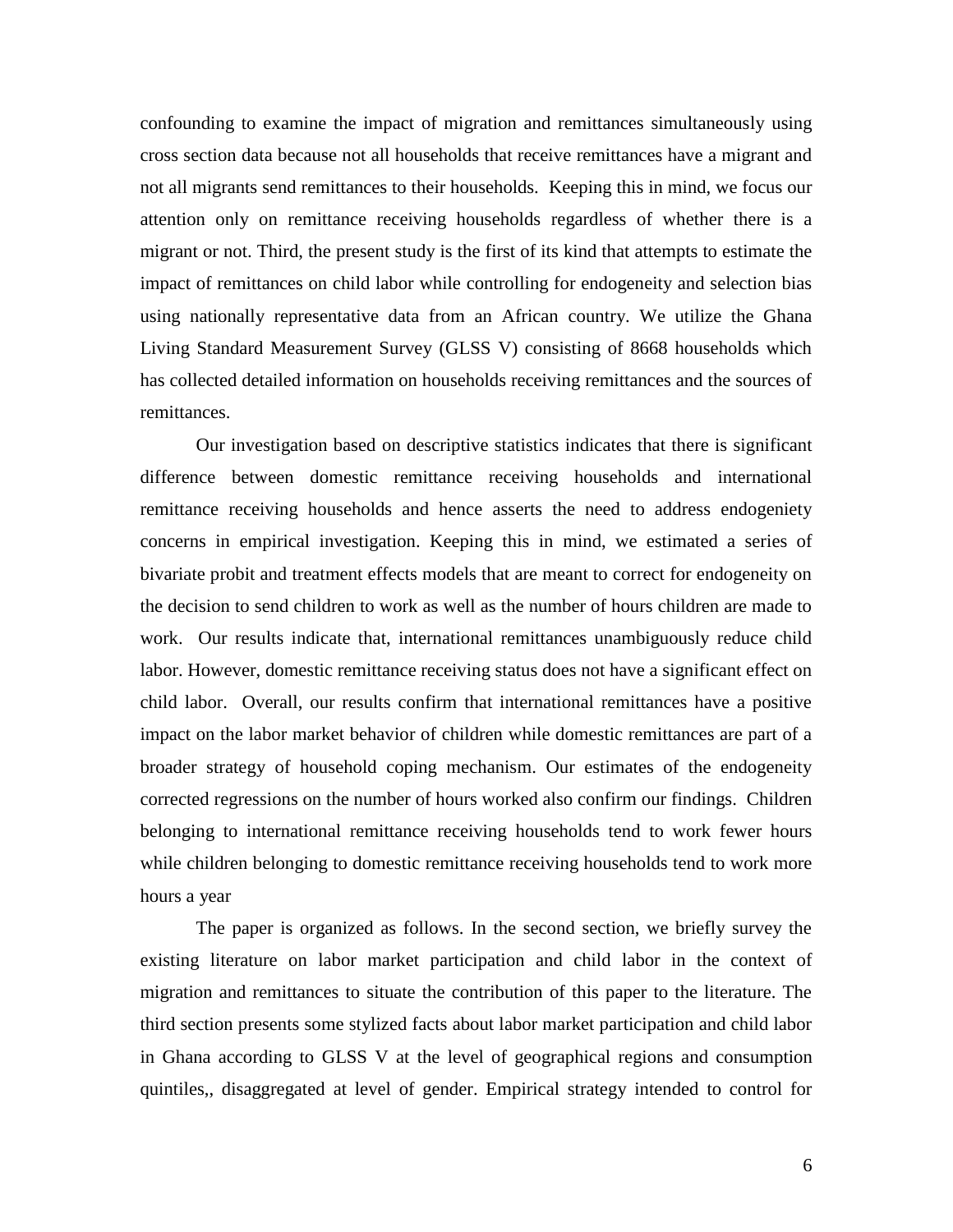endogeniety and econometric specifications are discussed in the fourth section followed by a short description of data .The fifth section discusses the results and the sixth section concludes.

## **II. Related Literature**

#### **II.1 Impact of Remittances on Labor Market Behavior and Education**

This section looks at the growing body of evidence on how migration and remittances impact economic development and poverty reduction. Many studies agree that remittances are primarily used for household expenditures, such as the construction of homes and consumption. (Black, 2003; Martinez Pizarro and Villa 2005). These transfers have consequences at both the household level and at the level of the economy as a whole, affecting macroeconomic management, labor force participation, education and health outcomes, income distribution and patterns of household expenditures. Remittances can contribute to reducing liquidity problems that are present in developing countries. It can be expected that recipient families will expand their consumption of leisure and their investment in the human capital of their children (Acosta, 2006).

#### *a) Link between remittances and working decision*

Since the seminal work of Becker (1982) allocation of time for work and leisure in households have received considerable attention in economics. However, the impact of remittances on the allocation of work and leisure has been left rather unexplored. There are two strands of the literature trying to explain the effect of remittances on labor markets in developing countries suggesting contrary outcomes. On the one hand, remittances by relaxing household level economic constraints facilitate new entrepreneurial ventures leading to increased labor force participation. On the other hand, remittances can reduce labor supply by increasing reservation wages of remaining household members. Various theories have been advanced to explain the reduction in labor supply as result of receiving income transfers like remittances. First, it has been suggested that remittances can have a disincentive effect leading to reduced labor market participation of the household members remaining at home. This is explained using the income- leisure trade off where in leisure is treated as a normal good. Increase in income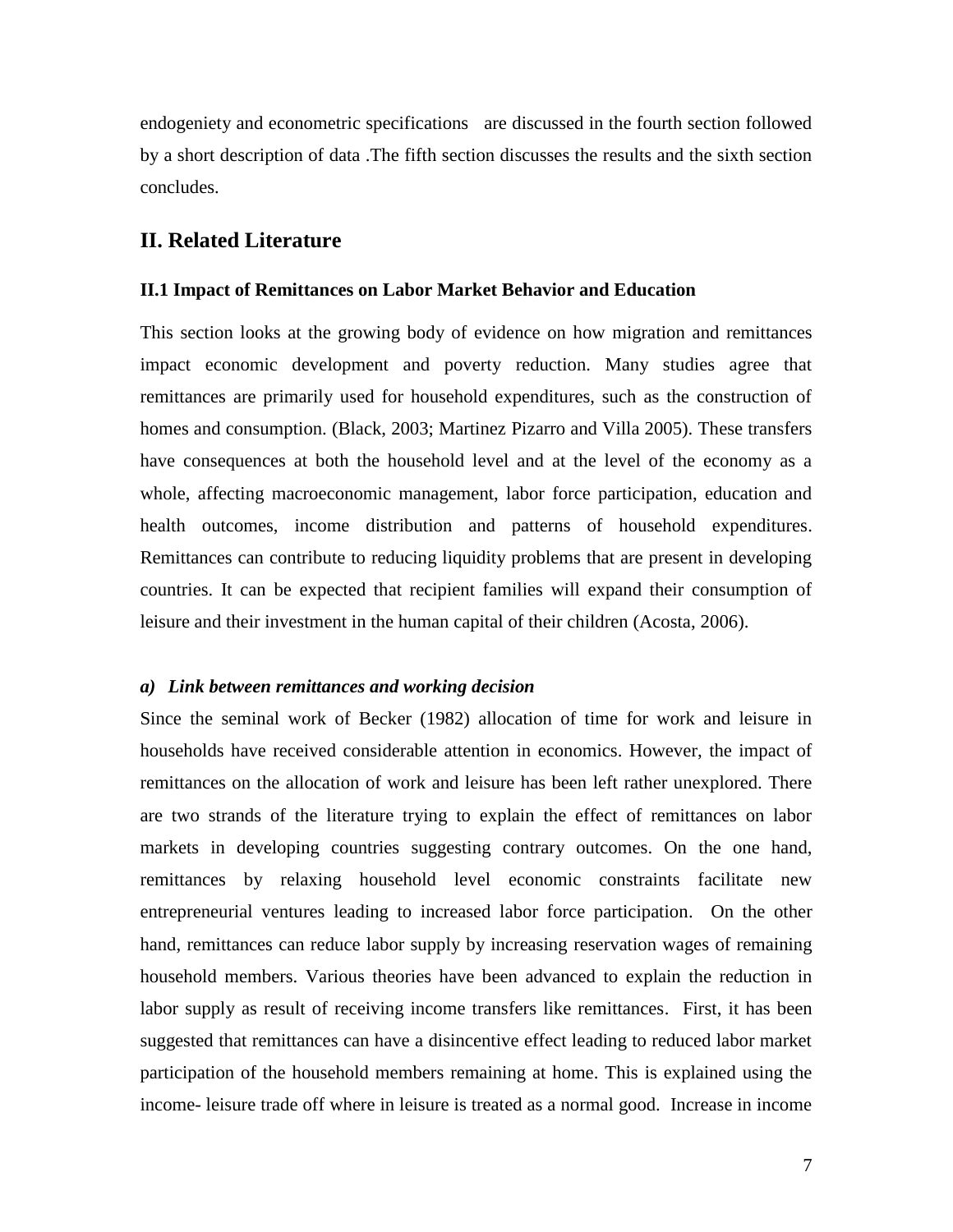transfers like remittances reduce labor force participation of the members by increasing the reservation wage of members in the receiving households (Danziger et al., (1981), Bertrand et al. (2003), Joulfaian and Wilhelm (1994), Imbens et al. (2001), Rosenzweig (1980) and Schultz (1990)) Second, in remittance receiving households, the absence of a household member due to migration might require other remaining members to substitute for the tasks he/she had been engaged in leading to labor substitution effect. In a situation where a household is involved in non market production of goods and services for the household, the absence of a household member due to migration increases the marginal productivity of the other household members left behind. If the marginal productivity is more than the prevailing market wage, there will be a withdrawal from labor market. ((Browning and Chiappori, 1998; Browning et al. (1994) and Lundberg and Pollak,  $(1996)$ ). <sup>2</sup>A third possibility is highlighted in the recent literature is the education effect. Remittances by alleviating the financial constraints enable households to invest in human capital of their children expecting higher future returns. This is further accentuated by the "brain gain effect" where the possibility of future migration and higher earnings might motivate households and individuals to invest time and effort in education. Both these together constitute the education effect which may lead to withdrawal from the labor market of the younger cohort for attending educational institutions.<sup>3</sup> It is the labor substitution effect and the education effect on the labor participation that can explain the reduction in child labor due to income transfers like remittances. In principle, remittances can be considered as an exogenous source of income for the household. Therefore, if schooling and leisure are normal goods, as income increases due to remittance transfers demand for both schooling and leisure will increase and consequently supply of child work will fall.  $4$  If net expected returns to schooling are greater than to child work, increase in household income due to remittances may also encourage schooling and reduce child work by relaxing household credit

 $\overline{a}$ 

 $2$  This is a standard finding in models of intra household specialization. See for example, (Browning and Chiappori, 1998; Browning et al.(1994) or Lundberg and Pollak, (1996).

 $^4$  See, for example, Fallon and Tzannatos (1998) and ILO (1996).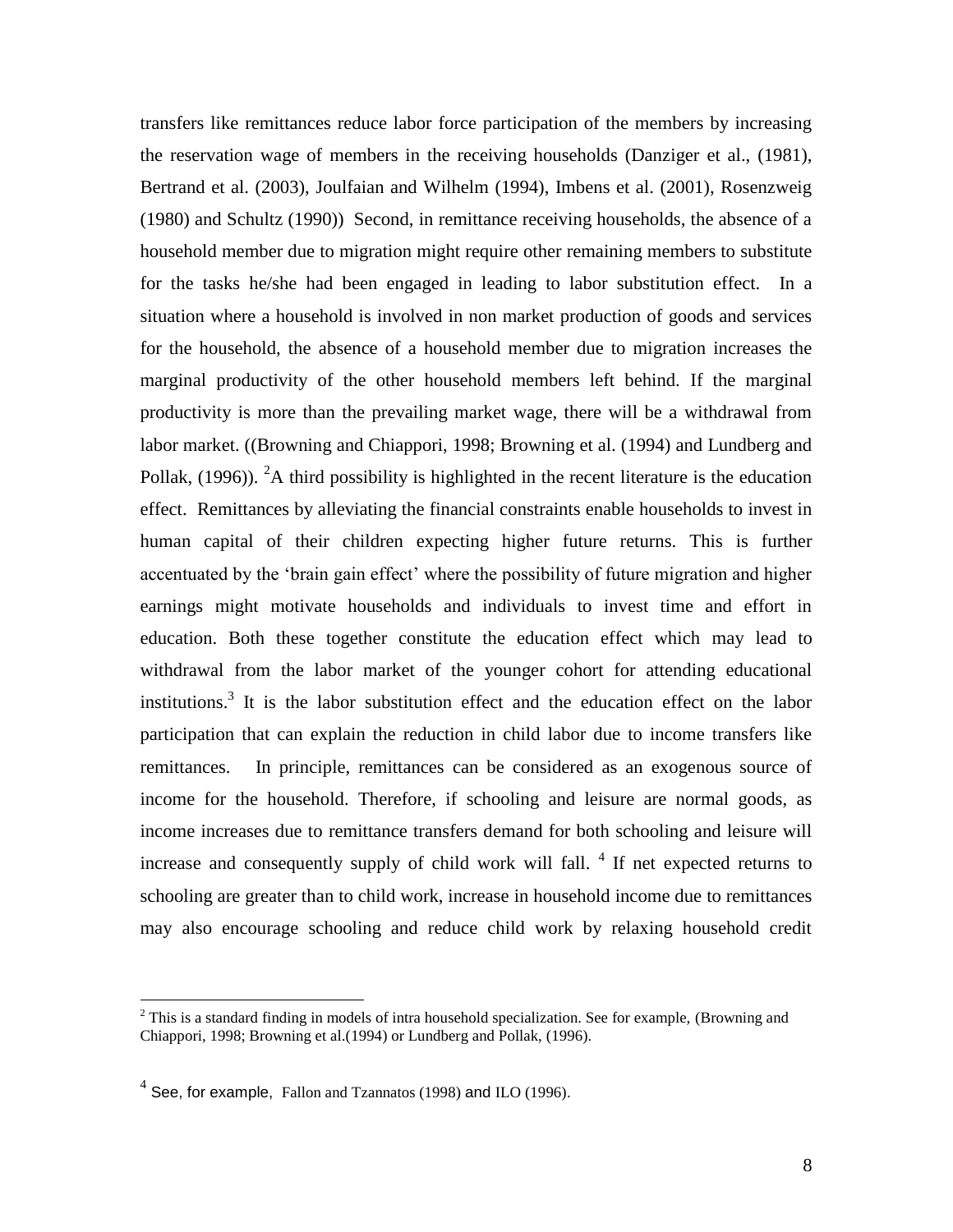constraints.<sup>5</sup>. As exemplified in the literature on 'brain gain', since migrant households with relatively increased access to external markets for labor due to community and network effects, they are encouraged to educate their children if the external labor markets are rewarding more education.

There exists considerable amount of empirical evidence on how remittances alter the labor market behavior of adult members in the recipient households. In one of the early papers using data on Nicaragua, Funkhouser (1992) found that remittances have a negative effect on female labor market participation. In a recent study using panel data Funkhouser (2006) finds that international migration reduce labor force participation in Philipines. Rodriguez and Tiongson (2001) had similar results for Philippines and attribute their results to higher leisure consumption by household members who stay back home. But most of the earlier work, failed to account for the possible endogeneity and selection issues due to the presence of unobservable variables that simultaneously determine labor market participation and the receipt of remittances. Using instrumental variable strategy to control for endogeniety, Acosta (2006) found that among remittance receiving people in El Salvador, only women tended to reduce their labor supply, mostly due to the preference for leisure and to some extent as a part of labor substitution to facilitate intra household specialization. He also finds that remittance receiving households do not invest more in children"s education when compared to others. In their paper on the differential impact of remittances on different types of work, Amuedo-Dorantes and Pozo (2006) found that remittances tended to reduce labor supply of women in rural areas and informal sector. On the other hand, labor participation rates of men remained unaffected but shifted more towards informal employment. There are several other studies on the impact of remittances on labor supply which include Itzigsohn (1995) in the Caribbean Basin. Rodriguez and Tiongson (2001) and Cabegin (2006) in Philipines , Sadiqi and Ennaji (2004) in Morocco and Kim (2007) in Jamaica,

 $\overline{a}$ 

<sup>&</sup>lt;sup>5</sup> See Bhalotra and Heady (1998), Canagarajah and Coulombe (1997), De Tray (1983), Levison and Moe (1998), Mergos (1992), Mueller (1984) and Rosenzweig and Evenson (1977). Further evidence of a high elasticity of child work relative to its returns is provided by the market for child work literature. Bhalotra and Heady (1998), Mergos (1992), Rosenzweig (1981) and Skoufias (1994) all find a significant and strong positive relationship between child market wage rates and child work participation.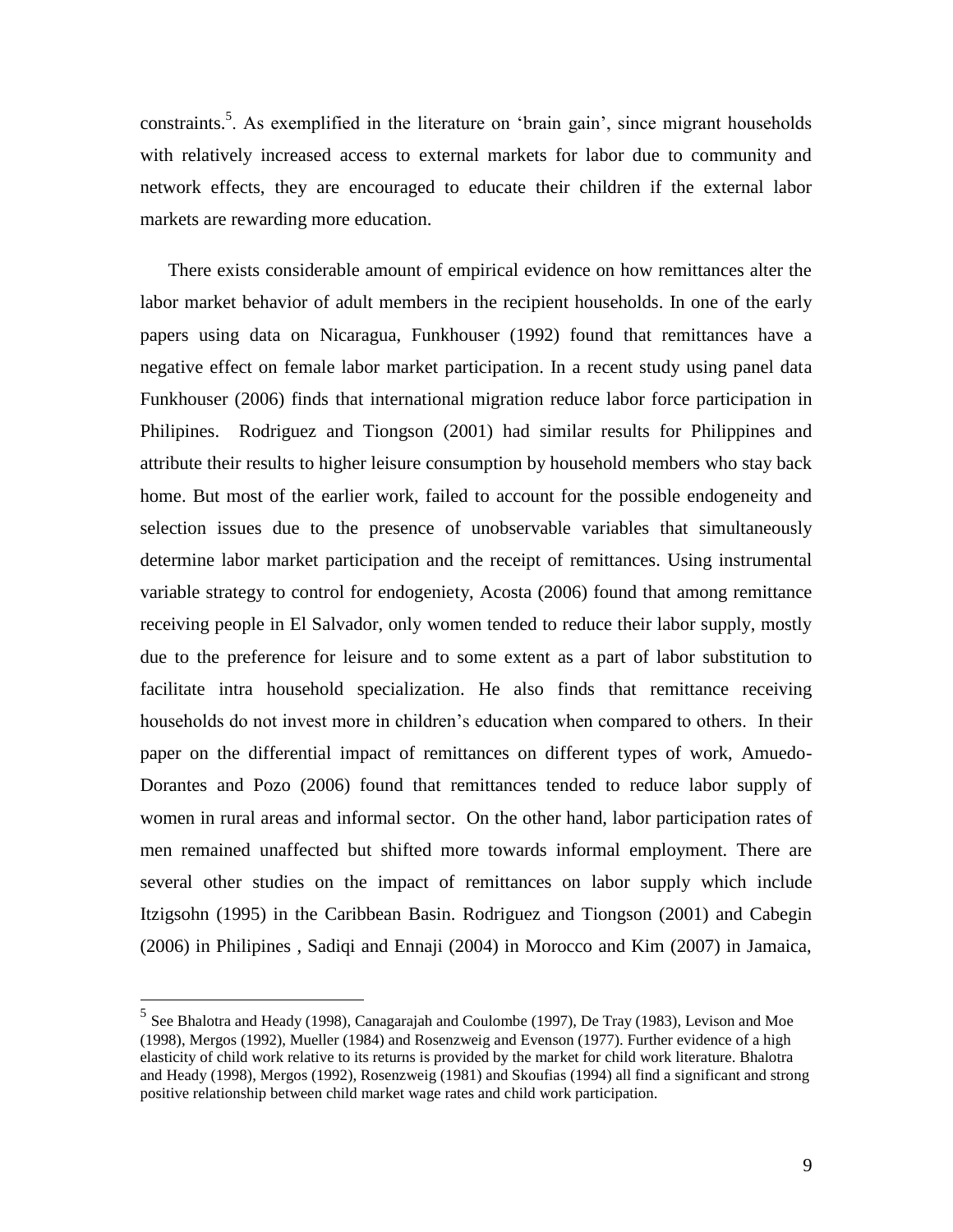Loshkin and Glimskaya (2008)) in Nepal and Gorlich, Mahmoud and Trebesch (2008) in Moldova. The common finding of all these studies is that migration and remittances result in a decline in the labor force participation of household members left behind, in particular, of females and youth. Braga( 2009) using data from Albania found that remittances have different effects for men and women depending on the age group. Inactivity is lower for people aged between 25 and 33 years. Loshkin and Glimskaya (2008) finds some evidence for labor substitution in Nepal for women when the men migrate while Gorlich, Mahmoud and Trebesch (2008) finds that in Moldova most of labor market inactivity can be explained by labor substitution and education effects. In a latest paper Cox-Edwards and Rodriguez-Oreggia (2009) found limited evidence that persistent remittances had effects on labor force participation in Mexico using data from the Migration Module applied to the National Quarterly Employment Survey in 2002. Their findings suggest that the flow of persistent remittances replaces lost income with no significant surplus to alter labor supply price.

#### *b) Link between remittances and credit constraint*

To the best of our knowledge, there is limited direct evidence on the impact of remittances on child labor by relaxing the economic constraints of households. Therefore, we focus on the indirect impact of remittances on schooling and hence a possible reduction in child labor. Empirical evidence on the impact of remittances on education is rather mixed. A few empirical studies have found positive linkages between migration, and remittances and education or health outcomes. Rapoport and Docquier (2005) report that remittances can have positive effects on the educational attainment of children from households with migrant members. Hanson and Woodruff (2002) writing on Mexico find that children in households with a migrant family member completed more years of schooling which is higher than the educational attainment of children in non remittance receiving households. Cox Edwards and Ureta (2003), find that in households in El Salvador with at least one family member living abroad, remittances significantly contributed to a reduction in dropouts. When Dean Yang (2003) while analyzing the impact of remittances on Filipino households found that "a rise in remittances of 10 percent of initial income will increase the fraction of children, aged 17 to 21, attending school, by more than 10 percentage points."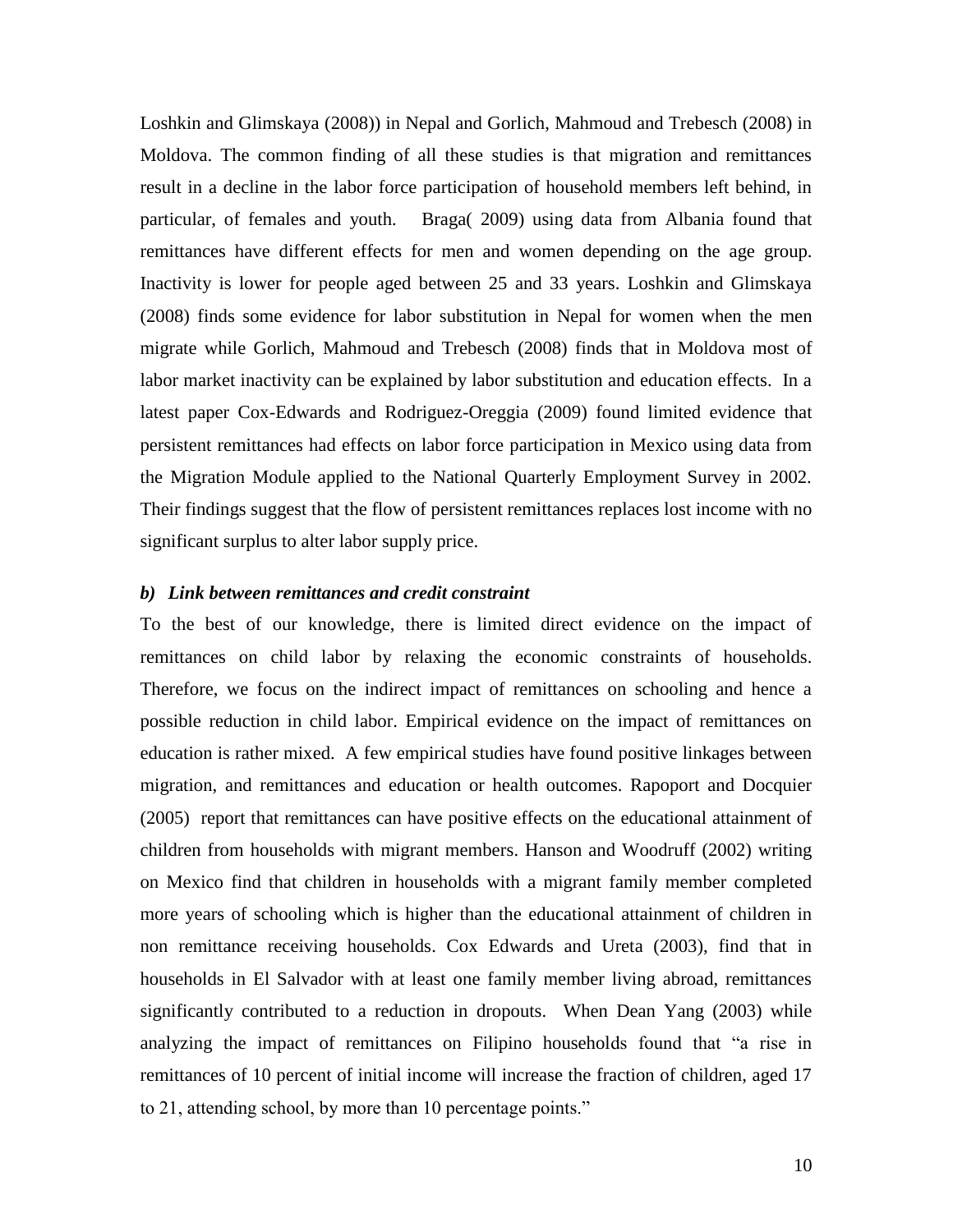Lopez Cordova (2004) uses a cross-section of all Mexican municipalities (over 2400) in the year 2000 to look at the impact of migration on education and health outcomes. He finds that as the proportion of households receiving remittances rises in a community, developmental outcomes improve. "If the fraction of remittance-receiving households increased by five-percentage points, starting from zero, infant mortality falls by almost five percent, children"s school attendance rises by more than 3 percent, while illiteracy drops by 34 percent."

Hanson and Woodruff (2003), Cox Edwards and Ureta (2003), Mansuri (2006) and Yang (2008) provide evidence for a positive effect of migration and remittances on child schooling using data from Mexico, El Salvador, Pakistan and the Philippines respectively. Contrarily, Acosta's (2006) study on El Salvador concludes that remittance recipients do not seem to invest more in children"s human capital than non-recipients. For Mexico, McKenzie and Rapoport (2006) and McKenzie (2005) and Boucher et al. (2005) provide some evidence that migration might even discourage educational attainment. They argue that most Mexican migrants in the U.S. tend to work in low skilled jobs, so that young Mexicans have little incentives to invest in higher education. Given the increased prospects for employment for the low-skilled in the USA, returns to education are ultimately higher in Mexico – an assumption which is confirmed by the empirical results of Chiquiar and Hanson (2005).

Amuedo-Dorantes (2008) separate the migration effect from the remittances effect. They found that in Haiti remittances raise school attendance for all children in some communities, regardless of whether they have household members abroad or not, while, in other communities, the effect is found only among children living in households that do not experience any family out-migration.

#### **II.1. Remittances and Child Labor**

Child labor has become an important topic in international policy making. Within the context of increasing trends in migration and remittances, it becomes very relevant to assess their impact on the decision of households to send their children to work and the number of hours children are made to work. There are few theoretical and empirical studies on the impact of remittances and child education/labor choices. In one of the first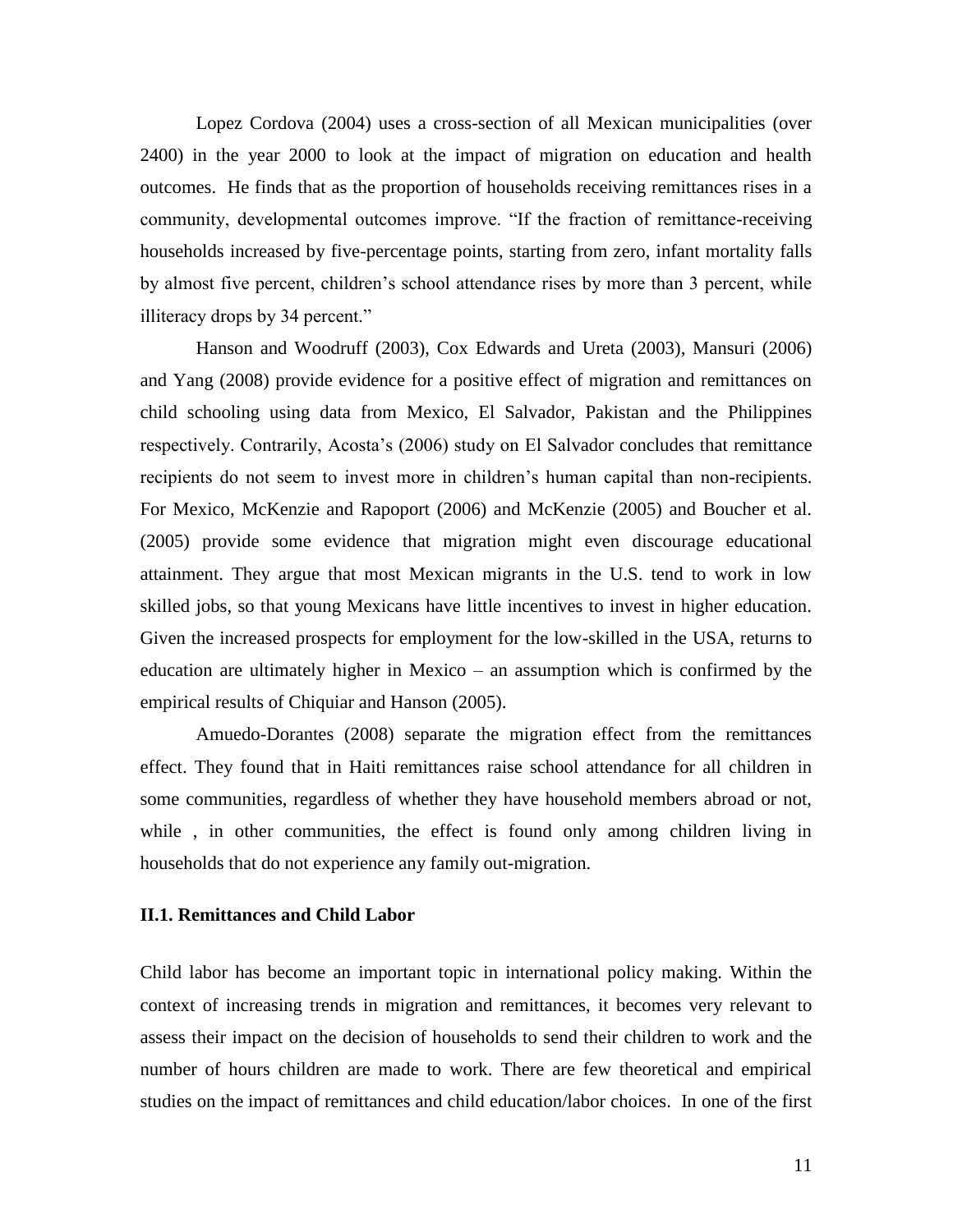seminal theoretical papers on the linkage between low income and child labor, Basu and Van (1998) shows that the decision for a child to work is made by the household to help ensure the household"s survival. But when household decision making is coupled with perfect substitutability between adult and child labor, economies may have more than one type of equilibrium where when the wages are low children tend to work to support the household and when wages are higher, and children do not work. Since this paper, recent research has emerged in the context of migration, remittances and child labor. Epstein and Kahama (2008) find that the remittances sent by emigrating parents may enable the children and other members of the household to stop working. Dimova, Epstein and Gang (2008) using the Living Standards Measurement Survey data from the Kangera region in Tanzania pooled for the years 1991, 1992, 1993, 1994 and 2004 in a recursive simultaneous equation model of migration, remittances and child labor supply found that both migration and remittances decrease the supply of child labor by the household. Milgan and Bohara (2007) analyze the effects of international remittance and non remittance income on educational achievement (educational attainment) and the amount of child labor (the number of hours the child works) using Heckman"s two-step procedure for Nepal. The model estimates the effects of different kinds of income on both child labor and educational attainment using data from 2003 Nepal Living Standards Survey. They find that remittance from international sources and non-remittance income contribute positively and significantly to child welfare in Nepal, but the effect of remittances is small when compared to other sources of income. Mansuri( 2006) finds that remittances sent by temporary migrants have a positive effect of child schooling especially for female children. Gonzale-Koning and Wodon (2007) develop a Stackelberg-type model wherein the family members who remain at home develop gratitude towards the migrant when receiving remittances and reciprocate by choosing to invest more in children because the education acquired by the children will benefit the migrant upon his/her return. The authors tested this model using data from the Republic of Congo. They found that for rural girls; remittances had a statistically significant and positive impact on schooling.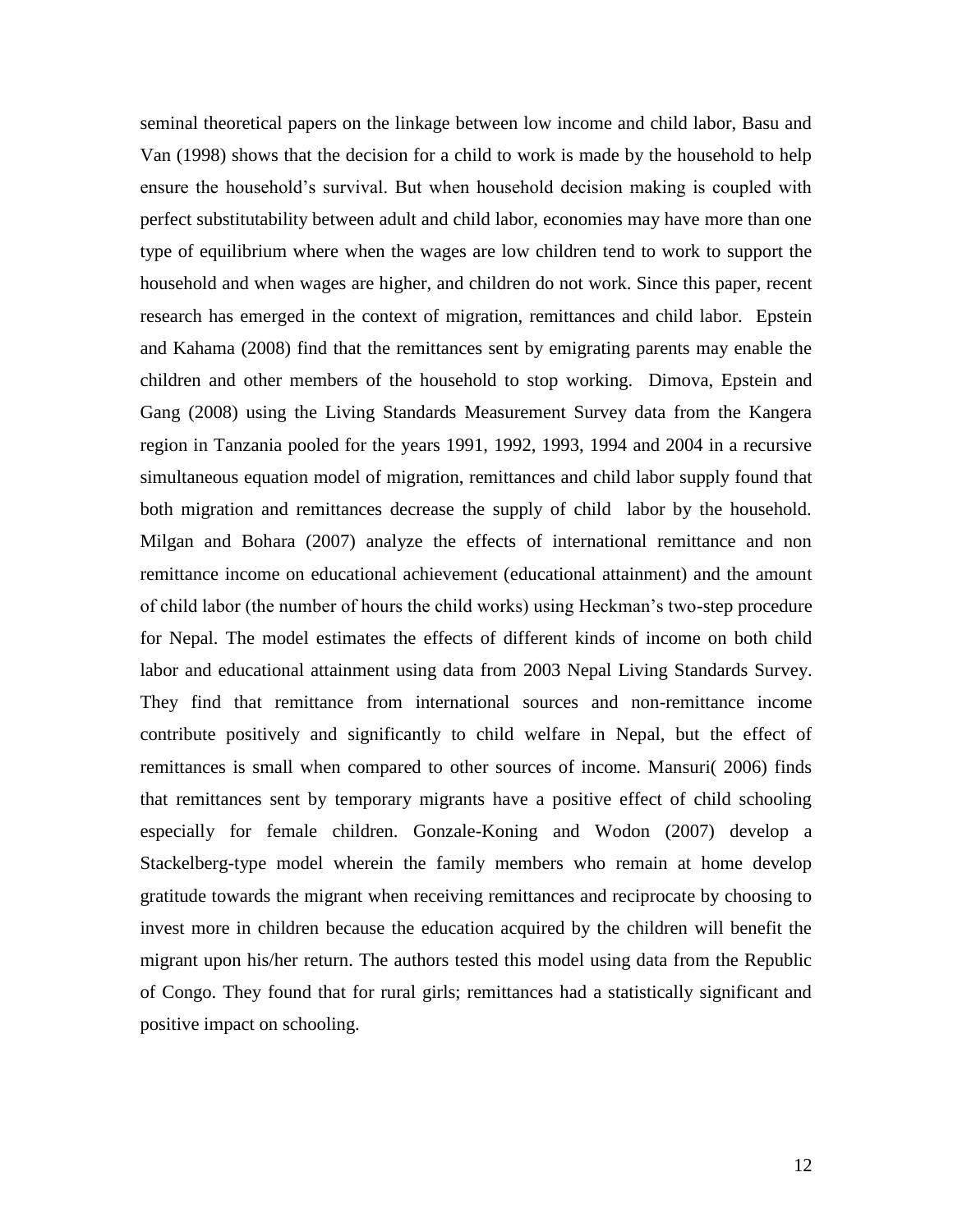#### **III. Child Labor in Ghana**

This paper seeks to improve the empirical understanding of the impact of remittances on child labor in Ghana and hence some background of the problem of child labor in the context of Ghana is in order. *For the purposes of this paper, child labor is defined as any work performed for a market wage that prevents children from attending or participating effectively in school or is performed by children under hazardous conditions which place their health and development physically, intellectually or morally at risk.* However, it needs to be noted that in Ghana, as in most other developing countries children in rural households traditionally help out in the fields or home as part of the household duties without a market wage. Hence the estimates that are presented in the paper can be considered as a lower bound on the extent of child labor in Ghana. Also not all the participation in the household based or to some extent market based activities prevents children from attending school although it is highly likely that it will impede their performance in school.

Several previous studies can inform the pattern of child labor in Ghana and set a background to data analysis using the most recently available GLSSV. According to the data from the National Child Labor Survey (NCLS) conducted by the Ghana Statistical Service in 2001 and to the data from ILO –IPEC – Ghana Child Labor Country Brief, the following are some important facts on child labor in Ghana at the turn of the millennium.: About 10.9 per cent (0.57 million) of children ages 5-14 participate in the labor force and do not attend school. The percentage is slightly higher for boys (11.2 per cent) than for girls (10.5 per cent). Children in rural areas are more likely than those in urban areas to work without attending school (15.4 vs. 2.9 per cent). The gender gap between working children who do not attend school is slightly higher in urban areas (2.2 percentage points, i.e. boys: 1.8 vs. girls: 4.0 per cent) than in rural areas (1.4 percentage points, i.e. boys: 16.0 vs. girls: 14.6 per cent). There are also differences in child labor participation across the different quintiles of the sample. Children from poorer households are almost four times as likely to engage in child labor as are children from wealthy households. Children coming from the poorest households are more likely to be engaged in the labor force without attending school than children in households with the highest levels of per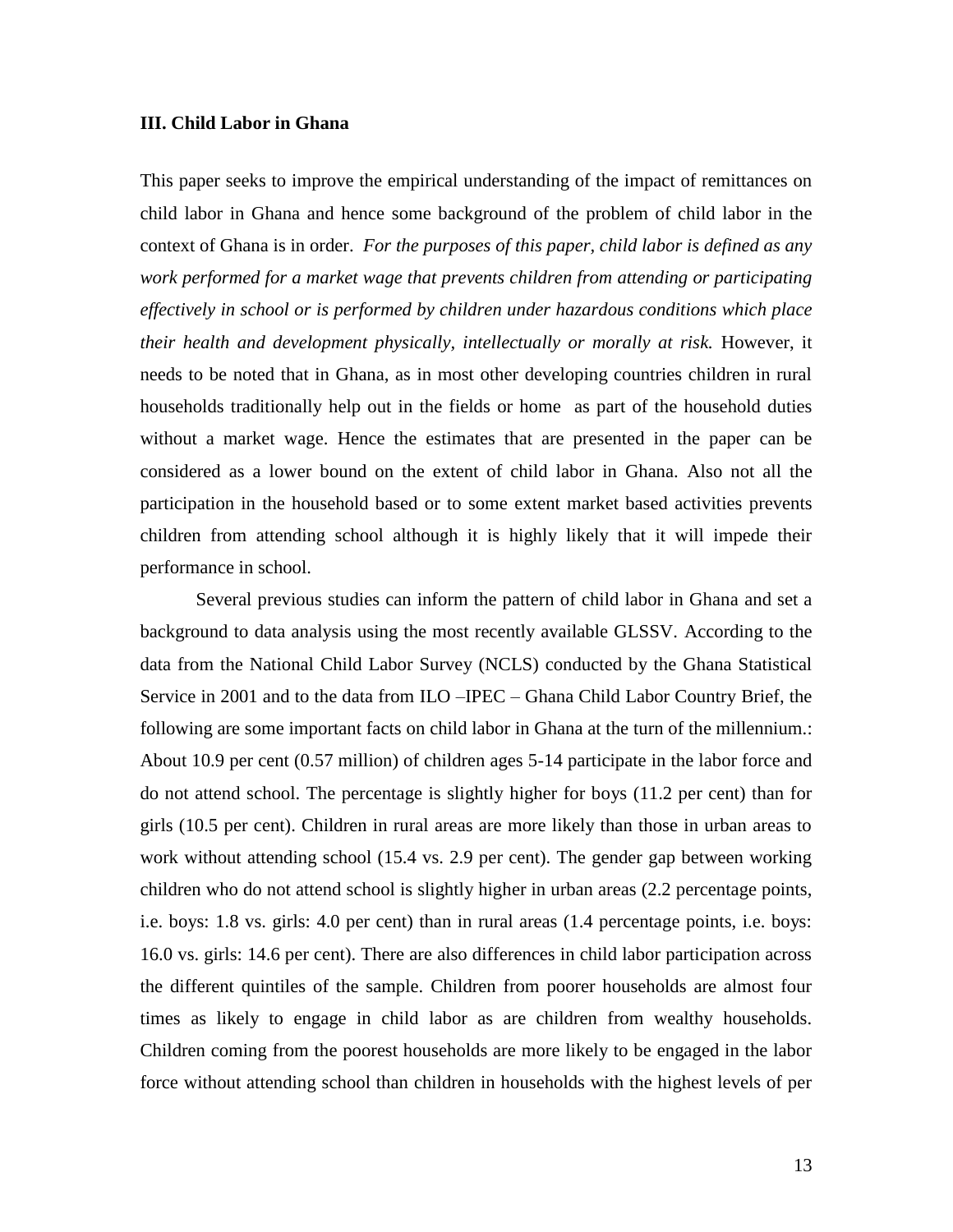capita expenditure (19.2 vs. 3.3 per cent). Seven out of ten working children aged 5-14 years are employed in the agricultural sector, 6.4 per cent are employed in the industrial sector and the remaining 22.6 per cent work in services. It is to be noted that girls are more likely than boys to be employed in services (32.5 vs. 13.6 per cent) and less likely to work in the agricultural sector (59.5 vs. 81.5 per cent).

#### **III.1 Characteristics of households**

The child labor data for this study uses the Ghana Living Standards Measurement Survey (GLSS 5) in 2005. As shown in Table 1, according to our sample, on average nearly 33 % of household receive remittances (from persons who migrated internally or internationally) with significant differences between urban and rural areas. The fraction of households receiving international remittances is higher in urban areas than in rural areas.

|                                   | Remittance Receiving Status of Households |        |                         |                   |             |        |  |  |
|-----------------------------------|-------------------------------------------|--------|-------------------------|-------------------|-------------|--------|--|--|
|                                   | <b>National</b>                           | None   | Domesti<br>$\mathbf{c}$ | Internatio<br>nal | <b>OECD</b> | Africa |  |  |
| Urban                             | 43.20%                                    | 43.20% | 35.60%                  | 66.90%            | 74.70%      | 33.70% |  |  |
| Years of education of hh head     | 5.97                                      | 6.19   | 4.74                    | 8.01              | 8.66        | 5.23   |  |  |
| Household size                    | 4.01                                      | 4.15   | 3.78                    | 3.55              | 3.46        | 3.92   |  |  |
| Number of males above age 15      | 0.88                                      | 0.93   | 0.83                    | 0.69              | 0.64        | 0.88   |  |  |
| Number of children below age 5    | 0.63                                      | 0.67   | 0.59                    | 0.41              | 0.4         | 0.48   |  |  |
| Proportion of HH in each category | 100.00%                                   | 67.20% | 24.90%                  | 8.00%             | 6.50%       | 1.50%  |  |  |
| Number of HH                      | 8687                                      | 5.835  | 2,181                   | 671               | 549         | 122    |  |  |

#### Table 1. Characteristics of all households

We first look at some general characteristics of remittance receiving households and remittance non receiving households based on GLSS V data. As seen in Table 1, OECD remittance receiving households are predominantly urban with a smaller household size and dependent children. Households that receive international remittances have higher years of education than households that receive domestic remittances or do not receive remittances at all. The head of the household of international remittances receiving households have 8.6 years of education compared to households that do not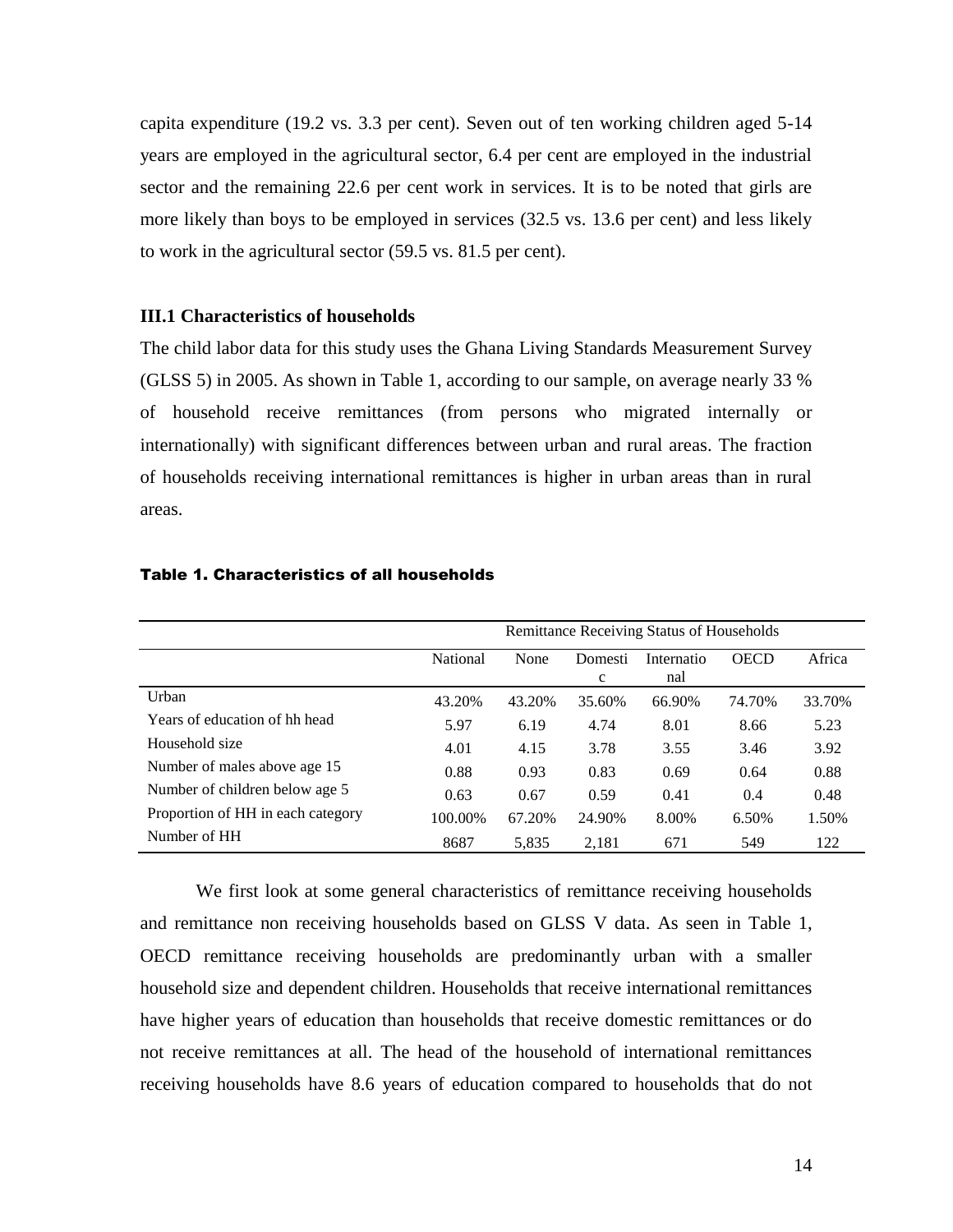receive remittances at all that only have 5.6 years of education Also, international remittance receiving households have higher level of education participation measured as higher number of tertiary educated in the household than non receiving remittance household and domestic receiving households. International remittance receiving households, especially the households that receive remittances from OECD countries in general belong to upper consumption quintiles. Two striking facts emerge from the summary statistics above. First, there exists significant difference between domestic and international remittance receiving households in terms of welfare and human capital outcomes. Second, international remittance receiving households cannot be treated as a homogenous category as typically done in several academic and policy discussions; The differences in consumption and human capital accumulation between OECD remittance receiving households and households receiving remittances from Africa is remarkable. Households receiving remittances from Africa are mkore comparable to domestic remittance receiving households.

|                                   | Remittance Receiving Status of Households |       |          |               |             |        |  |  |
|-----------------------------------|-------------------------------------------|-------|----------|---------------|-------------|--------|--|--|
|                                   | National                                  | None  | Domestic | International | <b>OECD</b> | Africa |  |  |
| Urban                             | 12.2%                                     | 12.3% | 11.0%    | 19.6%         | 43.3%       | 2.8%   |  |  |
| Years of education of hh head     | 2.7                                       | 2.8   | 2.5      | 2.3           | 2.9         | 1.9    |  |  |
| Household size                    | 7.3                                       | 7.4   | 7.2      | 7.3           | 6.4         | 8.0    |  |  |
| Number of males above age 15      | 2.1                                       | 2.1   | 2.0      | 2.7           | 2.8         | 2.6    |  |  |
| Number of children below age 5    | 1.2                                       | 1.3   | 1.1      | 1.0           | 0.3         | 1.5    |  |  |
| Proportion of HH in each category | 100.0%                                    | 73.7% | 23.8%    | 2.5%          | 1.0%        | 1.5%   |  |  |

Table 2. Characteristics of households with child labor

For comparative purposes, in Table 2, we present some summary statistics of variables for households with at least one child between the age of 7 and 14, are engaged in child labor. As expected, the incidence of child labor is lower in international remittance receiving households especially those receiving remittances from OECD countries. It is interesting to note that even among OECD remittance receiving households and African remittance receiving households, the incidence of child labor is higher in the lower consumption quintiles further confirming the general finding that it is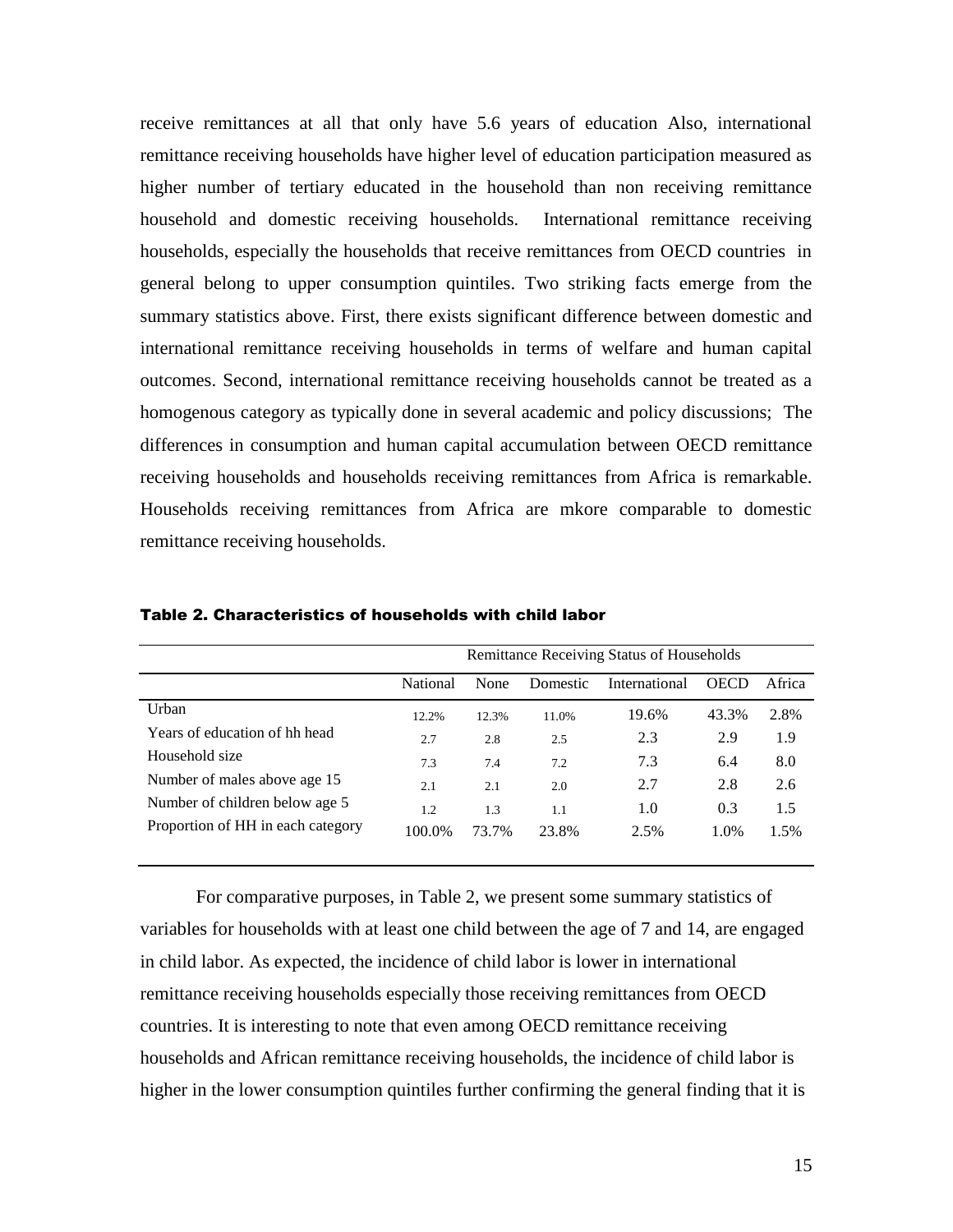economic deprivation that is the primary reason for child labor in Ghana. A comparison between the characteristics of households in Table 1 and Table 2 shows that households with child labor are typically more rural and poorer, regardless of the remittance receiving status of the household. Further, in households with child labor, all human capital variables indicating the educational attainment of the household head and other members are remarkably lower when compared to the national average in the relevant categories of interest. This is particularly true even in households receiving remittances from OECD countries as well, supporting the hypothesis that educational attainment of the household head and other members has an important role in sending children to school rather than to work.

In Ghana, as in most developing countries children tend to be attending school, or engaged in child labor or remain idle (neither attending school nor engaged in child labor). In several cases, children are found to be attending school and also engaged in child labor which affects their performance at school. But this is obviously a better outcome than a one where children are engaged only in child labor and do not attend school at all. But in such cases where children attend school and are engaged in child labor, the number of hours they spend on work has a bearing on their educational achievements. Table 3 shows the distribution of households with children in these various categories on the basis of the remittance receiving status of the household

|                                            | Remittance Receiving Status of Households |        |          |               |             |        |  |  |
|--------------------------------------------|-------------------------------------------|--------|----------|---------------|-------------|--------|--|--|
|                                            | National                                  | None   | Domestic | International | <b>OECD</b> | Africa |  |  |
| All households                             | 100.00%                                   | 67.20% | 24.90%   | 8.00%         | 6.50%       | 1.50%  |  |  |
| HH with children aged 7-15                 | 51.99%                                    | 52.85% | 51.35%   | 46.50%        | 44.63%      | 54.92% |  |  |
| HH with child labor                        | 14.28%                                    | 15.11% | 14.55%   | 5.13%         | 2.45%       | 14.93% |  |  |
| HH with children who only work             | 9.17%                                     | 9.86%  | 9.20%    | 2.24%         | 0.82%       | 7.46%  |  |  |
| HH with children who go to school and work | 6.29%                                     | 6.45%  | 6.61%    | 3.53%         | 1.63%       | 10.45% |  |  |
| HH with children who go to school only     | 88.06%                                    | 87.97% | 86.43%   | 94.87%        | 95.51%      | 92.54% |  |  |
| HH with idle children                      | 18.38%                                    | 18.55% | 19.64%   | 12.18%        | 12.24%      | 11.94% |  |  |

Table 3. Child Labor at the Household Level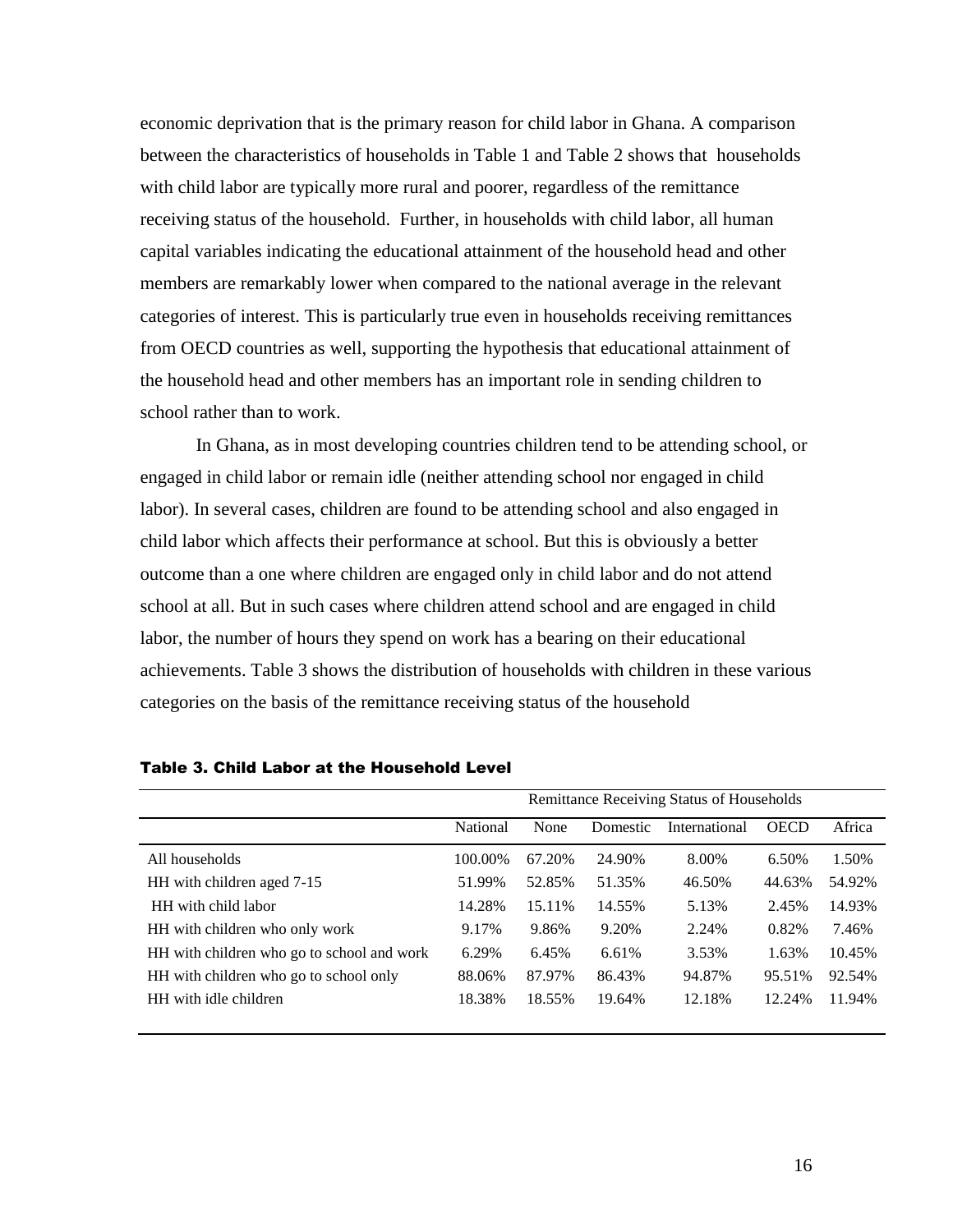Around 52 percent of all households have at least one child in the age group of 7 and 14. Of this, 14.28 percent of households have at least one child engaged in child labor. International remittance receiving status has a positive effect on child labor as evident from the proportion of children who attend school only and from the proportion of children who work and go to school. As noted earlier, OECD remittance receiving households are better off in terms of lower child labor and increased school attendance. In domestic remittance receiving households, children who only work and do not attend school are higher than the national average. In households that receive remittances from Africa, this is lower than the national average by almost 2.5 percentage points thought it is still significantly more when compared to households receiving remittances from OECD countries

#### **III. 2 Child Labor in Ghana-geographical distribution, gender and sector**

Table 4 presents the sample means of some of key variables in the Ghanaian data disaggregated across regions. The involvement of children in production differs from region to region and from sector to sector in Ghana. In Table 5, we present the proportion of children engaged in various categories of schooling and work in the seven ecological zones in Ghana. First, the labor force participation rates of Ghanaian children are much higher in rural areas. As seen from the table, child labor is the highest in the regional of Rural Savannah followed by rural Forest. Second, the picture is reversed with regards to children engaged in work and do not go to school, with a much higher percentage in Urban Savannah. Thirdly, the largest percentage of idle children is in rural Savannah.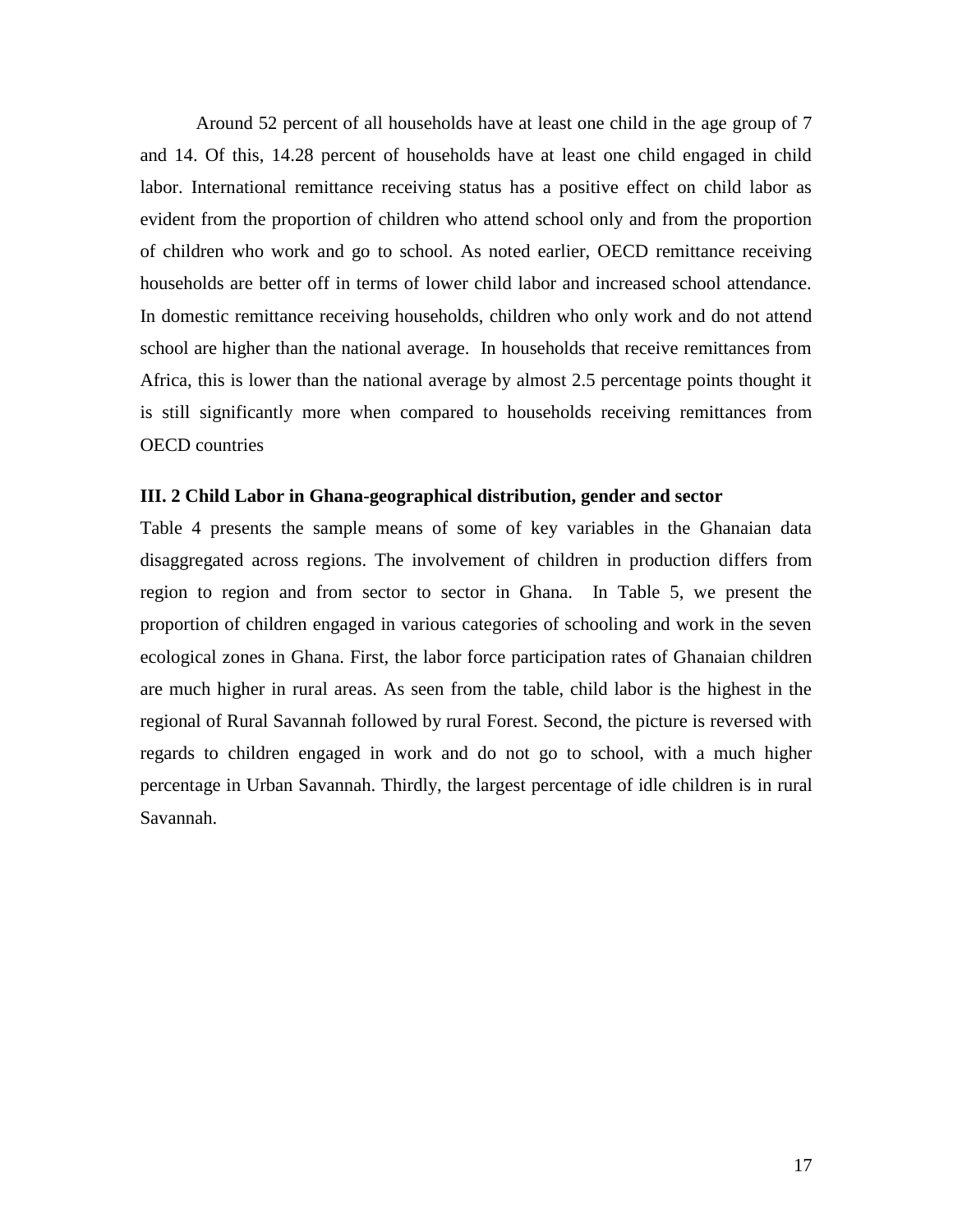|                              | <b>Attend</b><br>school | <b>Idle</b><br>children | <b>Child</b><br>labor | Child<br>labor<br>and<br>school | Child<br>labor<br>only |
|------------------------------|-------------------------|-------------------------|-----------------------|---------------------------------|------------------------|
| National                     | 83.68%                  | 11.27%                  | 9.90%                 | 4.84%                           | 5.05%                  |
|                              |                         |                         |                       |                                 |                        |
| Accra                        | 90.95%                  | 8.66%                   | 0.68%                 | 0.30%                           | 0.39%                  |
| Urban Coastal                | 94.22%                  | 5.58%                   | 4.01%                 | 3.81%                           | 0.20%                  |
| Urban Forest<br>Urban        | 92.63%                  | 6.66%                   | 4.48%                 | 3.76%                           | 0.72%                  |
| Savannah                     | 84.69%                  | 11.29%                  | 4.01%                 | $0.00\%$                        | 4.01%                  |
| Rural Coastal                | 88.40%                  | 9.86%                   | 5.89%                 | 4.15%                           | 1.74%                  |
| <b>Rural Forest</b><br>Rural | 90.83%                  | 7.46%                   | 8.55%                 | 6.84%                           | 1.71%                  |
| Savannah                     | 62.23%                  | 21.50%                  | 22.71%                | 6.45%                           | 16.26%                 |
| Total                        | 7,184                   | 1,113                   | 1,046                 | 448                             | 598                    |

Table 4. Distribution of child labor, by locality

Male children are more likely than females to be engaged in child labor. Of all the children who are working, 56.21 percent are males and 43.79 percent are females. There are differences between child labor in urban and rural areas. Most of the child labor is concentrated in the rural areas with 92.16 percent of all working children found in rural areas. Table 5 also shows the industrial composition of economically active children. Most of the working children are engaged in the agricultural sector followed by manufacturing and trading Most of the children who are working are either with no formal education or who have not completed primary school.

| Male                  | 56.21% |
|-----------------------|--------|
| Female                | 43.79% |
|                       |        |
| Urban                 | 7.84%  |
| Rural                 | 92.16% |
|                       |        |
| Agriculture           | 92.35% |
| Manufacturing         | 3.25%  |
| Construction          | 0.29%  |
| Trading               | 3.92%  |
| <b>Other Services</b> | 0.19%  |
|                       |        |
|                       |        |
| Total child workers   | 1,046  |

Table 5. Child labor by industry and education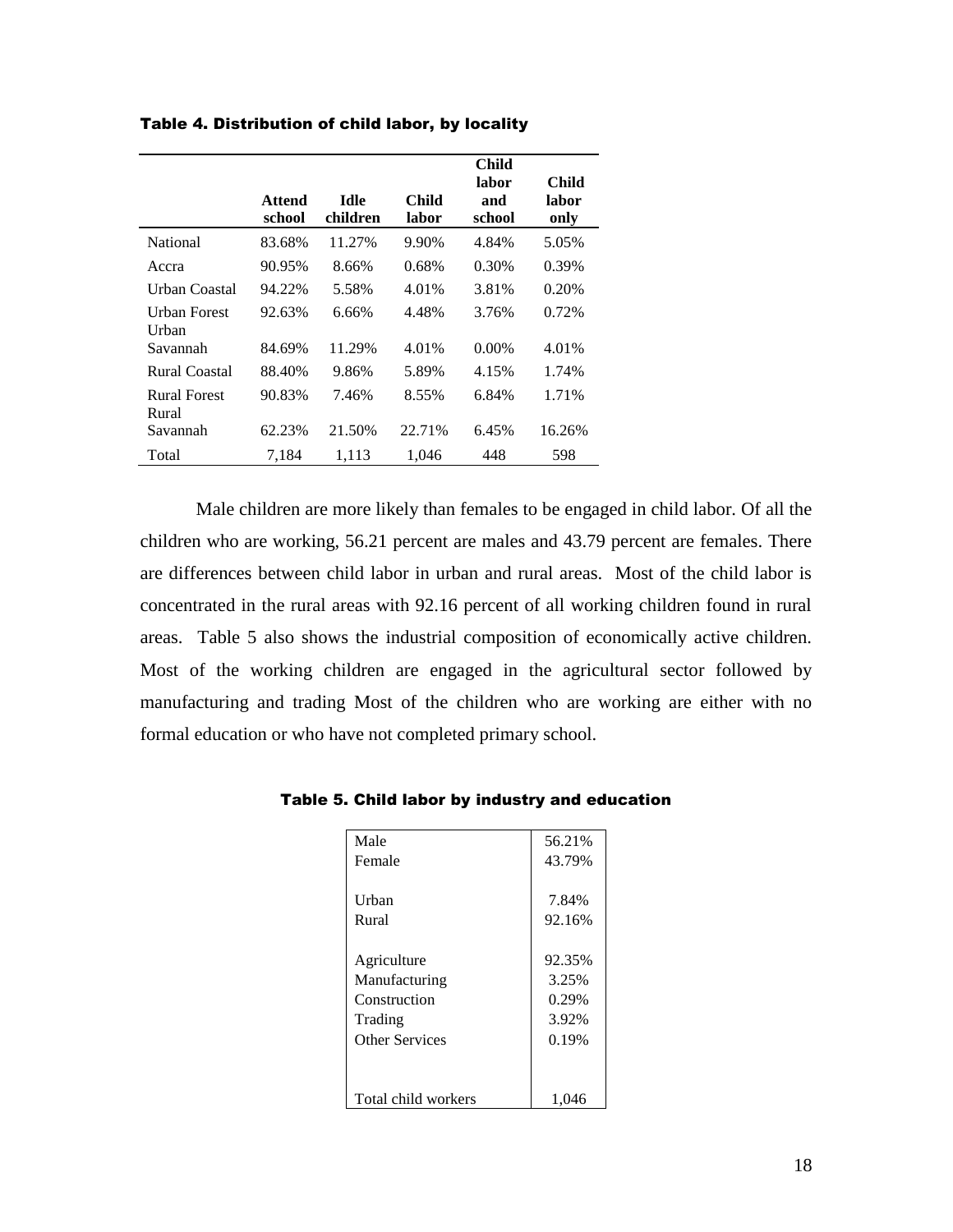#### **III. 3 Child Labor in Ghana-age groups and gender**

The age composition of working children reveals the patterns of labor requirement as well as the possible impact on human capital accumulation. If the working children belong more to a younger cohort, it can either lead to reduced school enrolment or delayed enrolment. If the working children are of an older age group, this could also signal possibility of school dropout.

| Age groups                    | <b>Rural</b> | Urban | Male   | Female | <b>Total</b> |
|-------------------------------|--------------|-------|--------|--------|--------------|
| 7-11                          | 11.88%       | 2.77% | 10.11% | 7.63%  | 8.90%        |
| $11 - 13$                     | 17.68%       | 4.14% | 13.34% | 12.48% | 12.91%       |
| $13 - 15$                     | 10.30%       | 3.07% | 8.27%  | 6.78%  | 7.56%        |
| <b>Total</b>                  | 13.41%       | 3.29% | 10.71% | 9.05%  | 9.90%        |
| Number of working<br>children | 964          | 82    | 588    | 458    | 1,046        |
| Number of all children        | 5,807        | 3,088 | 4,537  | 4,358  | 8,895        |

#### Table 6. Child labor by age groups, gender and sector

*Source: World Bank staff estimates Note:*

Child labor rates are higher for the 11-13 age group (12.91%) of which 17.68% are children in rural areas while only 4.14 % of this age group work in urban areas. One possible explanation for a marked increase in child labor for this age group could be explained by primary incompletion as well as late enrolment in Junior Secondary School. It seems than in Ghana, the opportunity costs of schooling are larger for males than for females because the value of male labor is greater. Thus, we expect boys to be less likely to remain in school than girls. In all age groups, proportion of working children is more among males. However, even for female children, it is the 11-13 age groups that has the highest proportion of child labor.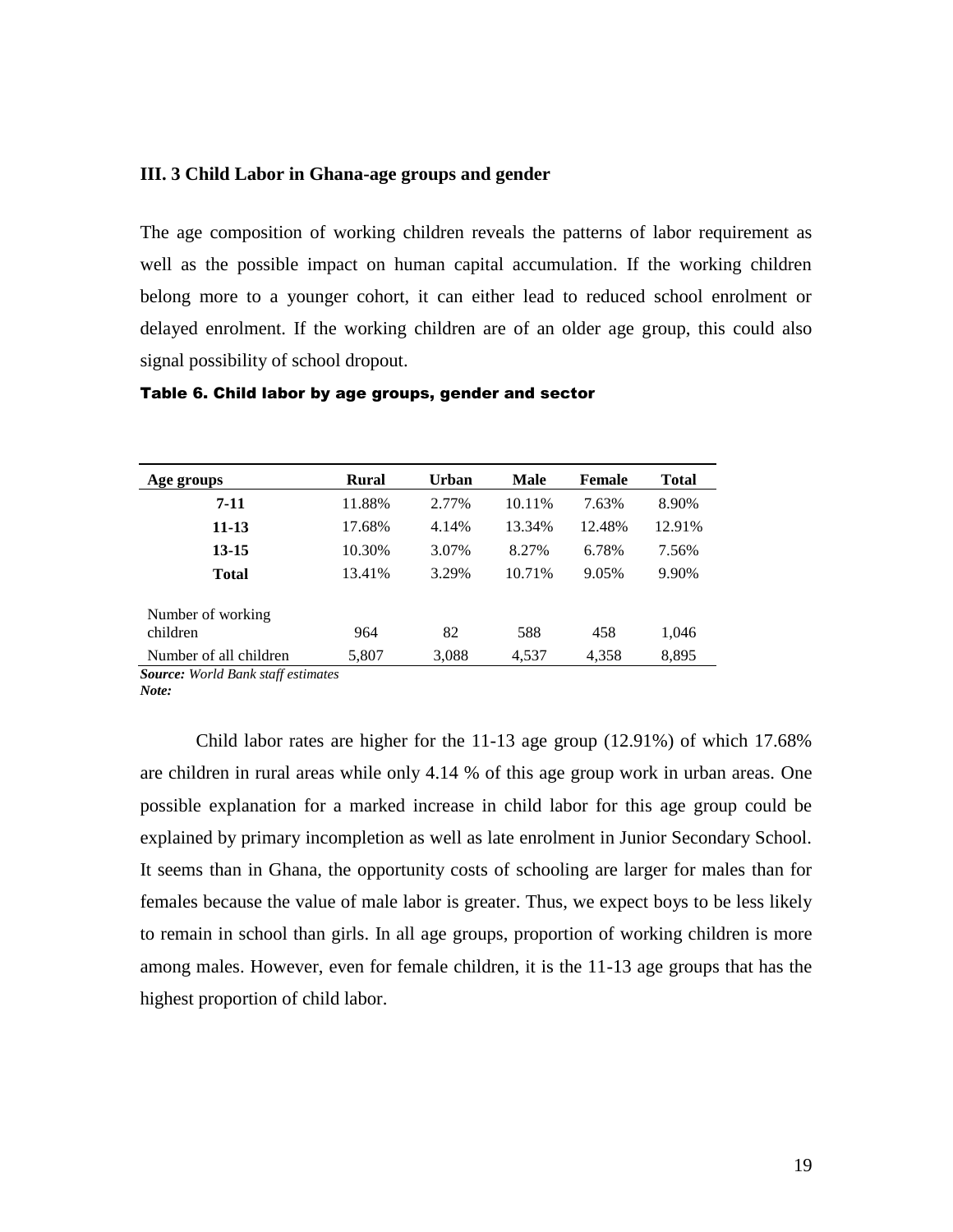#### **III. 4.1 Child Labor and remittance recipient status by consumption quintiles**

In many cases, children who are engaged in child labor tend to attend school as well which is a better outcome than only child labor and no school attendance. Remittances often help households to afford the educational expenses of children as well as reduce the dependence on their earnings Table 7 shows the proportion of working children who attend school and Table 8 shows the proportion of working children who do not attend school on the basis of the remittance receiving status of the household and consumption quintiles.

| Remittance receiving Status of Households |      |        |          |        |             |        |          |        |                         |
|-------------------------------------------|------|--------|----------|--------|-------------|--------|----------|--------|-------------------------|
|                                           |      | None   | Domestic |        | <b>OECD</b> |        | Africa   |        |                         |
| Consumption<br><b>Ouintiles</b>           | Male | Female | Male     | Female | Male        | Female | Male     | Female | All working<br>children |
| Q <sub>1</sub>                            | 11.8 | 11.3   | 20.8     | 19.3   | 7.3         | 0,0    | 8.5      | 20.9   | 13.5                    |
| Q <sub>2</sub>                            | 11.8 | 10.1   | 12.8     | 7.5    | 25.7        | 0.0    | 27.3     | 13.4   | 11.3                    |
| Q <sub>3</sub>                            | 15.7 | 14     | 5.1      | 17.7   | 8.6         | 0,0    | 0.0      | 0,0    | 13.5                    |
| Q <sub>4</sub>                            | 7.1  | 6.6    | 5.4      | 10.4   | 48.1        | 43.3   | $\Omega$ | 0,0    | 7.5                     |
| Q <sub>5</sub>                            | 3.2  | 2      | 3.1      | 5      | 0.0         | 0,0    | 17.8     | 0.0    | 3.1                     |
| All working                               |      |        |          |        |             |        |          |        |                         |
| children                                  | 49.6 | 43.9   | 47.3     | 59.9   | 89.7        | 43.3   | 53.6     | 34.3   | 48.9                    |

## Table 7. Child workers who attend school by consumption quintiles and remittance recipient status of the household

As seen in Table 8, child workers who attend school are the highest among the OECD remittance receiving households (89.7 percent for males) indicating that remittances help child laborers to have some education at the least. It appears that domestic remittances help female children to attend school though a part of their time is spent for work.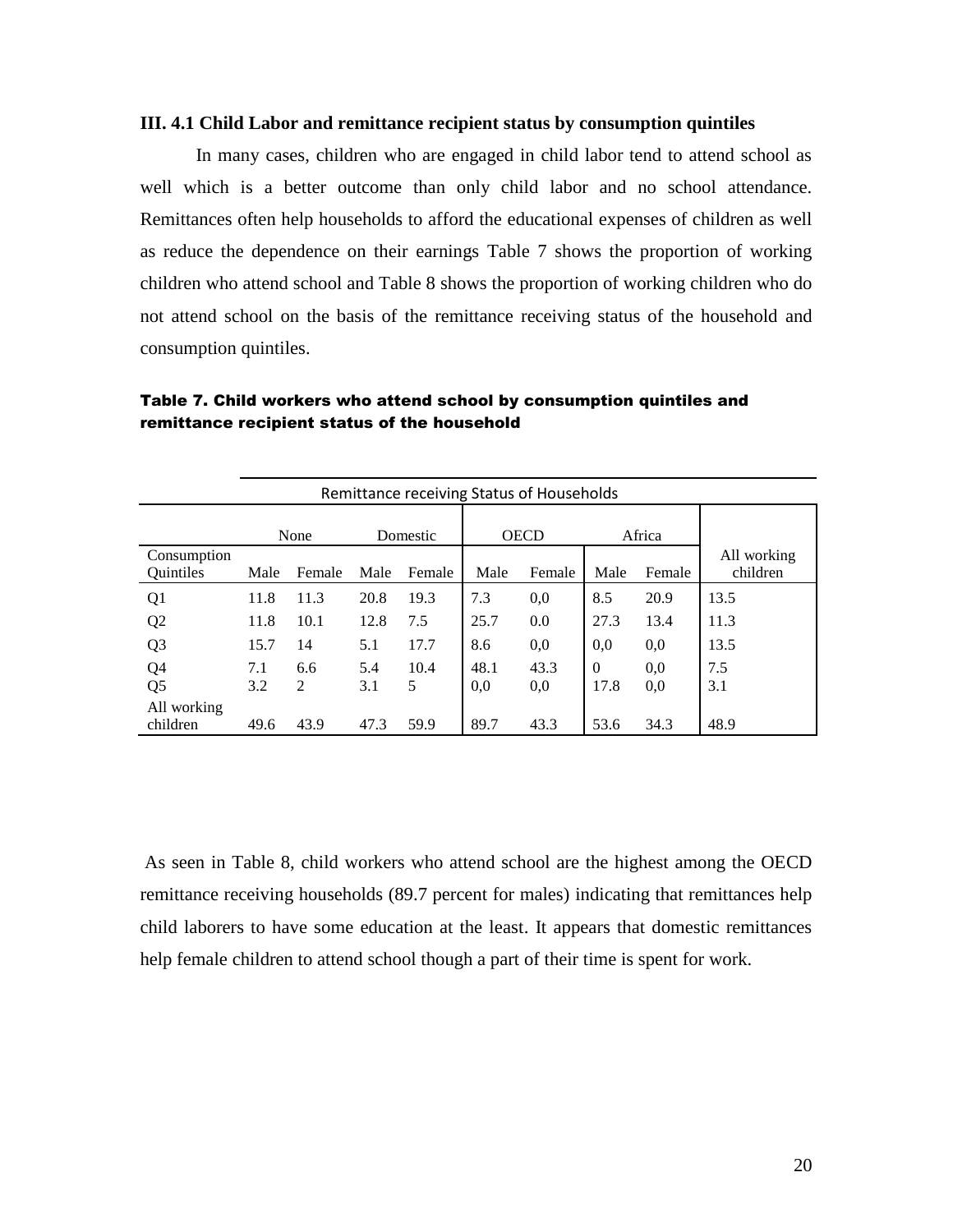| Remittance receiving Status of Households |      |        |      |          |      |             |      |        |                            |
|-------------------------------------------|------|--------|------|----------|------|-------------|------|--------|----------------------------|
|                                           |      | None   |      | Domestic |      | <b>OECD</b> |      | Africa |                            |
| Consumption<br>Quintiles                  | Male | Female | Male | Female   | Male | Female      | Male | Female | All<br>working<br>children |
| Q <sub>1</sub>                            | 26.9 | 25.6   | 32.0 | 21.0     | 0.0  | 0.0         | 9.7  | 0.0    | 25.7                       |
| Q <sub>2</sub>                            | 11.7 | 13.9   | 8.1  | 8.2      | 0.0  | 0.0         | 36.7 | 41.8   | 12.0                       |
| Q <sub>3</sub>                            | 6.0  | 7.3    | 11.6 | 4.0      | 10.3 | 18.6        | 0.0  | 20.0   | 7.0                        |
| Q <sub>4</sub>                            | 4.4  | 7.1    | 1.0  | 5.0      | 0.0  | 38.1        | 0.0  | 3.9    | 4.9                        |
| Q <sub>5</sub>                            | 1.4  | 2.2    | 0.0  | 1.8      | 0.0  | 0.0         | 0.0  | 0.0    | 1.5                        |
|                                           |      |        |      |          |      |             |      |        |                            |
| All working<br>children                   | 50.4 | 56.1   | 52.7 | 40.1     | 10.3 | 56.7        | 46.4 | 65.7   | 51.1                       |

Table 8. Child workers who do not attend school by consumption quintiles and remittance recipient status

As seen in Table 10, child workers who do not attend school are the lowest among male children belonging to OECD remittance receiving households. Also it is interesting to note that among female child workers in African remittance receiving households child labor without school attendance is more prevalent especially among the lower consumption quintiles.

# **IV. Data and the Empirical Strategy**

## **IV.1. Data**

 $\overline{a}$ 

Data for the paper comes from the Ghana Living Standard Measurement Survey (GLSS V) which is of a nationally representative character. The survey conducted from September 2005 to September 2006 has collected information on all aspects of living conditions in Ghana, including income, expenditure, health, education, savings, and credit. For the purposes of this paper, we make use of the information on sources of income which households are receiving of which remittances are an important component. <sup>6</sup> On the basis of the information of the source of remittances to the

 $6$  GLSS V has a separate migration module which has collected detailed information on migrants and the remittance patterns. Since we think that the data is not reliable and because data is available only for a sub sample of 4000 households, we rely entirely on the main survey.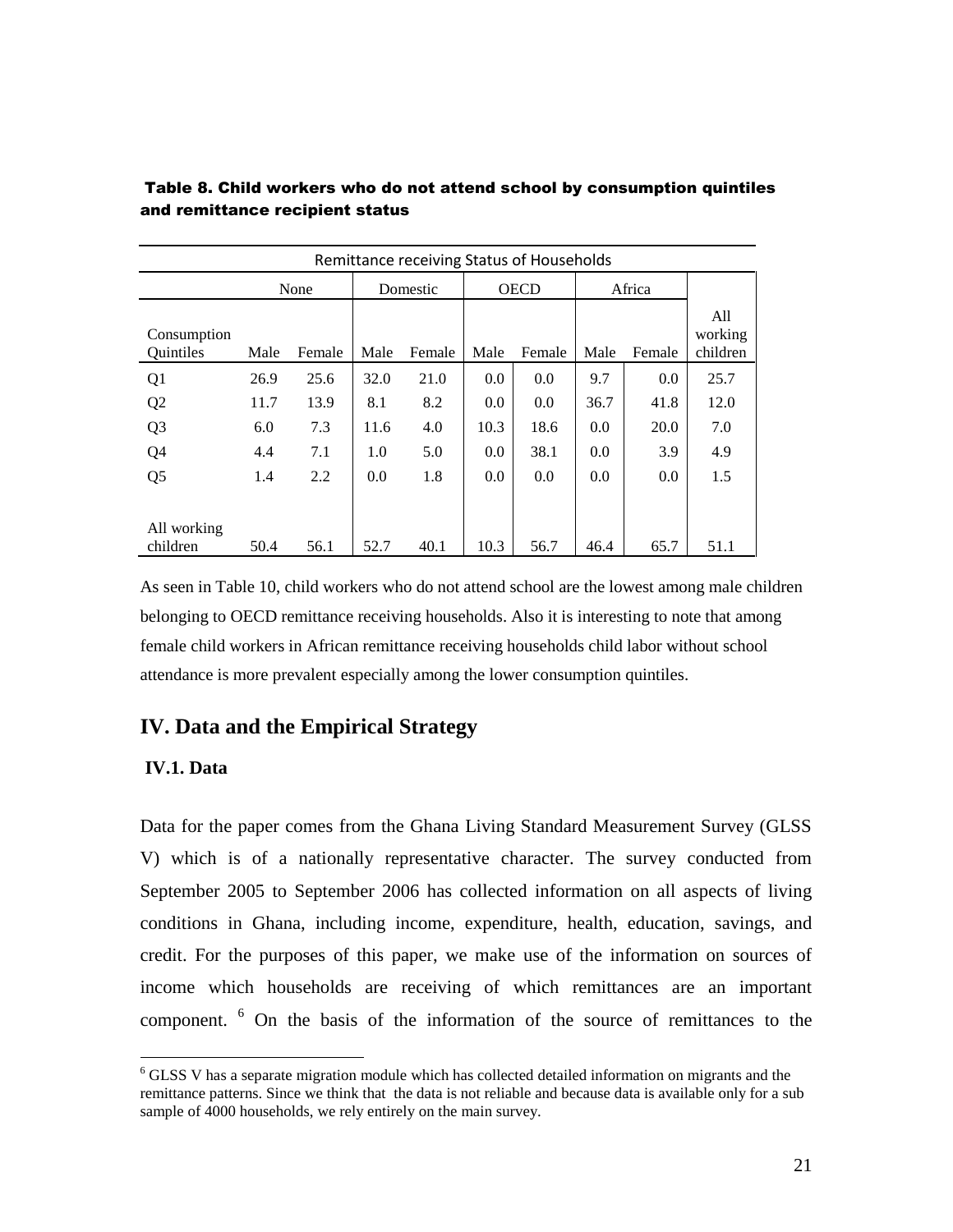household, we can identify households receiving remittances from domestic migrants, households receiving remittances from international migrants (Africa, OECD and countries outside Africa), and households which do not receive any remittances. Of the 8687 households in the sample, 2852 or 32.8 percent of households receive some form of remittances either from international or domestic sources. 2181 households (24.9 percent of all households) receive domestic remittances while 549 households (6.5 percent) receive remittances from OECD countries and 122 households (1.5 percent) receive remittances from African countries. It should be borne in mind that we are focusing only on whether the households are receiving remittances from migrants regardless of whether they are members of the household or not. Moreover, there are cases when a household receive remittances from multiple sources like OECD and Africa. Since our focus is largely on the highest economic impact, we have used the following convention.<sup>7</sup> If a household is receiving remittances from domestic and international sources, we treat that household as an international remittance receiving household. In cases where the households are receiving remittances from OECD and Africa, we treat such households as OECD remittance receiving households. Since we have three distinct types of households as described above, for the purposes of our empirical analysis we construct three samples: (1) All households; which includes remittance non-receiving households, and both international and domestic remittance receiving households (8687 households), (2) Domestic sample; which includes remittance non-receiving households, and domestic remittance receiving households (8119 households) and (3) International sample; which includes remittance non-receiving households, and international remittance receiving households  $(6506 \text{ households})$ .<sup>8</sup> This helps us to separately estimate the impact of domestic and international remittances on child labor

Child labor for the purposes of our analysis is defined as children between the age of 7 and below 15 who reported as working for a wage in labor market excluding household and farm activities that are not paid for. Therefore, our definition is a lower bound on the child labor since we do not include children who are engaged in home

 $\overline{a}$ 

 $<sup>7</sup>$  Some papers (Adams, 2008) excluded those households that receive remittances from multiple sources.</sup>

<sup>&</sup>lt;sup>8</sup> We are not examining Africa sample and OECD sample separately in our econometric analysis due to sample size limitations though most of the summary statistics presented in the previous section made that distinction among international remittances receiving households.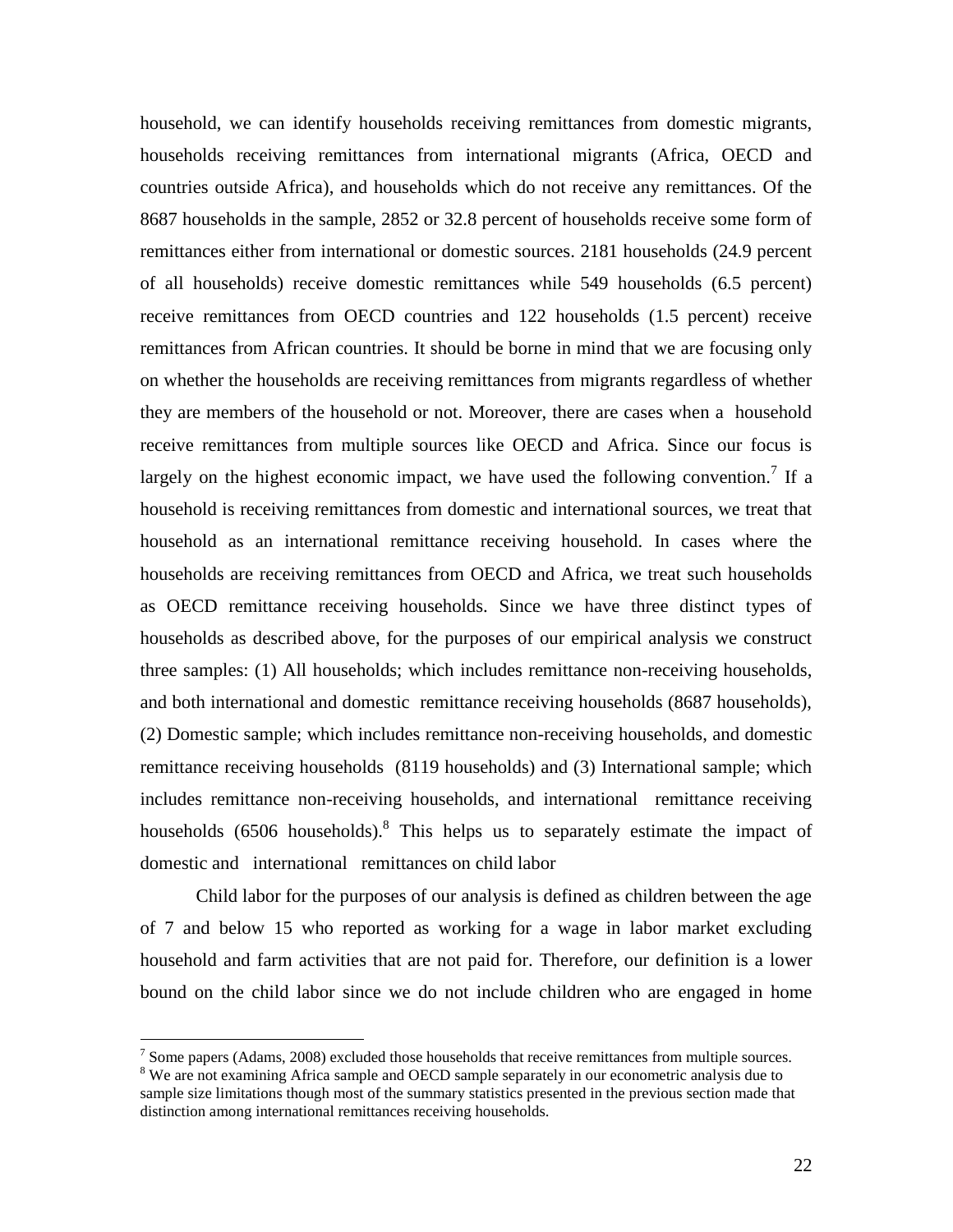production or household tasks that are classified as idle children. Also as discussed earlier, many children who are reported to be working are enrolled in school, probably many of them missing classes frequently or are working part time. We also have detailed information on the number of hours children work a year. It is possible that some households would send their children to work only when there is an urgent financial need or during seasons when there is a lot of demand for child labor (planting and harvesting seasons in agriculture, for example). Therefore, apart from examining whether children are sent to work, it is important to analyze the number of hours children are sent to work as well.

In our regression, we have used several variables to control of the economic ability, human capital and other physical infrastructure that are likely to affect child labor as well as the remittance receiving status of the household. The location of household in urban or rural areas has a lot of influence on labor market participation and child labor. Most often urban areas are characterized by better access to educational institutions, transport facilities and job opportunities. On the other hand, in rural areas, households are typically engaged in agriculture and related activities which often require seasonal and unskilled labor from children keeping them away from school. In countries where credit constraints hold, holding family income constant, child labor is increasing in family size (as the household has to educate more children). Apart from these, the education of individual, the head of the household and the parents of children are closely related to labor market participation and earning potential on the one hand and the motivation to educate children.

In Table A1,<sup>9</sup> we present the descriptive statistics of the variables we have used in our econometric estimations of the decision to send children to work and the number of hours children work a year in remittance receiving and remittance non-receiving households. It is interesting to note that there is no remarkable difference in the household and individual characteristics between remittance non-receiving households and domestic remittance receiving households. But the international remittance receiving households are typically more urban, more educated, with smaller household size and

 $\overline{a}$ 

 $9<sup>9</sup>$  In a majority of cases, remittance receiving households have at least one migrant. So in this section, we have used remittance receiving households and migrant households interchangeably.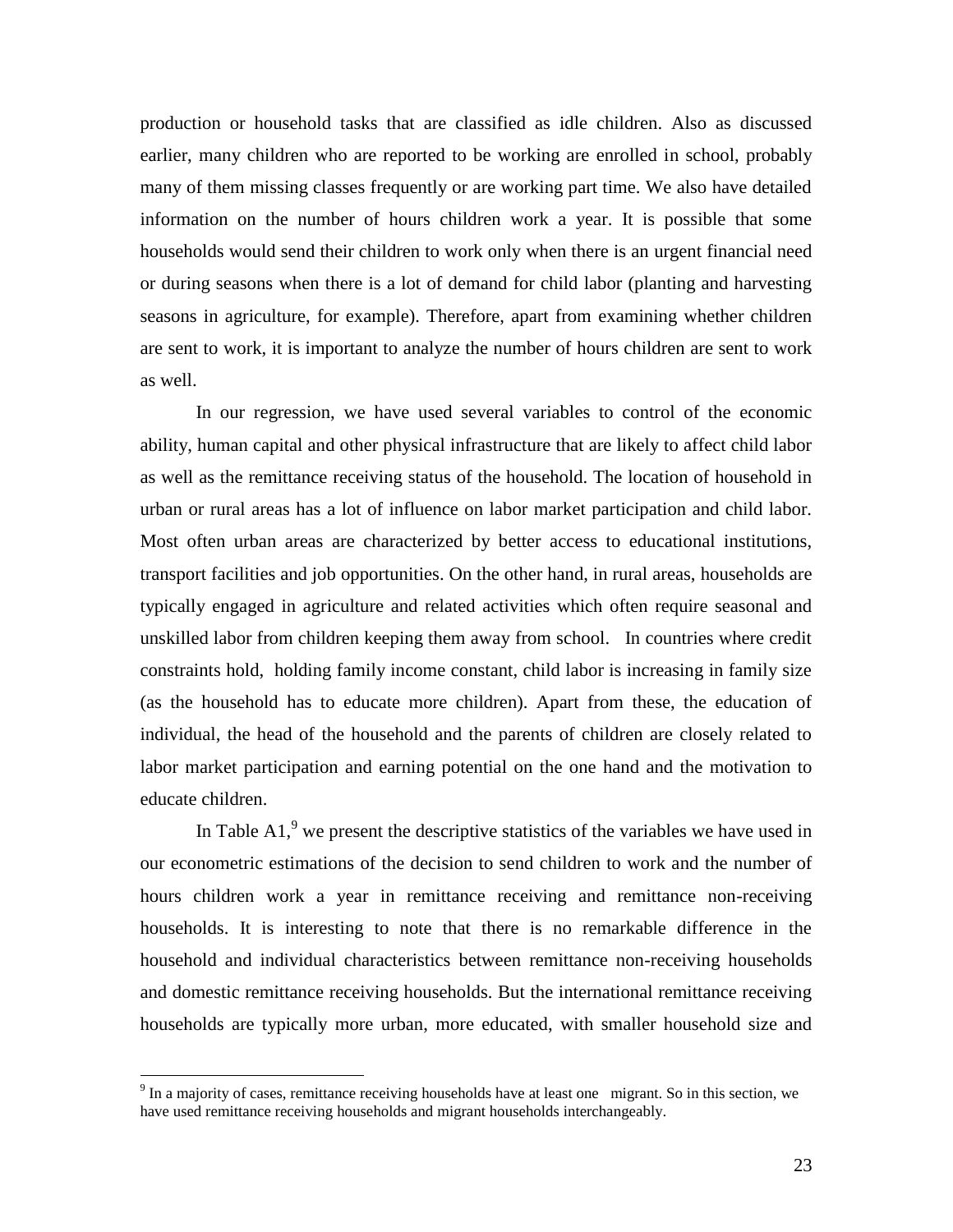dependants and less agrarian in character. This further justifies our contention that remittance receiving households, especially the international remittance receiving households are a selected cross section of the society. Many of the household level decision including the decision to send children to work and the number of hours they are made to work are jointly determined with the household's remittance receiving status. This classic problem of endogeniety needs to be controlled for in our econometric estimation.

#### **IV.3. Identification strategy and econometric specifications**

## **IV.3.1General Model**

The basic question that the paper attempts to address is whether remittances have an impact on child labor. In this paper, we examine observed market labor supply of households in two complementary ways. First we examine whether remittances have an impact on households decision to send their children to work. However, as we already mentioned, many a times, the impact of remittances can be better measured if we examine the number of hours children are made to work. Therefore, in our econometric specification, the dependent variables are; whether the child is active in the labor market (CHILDLABOR) and the number of hours each child works a year ( LHOURS). The equations of substantive interest which we would estimate are:

$$
CHILDLABOR_i = \alpha_1 + \beta REMITHH + \delta_1 x_i + \varepsilon_{1i} \tag{A1}
$$

$$
LHOURS_i = \varpi_1 + \theta_1 REMITHH + \omega_1 x_i + \mu_{1i}
$$
 (B1)

CHILDLABOR is a dummy variable which takes the value 1 if the child is active in the labor market and 0 otherwise and LHOURS is the natural logarithm of the number of hours each child worked in the previous year. The explanatory variable of specific interest is REMITHH which is a binary indicator variable that shows whether the individual belongs to a remittance receiving household. We have also included a set of control variables on the demographics, education, characteristics of individuals and households as well as regional fixed effects.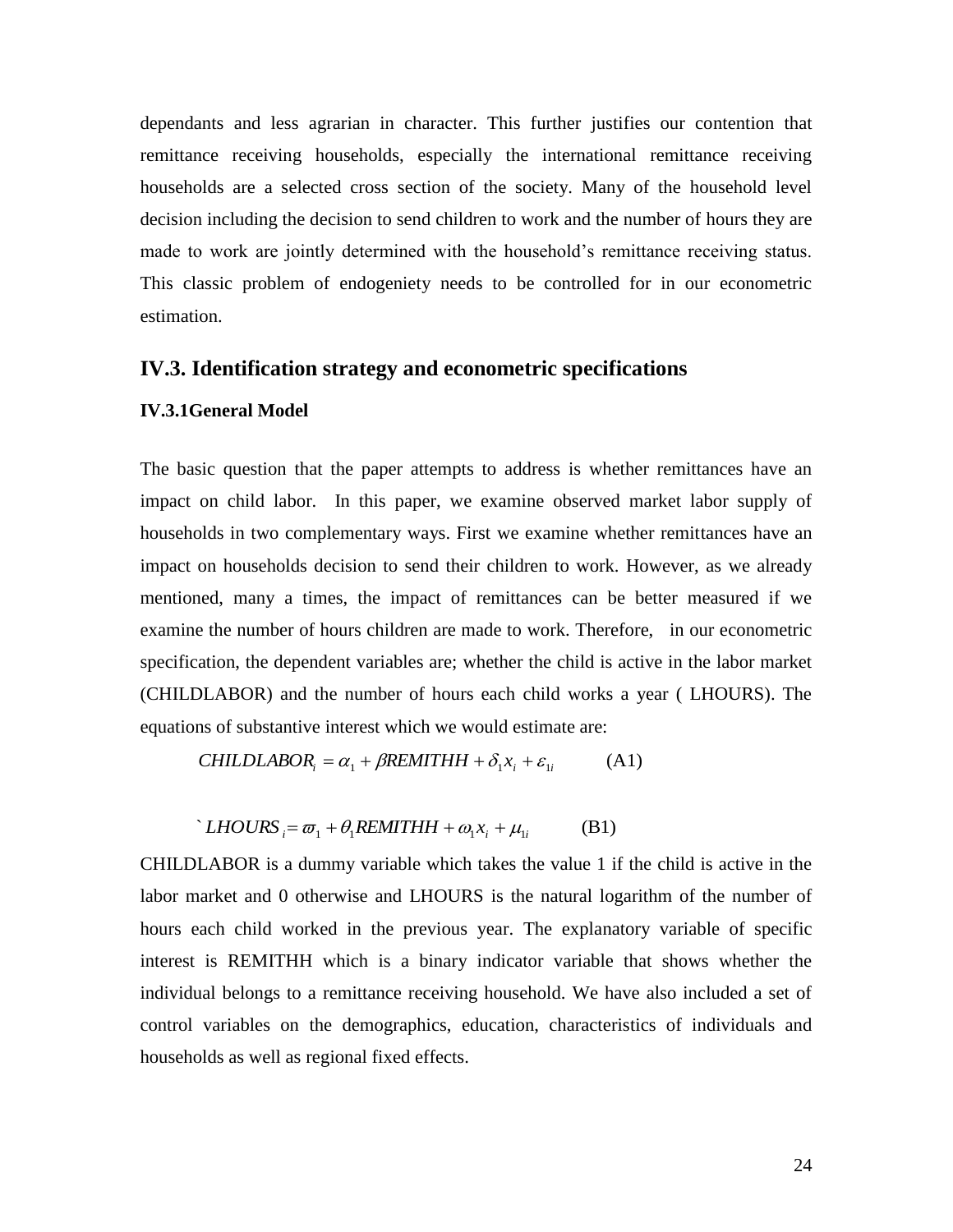#### **IV.3.2 Endogeniety and instruments**

In trying to understand the effect of remittances on household labor supply of children and the number of hours children work a year, a number of econometric concerns arise. The most important issue of econometric concern is the potential endogeniety of remittance receiving status and the labor market variables. We intend to understand whether there exists a systematic difference between remittance receiving and non receiving households in their labor market behavior of children. It is possible that such differences could be due to shocks affecting remittance transfers and labor market behavior alike or could be a reflection of the differences in observable and unobservable characteristics between remittance receiving and non receiving households. Unobserved characteristics such as wealth, social skills or motivation to work might not only have an effect on the likelihood of being in a remittance receiving household but also influence household's decision to send the children to work. Remittance receiving status is potentially endogenous due to reverse causality such that a household member might have migrated and have send remittances just because there are children in the household who needs to be sent to school.

One caveat of our paper is that we lack information regarding the household"s situation before they started receiving remittances which makes the reverse causality between migration and poverty impossible to unpack. Anecdotal cases indicate that remittances receiving households have jumped several income quintiles and have improved their standard of living leading to better education for their children and decreased reliance on child labor for subsistance. However, given the limitations of the cross section data we have, we will not be able to capture any information prior to the remittances receiving experience. For this type of analysis, it is important to establish the effect of past poverty on labor market choices of the household and the subsequent effect of remittances receiving households on future labor market outcomes.

Chiswick (1999) argues that selectivity bias applies for economic migrants. According to him, these migrants self-select because they tend to have better education, skills and labor market participation. Our analysis of the data in Section III points to this . Thus, comparing the labor market behavior of remittances receiving households and non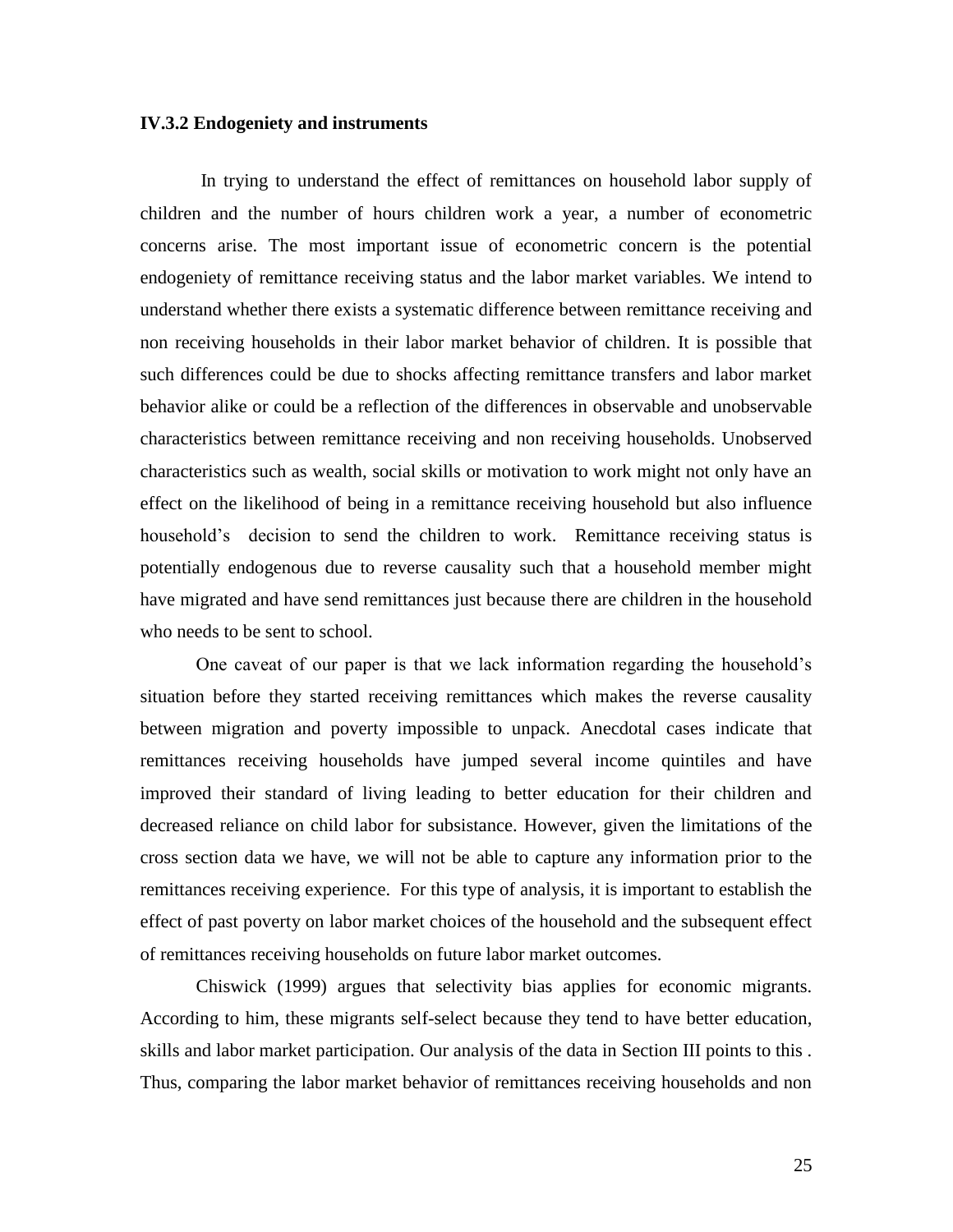receiving households ignoring the selectivity of economic migrants which is the case for Ghana (for the majority of migrants), may yield a biased estimate of the labor market behavior of children.

There is significant amount of evidence suggesting that migration and remittance decisions are highly correlated with migration and remittance networks but uncorrelated with the individual decision not to work or the household level decision to send their children to work (Woodruff and Zenteno (2003), McKenzie and Rapoport (2006), Mansuri (2006), Munshi (2003),). In our formulation, we have constructed remittance network variables in the following manner. Since religion and ethnicity are important forms of socio-economic associations in Ghana, we have constructed our network variables on the basis of religion and ethnicity at the district level (Adams (2008)). For each individual, the religious network variable is the fraction of people belonging to a religion in the district who are receiving remittances, excluding individual i. Similarly, the ethnic network variable corresponds to the fraction of people belonging to a given ethnic group in the district who are receiving remittances, excluding individual i. Similar network variables were constructed for households receiving domestic remittances and households receiving international remittances. The intuition behind constructing such network variables is that apart from religious or ethnic association, the presence and knowledge about remittance receiving households in the area motivate people to migrate and send remittances to family and friends back home. It is also perfectly legitimate to conceive that such networks are correlated with the receipt of remittances but not with household level labor market decisions.

#### **IV.3.3 Econometric specification**

As discussed before, we follow the standard practice in the migration literature of employing instrumental variables to control for endogeniety in our econometric estimations.

#### 1) Decision to send the child to work

We try to empirically investigate whether the remittance receiving status of households has an impact on the decision to have children active in the labor market. In the presence of endogeniety, simple probit estimation of AI is inefficient. In order to account for the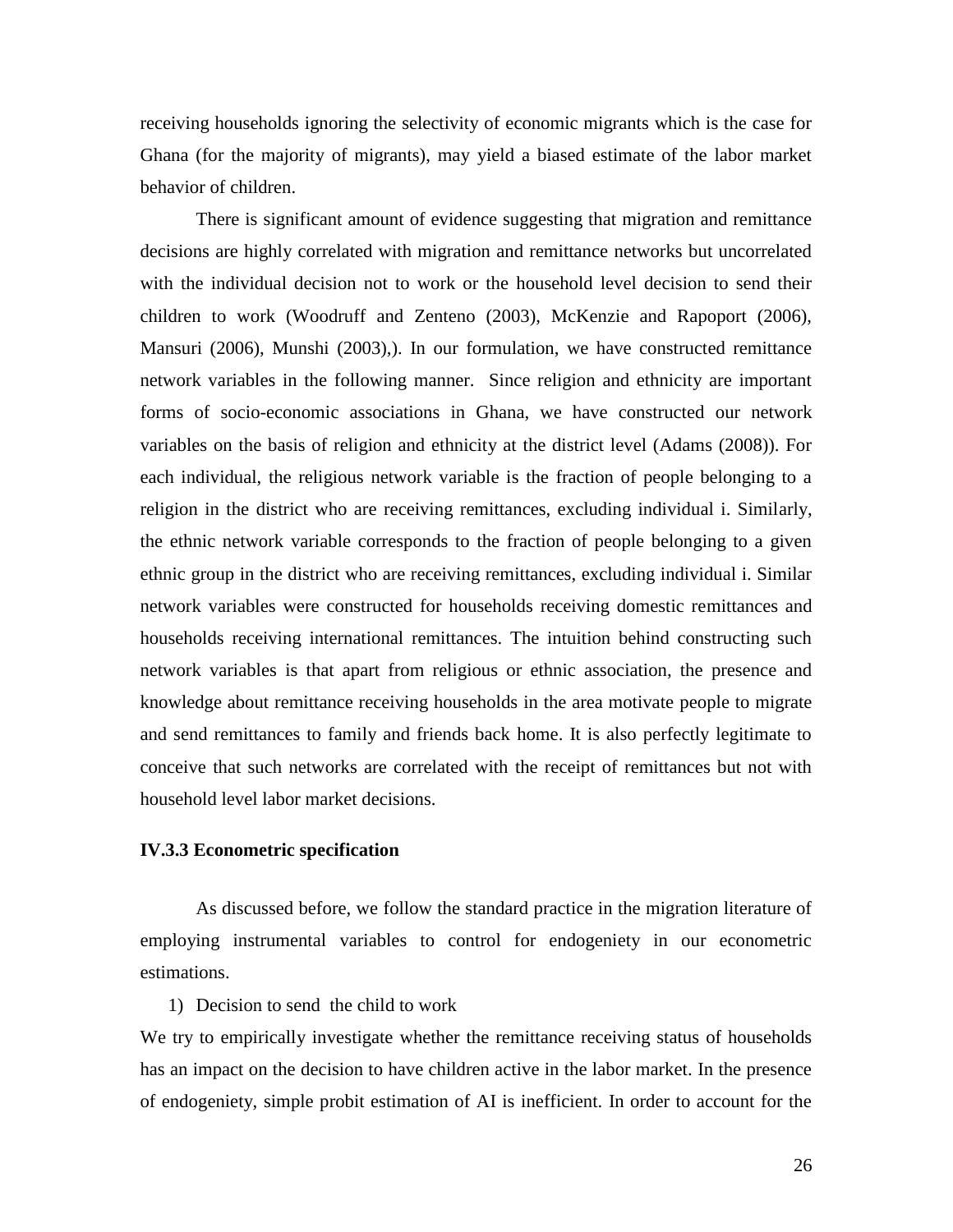endogeniety and selection issues, we use a bivariate probit specification (Barham and Boucher (1998), McKenzie and Rapoport (2006)).

CHILDLABOR<sub>i</sub> = 
$$
\alpha_1 + \beta_1 REMITHH + \delta_1 x_i + \varepsilon_{1i}
$$
 (A1)  
REMITHH<sub>i</sub> =  $\alpha_2 + \delta_2 x_i + \eta z_i + \varepsilon_{2i}$  (A2)

Here observed CHILDLABOR takes a value of 1 if the underlying latent variable CHILDLABOR $*$  is greater than zero and 0 otherwise.  $x$  contains the individual and household characteristics which capture the human capital, physical capital and demographic profile of the households and individuals. A lower value for  $\beta_1$  will imply significant negative impact of remittances on child labor.

In our specification, the variable  $z$  denotes our instruments (religious and network variables) used to identify remittance receiving households. We assume a bivariate normal distribution for  $\varepsilon_{1i}$  and  $\varepsilon_{2i}$  with  $\rho$  equivalent to  $Cov(\varepsilon_{1i}, \varepsilon_{2i})$ . A test of the endogeniety between remittance receiving status of the household and the child labor can be implemented by a simple test of  $\rho$  different from 0.

2) Number of hours a child work a year

We try to investigate whether remittance receiving status has an impact on the number of hours worked by children. In the presence of endogeniety between the remittance recipient status of the household and the number of hours the children work, simple ordinary least square estimation of B1 is inefficient.

$$
LHOURS_i = \varpi_1 + \theta_1 REMITHH + \omega_1 x_i + \mu_{1i}
$$
 (B1)  
REMITHH<sub>i</sub> =  $\varpi_2 + \theta_2 x_i + \psi z_i + \mu_{2i}$  (B2)

As explained before, the error terms  $\mu_{1i}$  and  $\mu_{2i}$  will be correlated if there are some unobserved characteristics that makes households with the remittance recipient status correlated with the number of hours children are sent to work. In order to address this issue, we utilize a two step procedure due to Heckman (1978, 1979) and Maddala (1983) widely known as the treatment effects model. This model often referred to as the restricted control function method is appropriate when the censoring of the remittance non-receiving households does not take place as it would in a standard Heckman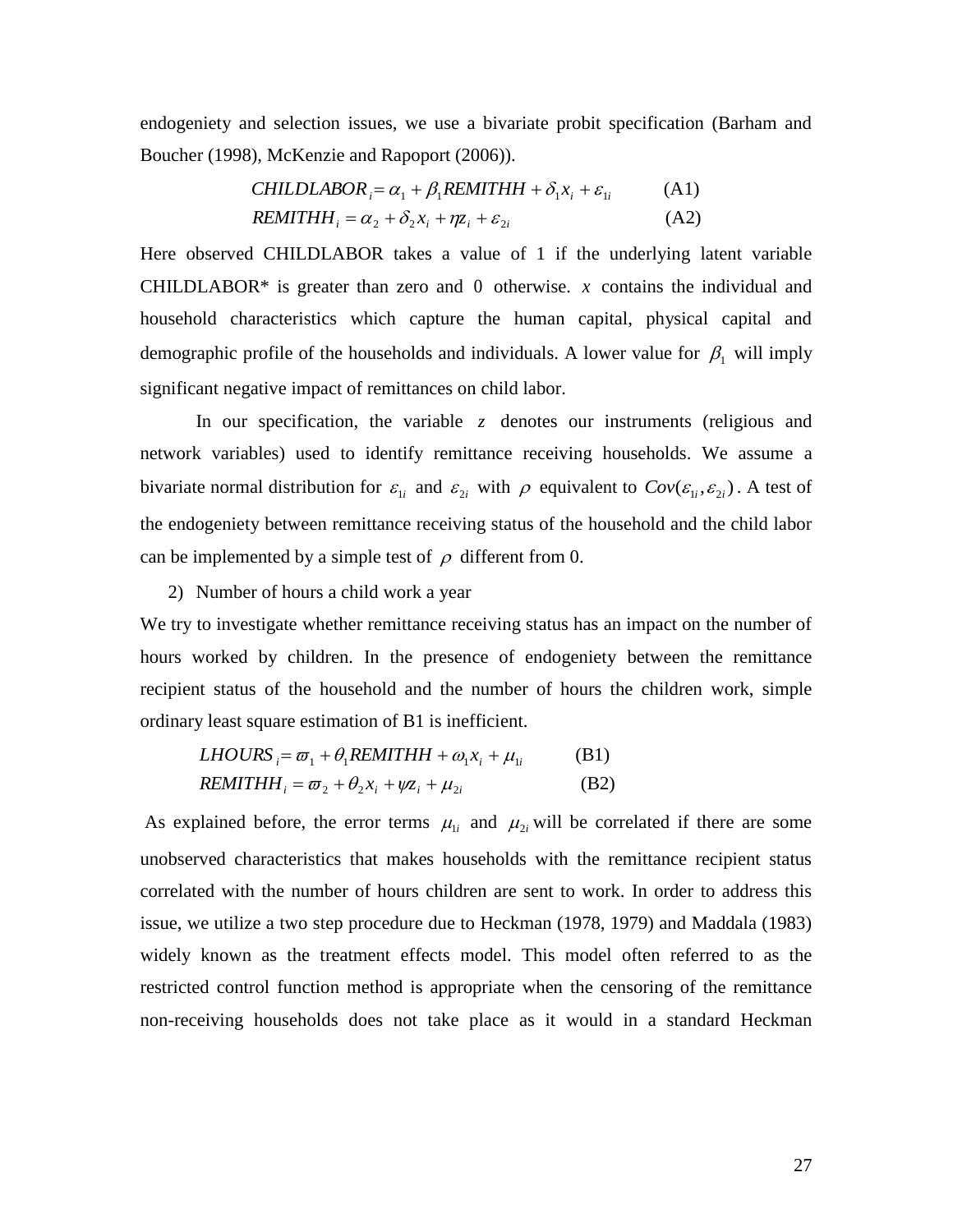selection model. <sup>10</sup> In the first step, B2 is estimated to obtain predicted value of the hazard function and then it is substituted in B1 to obtain consistent estimates of the coefficient of  $\theta_1$ . These estimates are at least as efficient as its alternative, the instrumental variable estimator (Verbeek and Vella, 1999).<sup>11</sup>

The model is statistically identified since we have included the instruments  $z_i$  in B2 and not in B1.  $\sigma_i$  is the  $Cov(\mu_{1i}, \mu_{2i})$ . The estimated  $\sigma_i$  provides a specification test for the model, with high statistical significance indicating that the null hypothesis (non augmented ordinary least square regression is true) should be rejected.<sup>12</sup>

## **V. Results**

 $\overline{a}$ 

In this section, we present the results of our estimation of the bivariate probit model and the treatment effects model to examine the impact of remittances on the decision to send children to work and the number of hours worked a year. As in the previous studies mentioned earlier, we expect remittances to reduce child labor; both decisions to send children to work and the number of hours worked a year. One of the most important issues of interest is whether there exists any significant difference between households receiving remittances from domestic migrants and international migrants, controlling for endogeniety and selection. Therefore, we intend to examine the impact of remittances on different samples of data so as to separate the effect of domestic and international remittances. The domestic sample consists of households which do not receive remittances and households which receive remittances from domestic migrants. The international sample consists of households which do not receive remittances and households which receive remittances from international migrants. In order to estimate the overall impact of remittances on labor market behaviors of interest, we look at

<sup>&</sup>lt;sup>10</sup> The treatment effects model differs from the standard selection model in several respects; the selection model assumes a conditional sample whereas the treatment effects model is applicable when all observations are pooled as if some observations are receiving a non random assignment of treatment. In our case, the treatment is the remittance recipient status of the household.

 $11$  Choosing one model over the other entails a tradeoff between making distributional assumptions about the errors and attaining consistency of the structural parameters of interest. The treatment effects model assumes a bivariate normal distribution of the errors in the first and second stage equation, but yields consistent and efficient structural parameters. In comparison, the IV model is free of distributional assumptions, but the estimates may be inconsistent. Vella and Verbeek (1999) show that if the normality assumption is satisfied, IV and treatment effects models are identical.

<sup>&</sup>lt;sup>12</sup> Stated differently, a high correlation between the regression errors indicates that endogeneity is present.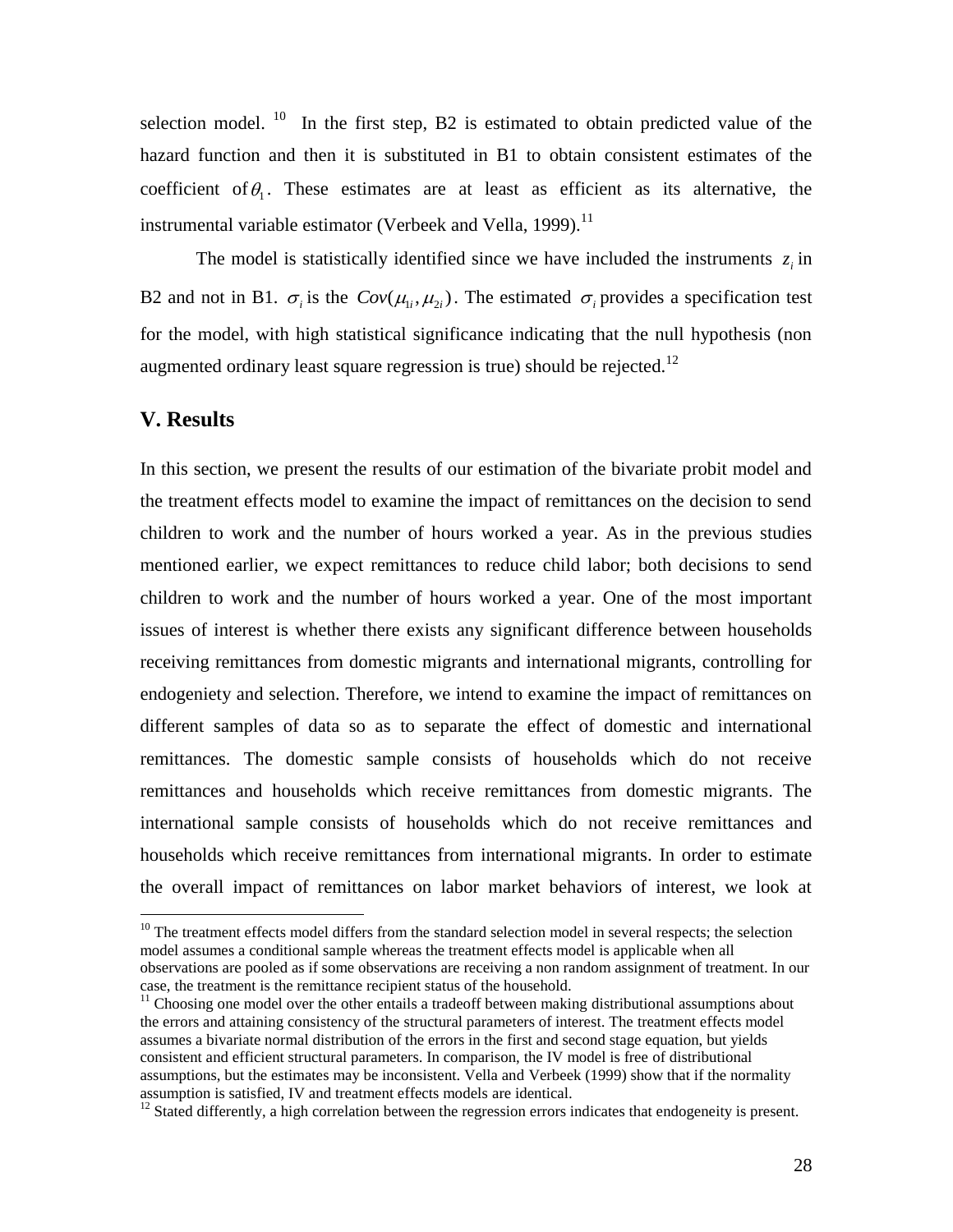everyone together which includes all non remittance receiving households and remittance receiving households without distinguishing them on the basis of the source of remittances.

#### **V.1 First stage results**

The first stage regressions in both the bivariate probit and treatment effects models are meant to estimate the probability of belonging to a remittances receiving household. Since qualitatively the results are identical, we will proceed to discuss these two sets of results together. Second columns in Table A2, Table A3, Table A4, Table A5, Table A6 and Table A7 presents the results of the first stage regressions. When all households are taken together without considering the source remittance receiving status of households, we find that residing in an urban area has a positive effect on remittance status. Years of education of the household head and the number of dependent children below the age of five is negatively associated with the remittance status. Both religious remittance networks and ethnic networks have a positive and statistically significant relationship with belonging to a remittance receiving household. In the case of the domestic sample, all the above relationships hold. However, it is interesting to note that when the household head is more educated, the household is less likely to have a remittance recipient status. On the other hand, in the case of international sample, if the household has more members who are secondary educated, it is less likely to receive remittances. Both these and the sign of coefficients on the number of tertiary educated suggest that domestic remittance status is more among the less educated households and international remittance status is more among households which have more tertiary educated members.

#### **V.1I Second stage results**

Remittances are expected to reduce child labor since they help in relaxing the household budget constraint. But if migration and remittances are primarily motivated by extreme poverty and vulnerability, the household might require more resources by sending the children to work. First we briefly discuss the impact of other control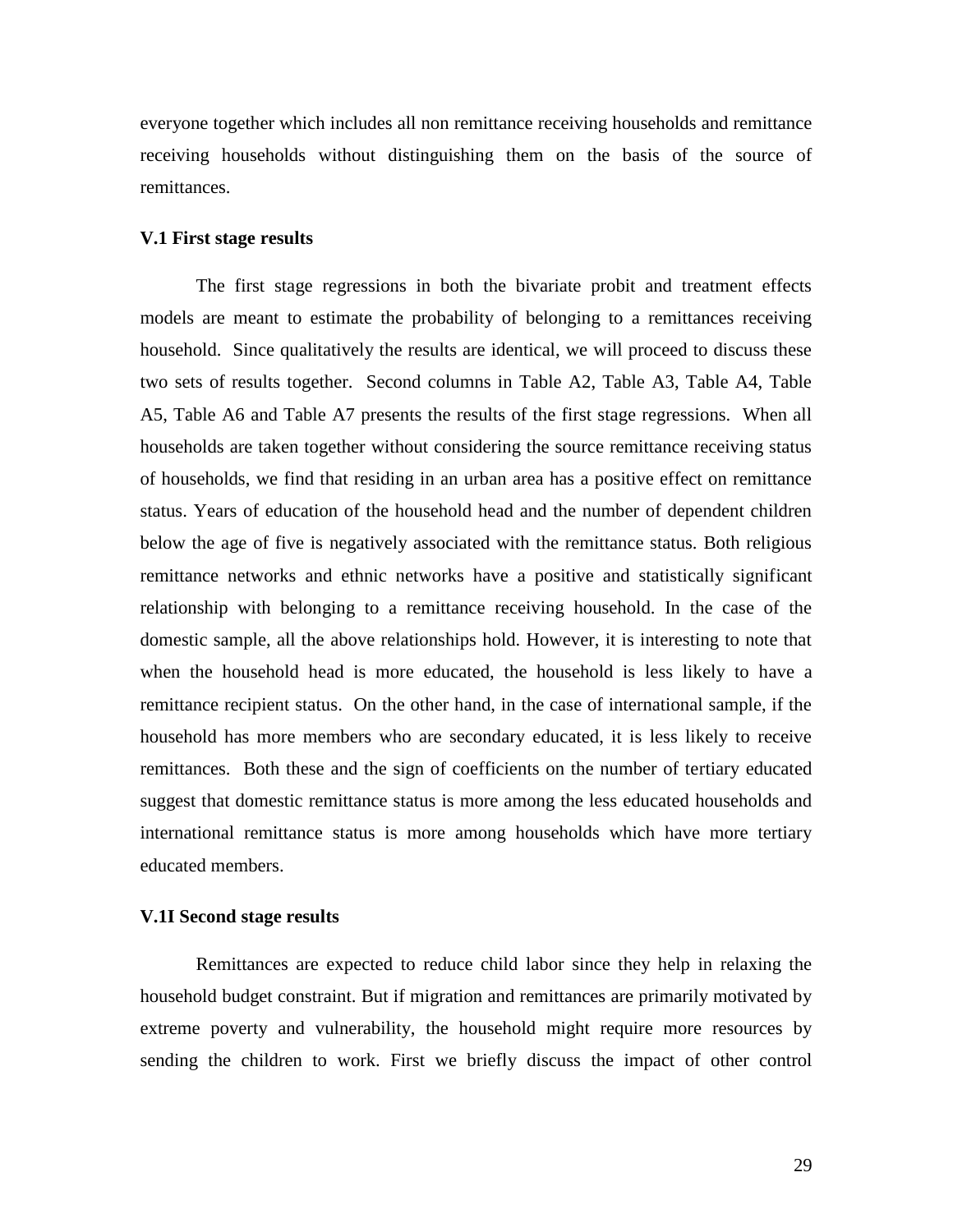variables that affect the decision to send children to work and the number of hours they are made to work.

Probit and bivariate probit results of the impact of remittances on child labor are presented in Table A2, Table A3 and Table A4. For everyone taken together, the domestic sample and the international sample, urban location and number of primary and secondary educated in the household negatively affects the decision to send children to work as well as the number of hours worked. But as age increases the probability of the child being active in the labor market is also higher. When there are more dependent children in the household, the probability of child labor is higher. The more educated the household head is, children are less likely to work.

 Results of the treatment effects regressions on the impact of remittances on the natural logarithm of the number of hours children are made to work are presented in Table A5, Table A6 and Table A7. In all the three sub samples of data, children in the urban areas tend to work less hours, probably because most child labor is found in the rural areas and in the agricultural sector as well as the increased access to education in the urban areas. Gender difference does not have a significant impact on the number of hours worked by children. As expected older children work more than the younger. Household level education variables have a negative and significant effect on the number of hours worked. Having younger dependent children tends to contribute towards increased hours of work for children. Household ownership of land seems to be an additional factor in increased hours of work while increased secondary enrolment in the district tends to reduce the number of hours worked by children.

(1) Impact of remittances on the decision to send children to work

For everyone taken together, the probit results shown in Table A2 suggest that remittances do not have any statistically significant effect on child labor. But, when controlled for endogeniety, we find in the bivariate probit results that remittances have a positive and significant effect on reducing child labor. The statistical significance of  $\rho$ further reveals that simple probit regression is an inaccurate description the reality.

In the case of domestic remittances, the results shown in Table A3 reveal that remittances do not have a statistically significant effect on child labor. Both the probit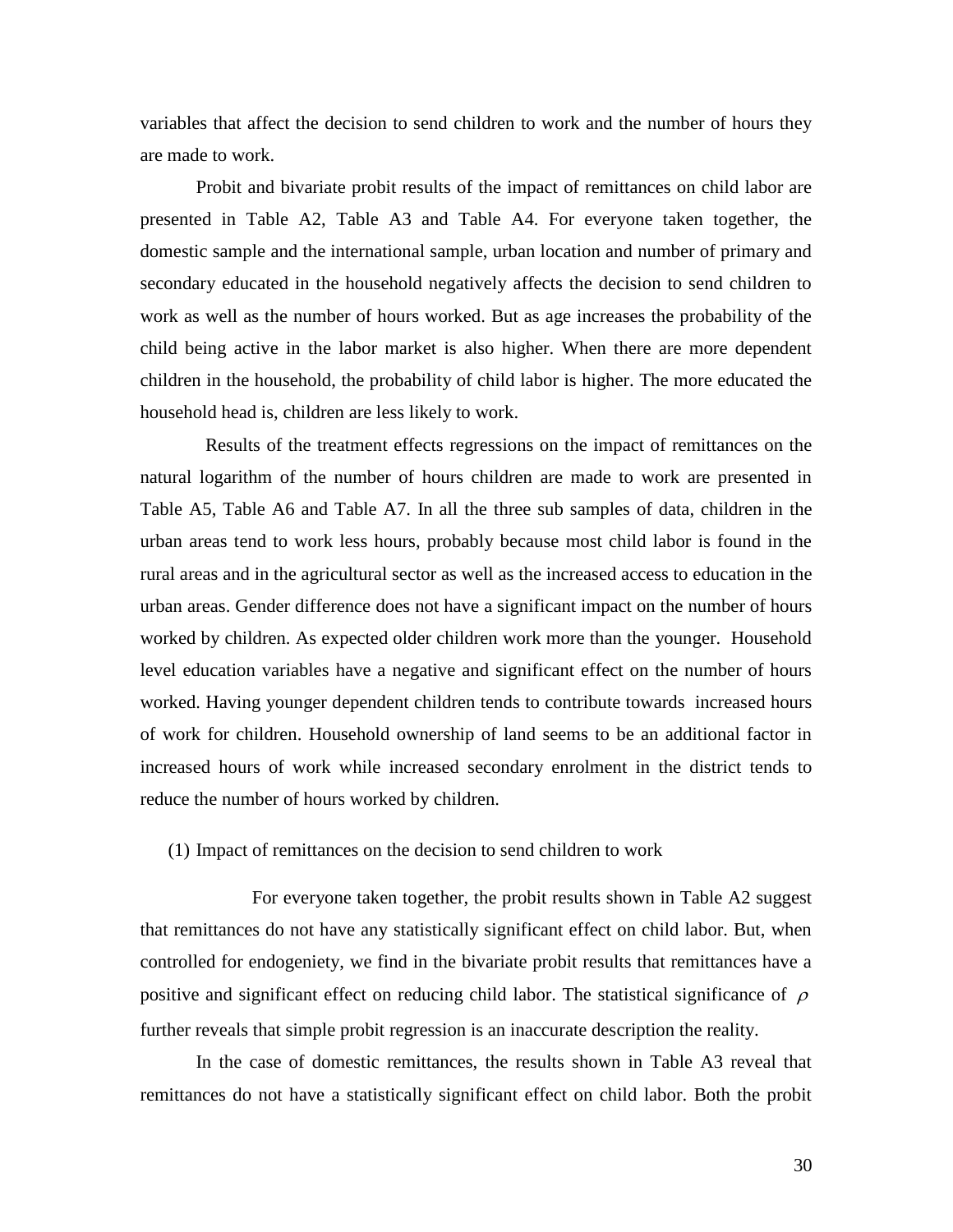and bivariate probit results confirm that remittances do not have any effect on child labor. This further shows that most of domestic migration and remittances are driven by the poverty of the households and even the receipt of remittances reduce their dependence on child labor.

Table A4, clearly shows the positive impact of international remittances on reducing child labor. Though the coefficient on belonging to a remittances receiving household is positive but not significant in the probit regression, the negative and statistically significant coefficient on the bivariate probit regression that controls for the remittance receiving status shows that international remittance helps to reduce child labor.

Table 9. Marginal Effects on child labor of belonging to a remittance recipient

household Probit | Bivariate Probit

|                         | Probit       | <b>Bivariate Probit</b>  |
|-------------------------|--------------|--------------------------|
|                         |              |                          |
| All                     | $-0.01$      | $-0.02*$                 |
|                         | (0.10)       | $(-0.02)$                |
| Domestic sample         | $-0.01$      | 0.02                     |
|                         | (0.01)       | 0.00                     |
| International sample    | 0.01         | $-0.06***$               |
|                         | (0.01)       | 0.00                     |
| $\alpha$ , 1 1 $\alpha$ | $444 - 0.01$ | 44.007<br>$\cdot$ $\sim$ |

Standard errors in parentheses. \*\*\* p<0.01, \*\* p<0.05, \* p<0.1

Table 9 presents the marginal effects of belonging to a remittance receiving household for all the three groups discussed earlier for the probit and bivariate probit regressions. We find that regardless of the source of remittances, belonging to a remittance receiving household reduces child labor by 2 percent. As expected, international remittances have a substantial impact on reducing child labor: belonging to a household that receives international remittances reduces child labor by 6 percent. As noted earlier, domestic remittances have no statistically significant impact on child labor.

## (2) Impact of remittances on the number of hours worked

Though the bivariate probit regressions on the decisions to send children to work Reveals the role of remittances in reducing the labor market participation of children at least in the international remittance receiving households, a clearer picture would emerge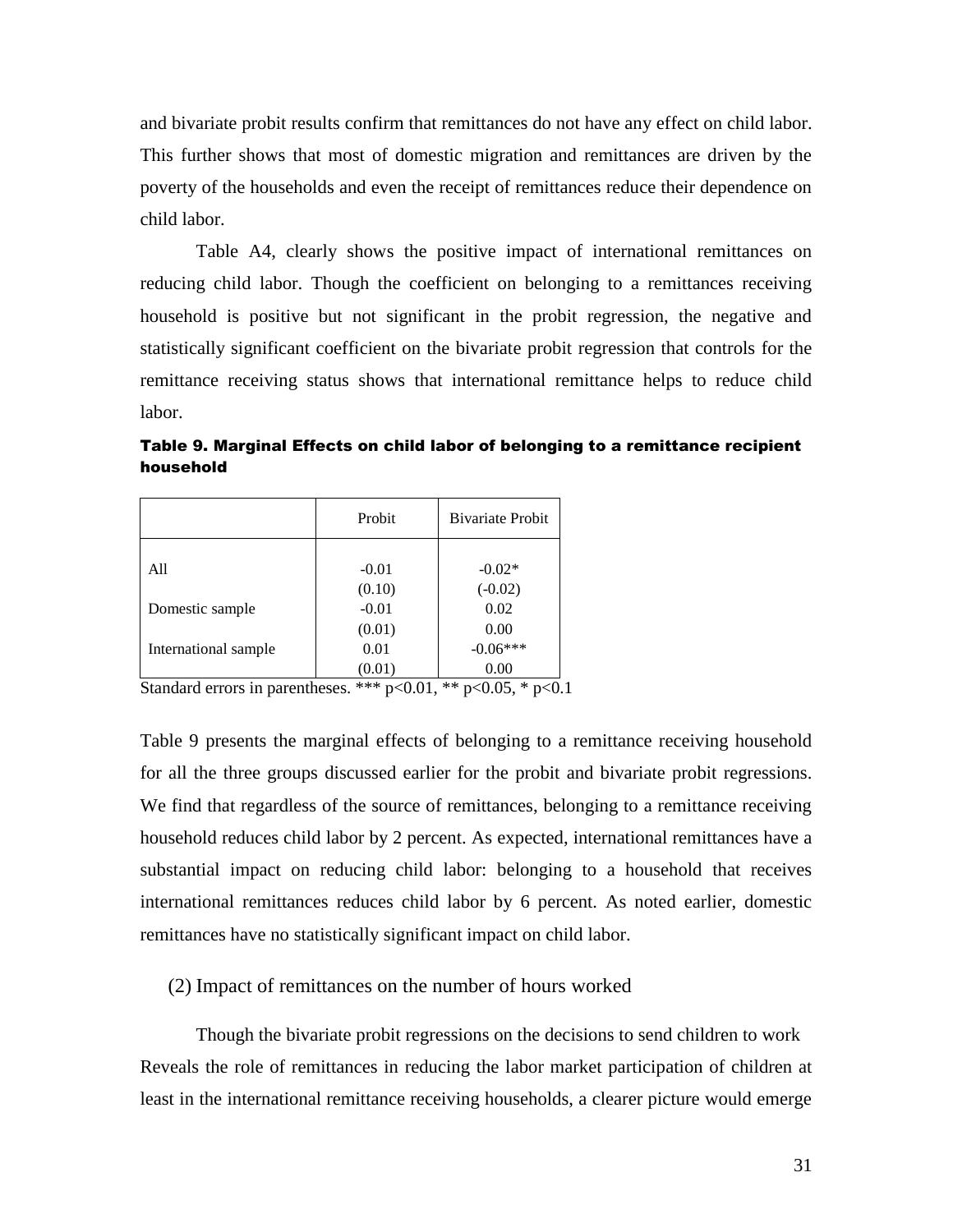only if we investigate the impact of remittances on the number of hours worked a year. Table A5, Table A6 and Table A7 present the results of the treatment effects regressions for the three samples. For everyone taken together, remittances regardless of the source reduce the number of hours worked by children. For the domestic sample, belonging to a remittance receiving household increases the number of hours worked by children. This could be due to the fact that domestic migration if often motivated by poverty and extreme vulnerability so that the absence of a household member might necessitate the children present in the household to work for more hours. However, belonging to an international remittance receiving household unambiguously reduces the number of hours worked by children. Since in most cases, international remittances are much larger in magnitude, receiving households are better able to overcome their dependence the earnings made by child labor.

## **VI. Conclusions and policy implications**

In this paper, we examined the impact of remittances on one of most policy relevant labor market outcomes; child labor in Ghana using the most recent national representative household survey. In particular, the paper looked at whether international remittance receiving households behave differently from domestic remittance receiving households with regard to the decision on sending their children to work and the number of hours they are made to work. We used instrumental variable based bivariate probit regressions to control for the endogeneity of remittance receiving status and labor market outcomes. Further, we also estimated treatment effects models to investigate whether children belonging to remittance receiving households work fewer hours.

Our findings indicate that there is significant difference between domestic remittance receiving households and international remittance receiving households. With regard to child labor, international remittances unambiguously reduce child labor. However, domestic remittance receiving status does not have a significant effect on child labor. Overall, our results confirm that international remittances have a positive impact on the labor market behavior of childrenr while domestic remittances are part of a broader strategy of household coping mechanism. Our estimates of the endogeneity corrected regressions on the number of hours worked also confirm our findings.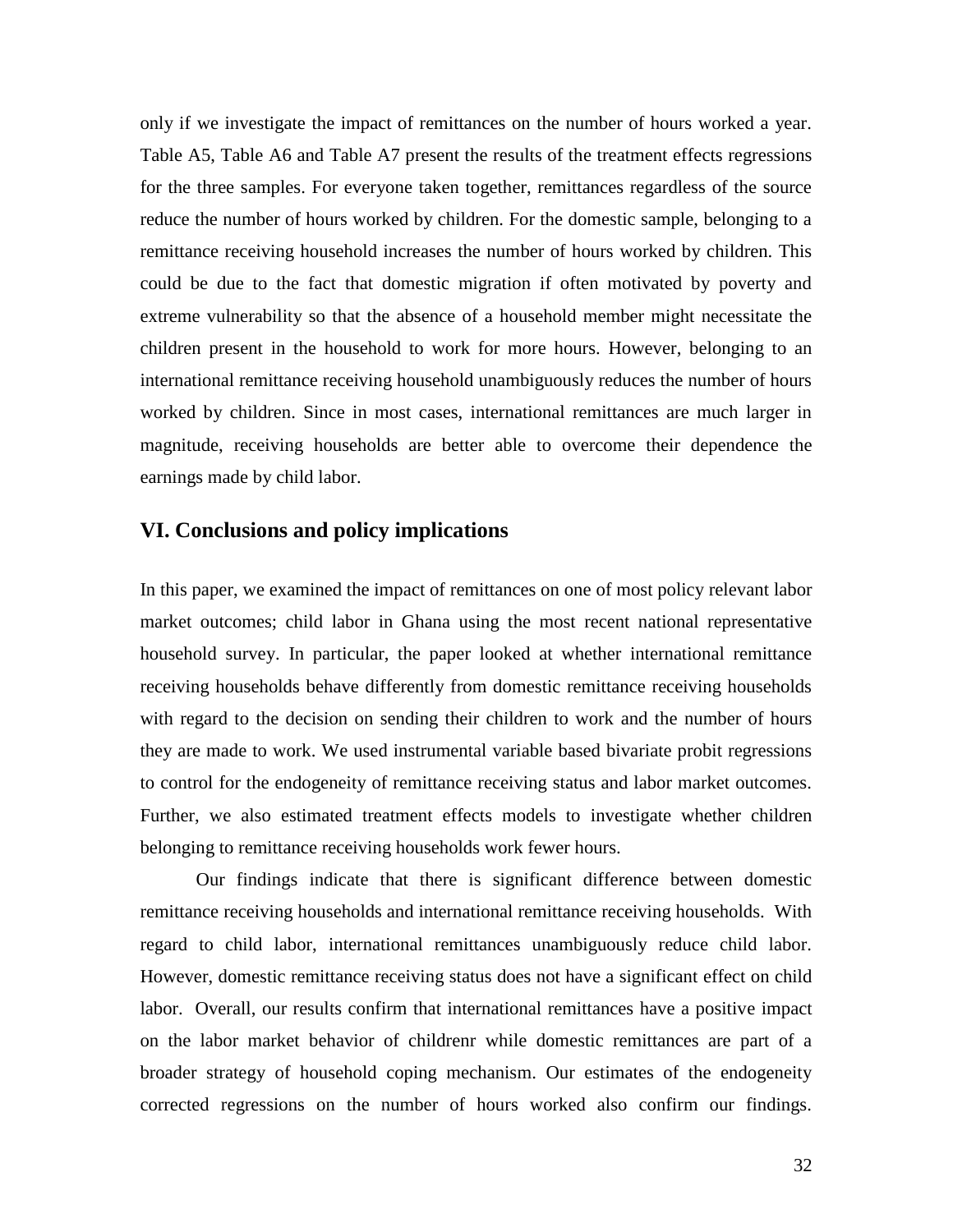Controlling for individual and household level characteristics children belonging to international remittance receiving households tend to work fewer hours while children belonging to domestic remittance receiving households tend to work more hours a year.

It is important to consider the country"s context when trying to predict the effect of policies that affect child labor. Because of data constraints, it was not possible to quantify the relative importance of the wage effect and the reservation wages. It will also important to assess the possible impact of remittances on entrepreneurship activities in Ghana and the labor market participation of women on these activities. We will take that task of assessing the impact of remittances on various types of formal and informal activities in a subsequent exercise. Overall, we find that remittances especially international remittances have an important role in reducing child labor. Policies that foster the flow of international remittances need to be fostered due to their direct impact on development outcomes and the achievement of Millennium Development Goals.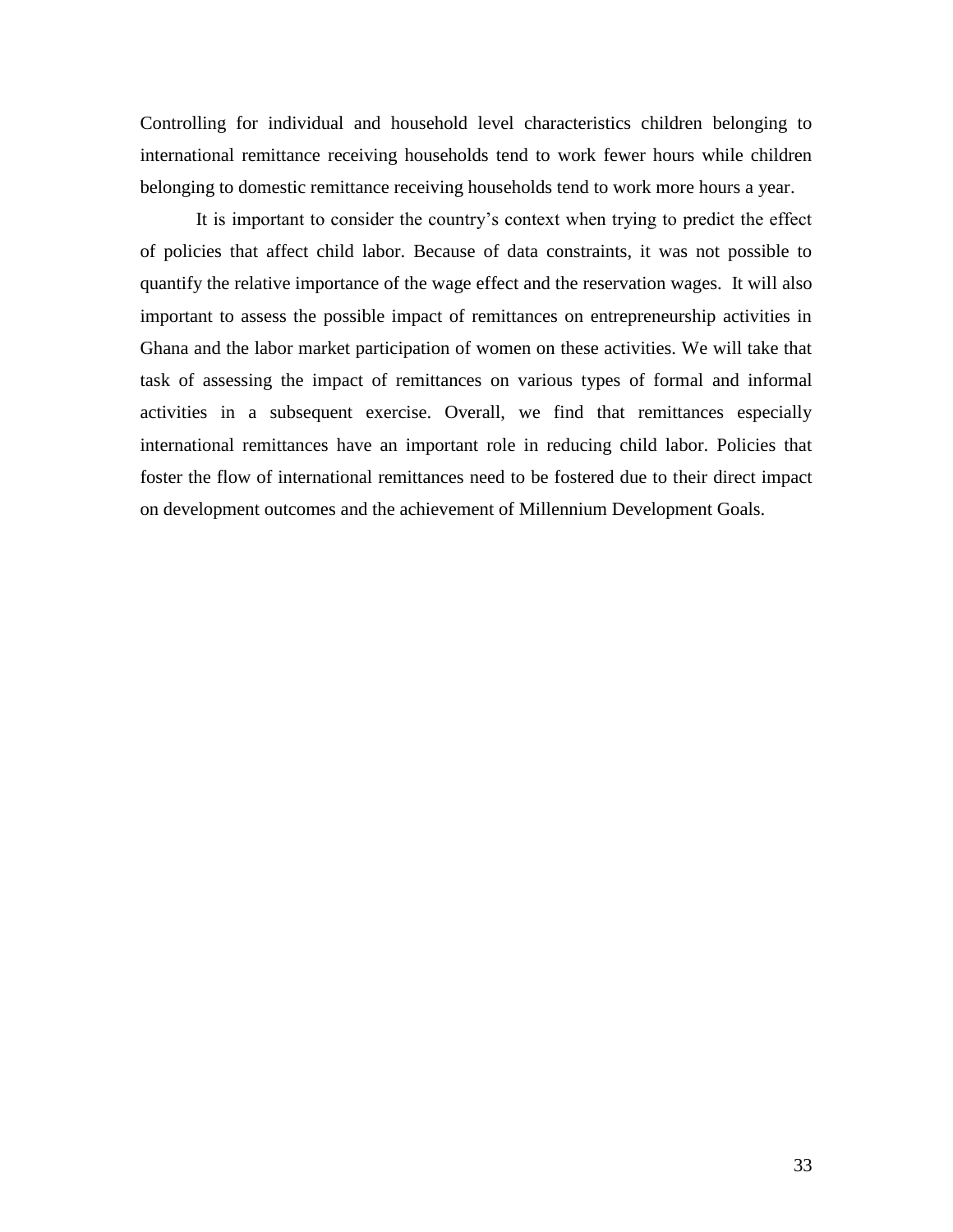## **References**

Adams, R.H ,.Cuecuecha Alfredo and Page, John( 2008) . Remittances, Consumption and Investment in Ghana. Mimeo, The World Bank

Adams, R.H., 2005. Remittances, Poverty, and Investment in Guatemala. In: Özden, Ç., Schiff, M. (Eds.). *International Migration, Remittances, and the Brain Drain*. Washington D.C.: World Bank/Palgrave Macmillan.

Bhalotra, S., Heady, C. (2003) Child farm labor: The wealth paradox". World Bank Economic Review 17, 197-227.

Danziger, S., Haveman, R., Plotnick, R., 1981. How Income Transfer Programs Affect Work, Savings, and the Income Distribution: A Critical Review. *Journal of Economic Literature* 19 (3), 975–1028.

Dimova,R.,Epstein, G., and Gang, I. Migration, Remittances and Child Labor, April 28, 2008.

Edmons, Eric V., Child Labor, Chapter 57, Handbook of Development Economics, Volume 4, 2008

Ersado, L. (2005). "Child labor and school decision in urban and rural areas; Comparative evidence from Nepal, Peru, and Zimbabwe". World Development 33, 455-480.

Gil S. Epstein and Nava Kahama, "Child Labor and Temporary Emigration" *Economic Letters,*  forthcoming, 2007.

Gonzales-Koning, G. and Wodon, Q., Remittances, schooling, and child labor. June 2, 2007.

Katseli, L.T., Lucas, R.E.B., Xenogiani, T., 2006. Effects of Migration on Sending Countries: What Do We Know? OECD Development Centre Working Papers 250.

López-Córdova, E., Olmedo, A., 2006. International Remittances and Development: Existing Evidence, Policies and Recommendations. INTAL/ITD Occasional Paper 41.

Hildebrandt, N., McKenzie, D., 2005. The Effects of Migration on Child Health in Mexico. Policy Research Working Paper Series 3573, The World Bank.

Milligan,M.,Bohara,A., "The Effect of Remittances on Child Labor and Child Education in Nepal.Mimeo. The University of New Mexico.

Woodruff, C., Zenteno, R., 2007. Migration Networks and Microenterprises in Mexico. *Journal of Development Economics* 82 (2), 509–528.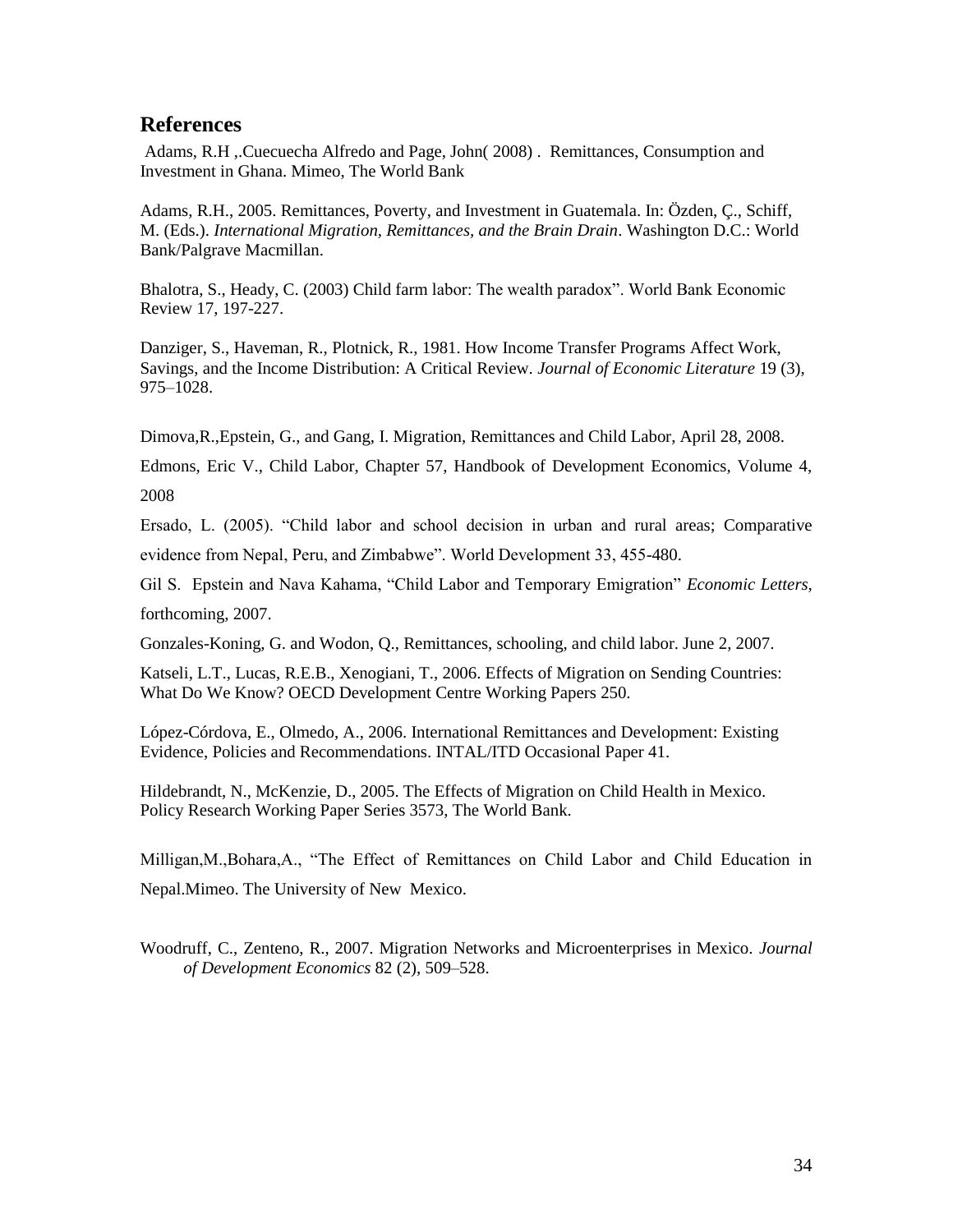|                                                                                     | Remittance Receiving Status of Households |          |          |               |  |  |
|-------------------------------------------------------------------------------------|-------------------------------------------|----------|----------|---------------|--|--|
| Variable                                                                            | <b>Both Domestic and</b><br>International | None     | Domestic | International |  |  |
| Urban                                                                               | 0.33                                      | 0.32     | 0.26     | 0.62          |  |  |
| Male                                                                                | 0.51                                      | 0.52     | 0.51     | 0.49          |  |  |
| Age                                                                                 | 11.02                                     | 10.97    | 10.99    | 11.11         |  |  |
| age squared                                                                         | 128.04                                    | 127.11   | 127.26   | 130.05        |  |  |
| Years of education of father                                                        | 2.66                                      | 1.49     | 2.48     | 3.85          |  |  |
| Years of education of father squared                                                | 26.63                                     | 14.82    | 24.57    | 39.77         |  |  |
| Years of education mother                                                           | 1.11                                      | 0.57     | 0.97     | 1.85          |  |  |
| Years of education of mother squared                                                | 9.96                                      | 5.24     | 8.35     | 17.46         |  |  |
| Years of education the household head                                               | 4.49                                      | 4.92     | 3.72     | 7.69          |  |  |
| Number of primary educated in the hh                                                | 0.72                                      | 0.74     | 0.67     | 0.91          |  |  |
| Number of secondary educated in the hh                                              | 0.89                                      | 0.95     | 0.78     | 1.31          |  |  |
| Number of tertiary educated in the hh<br>Number of males above the age of 15 in the | 0.08                                      | 0.08     | 0.04     | 0.22          |  |  |
| hh                                                                                  | 1.96                                      | 2.01     | 2.03     | 1.67          |  |  |
| Number of children below the age of 5 in the<br>hh                                  | 0.92                                      | 1.02     | 0.99     | 0.63          |  |  |
| Whether the household owns land                                                     | 0.54                                      | 0.53     | 0.57     | 0.4           |  |  |
| Secondary school enrollment in the district                                         | 34.24                                     | 34.32    | 33.47    | 37.8          |  |  |
| Christian                                                                           | 0.68                                      | 0.64     | 0.65     | 0.8           |  |  |
| Muslim                                                                              | 0.16                                      | 0.2      | 0.17     | 0.12          |  |  |
| Traditional                                                                         | 0.13                                      | 0.13     | 0.15     | 0.05          |  |  |
| Religious network                                                                   | 0.34                                      | 0.31     | 0.34     | 0.33          |  |  |
| Ethnic network                                                                      | 0.35                                      | 0.31     | 0.35     | 0.33          |  |  |
| Child labor- number of hours annual                                                 | 745.7718                                  | 939.5979 | 772.2032 | 512.5181      |  |  |
| Number of observations                                                              | 2,794                                     | 6,101    | 2,307    | 590           |  |  |

# Table A1. Means of variables in the regressions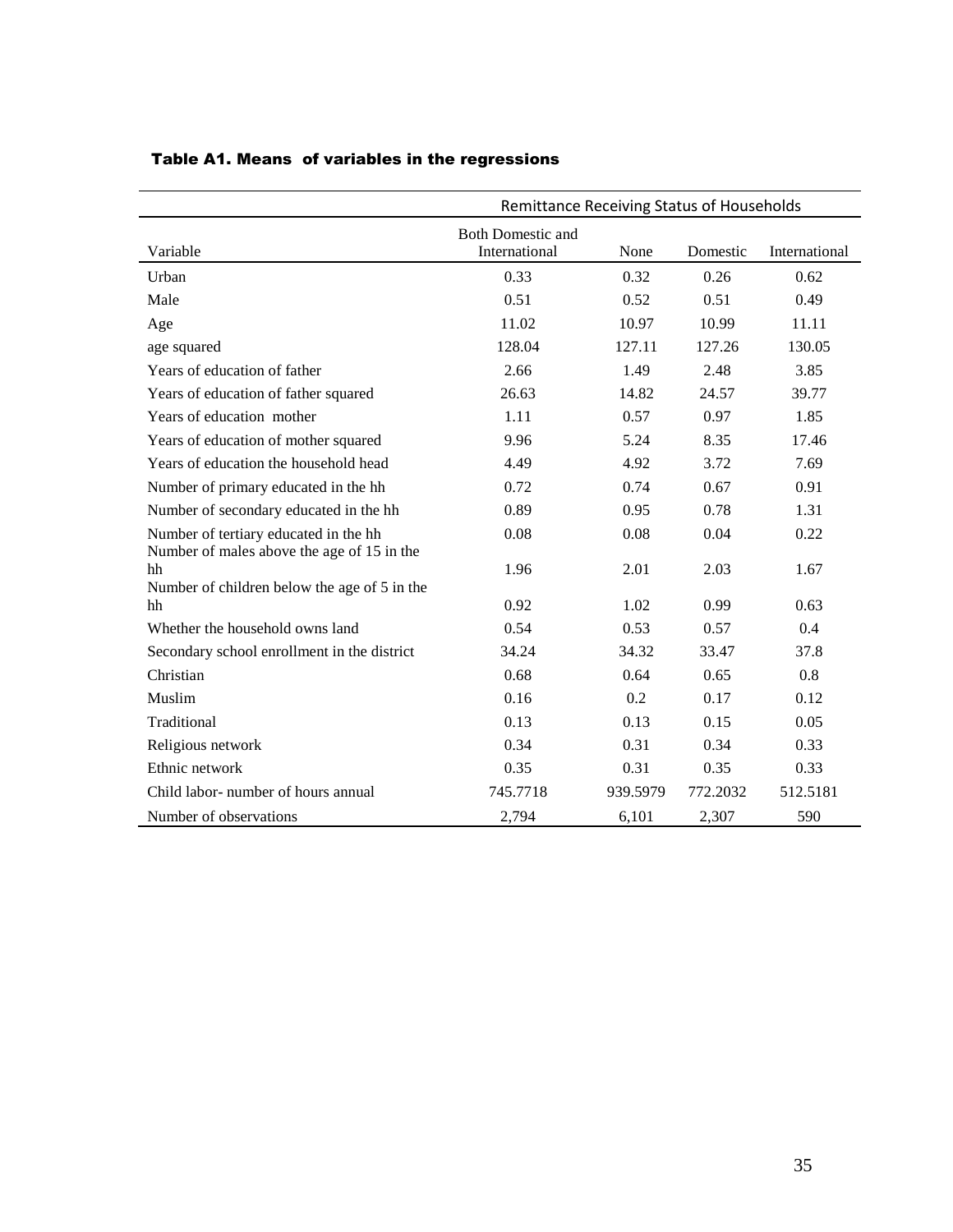|                                            | Probit         |                | <b>Bivariate Probit</b>      |
|--------------------------------------------|----------------|----------------|------------------------------|
|                                            |                |                | Belong to<br>а<br>remittance |
|                                            | child<br>labor | child<br>labor | recipient<br>household       |
| Belong to a remittance recipient           |                |                |                              |
| household                                  | $-0.05$        | $-0.48**$      |                              |
| Remittance receiving hh with female        | [0.05]         | [0.21]         |                              |
| head                                       | $-0.1$         | $-0.1$         |                              |
|                                            | [0.10]         | [0.10]         |                              |
| Urban                                      | $-0.54***$     | $-0.89***$     | $0.45***$                    |
|                                            | [0.12]         | [0.12]         | [0.07]                       |
| Male                                       | 0.05           | 0.05           |                              |
|                                            | [0.05]         | [0.05]         |                              |
| Age                                        | $0.91***$      | $0.89***$      |                              |
|                                            | [0.08]         | [0.08]         |                              |
| Age-squared                                | $-0.04***$     | $-0.04***$     |                              |
|                                            | [0.00]         | [0.00]         |                              |
| Years of education of head of hh           | $-0.03***$     | $-0.03***$     | $-0.06***$                   |
|                                            | $[0.01]$       | $[0.01]$       | $[0.01]$                     |
| Number of hh members with primary<br>edu   | $-0.07***$     | $-0.07***$     | $-0.01$                      |
|                                            | [0.03]         | [0.03]         | [0.02]                       |
| Number of hh members with secondary<br>edu | $-0.08***$     | $-0.08***$     | $-0.02$                      |
|                                            | [0.03]         | [0.03]         | [0.02]                       |
| Number of hh members with tertiary<br>edu  | 0.05           | 0.07           | $-0.07$                      |
|                                            | [0.09]         | [0.09]         | [0.08]                       |
| Number of hh members above age 15          | 0.02           | 0.03           | 0.02                         |
|                                            | [0.02]         | [0.02]         | [0.01]                       |
| Number of hh members below age 5           | $0.07***$      | $0.06***$      | $-0.08***$                   |
|                                            | [0.02]         | $[0.02]$       | [0.02]                       |
| HH owns land                               | 0.08           | 0.08           | 0.03                         |
|                                            | [0.05]         | [0.05]         | [0.03]                       |
| secondary enrolment in the region          | $-0.00*$       | $0.00\,$       | $0.00\mathrm{*}$             |
|                                            | [0.00]         | [0.00]         | [0.00]                       |
| Christian                                  | $-0.41***$     | $-0.38***$     | 0.13                         |
|                                            | $[0.10]$       | $[0.10]$       | [0.09]                       |
| Muslim                                     | $-0.30***$     | $-0.30***$     | 0.12                         |
|                                            | [0.11]         | [0.11]         | [0.10]                       |

# Table A2. Probit and Brivariate Probit Regressions on Decision to send children to work –All households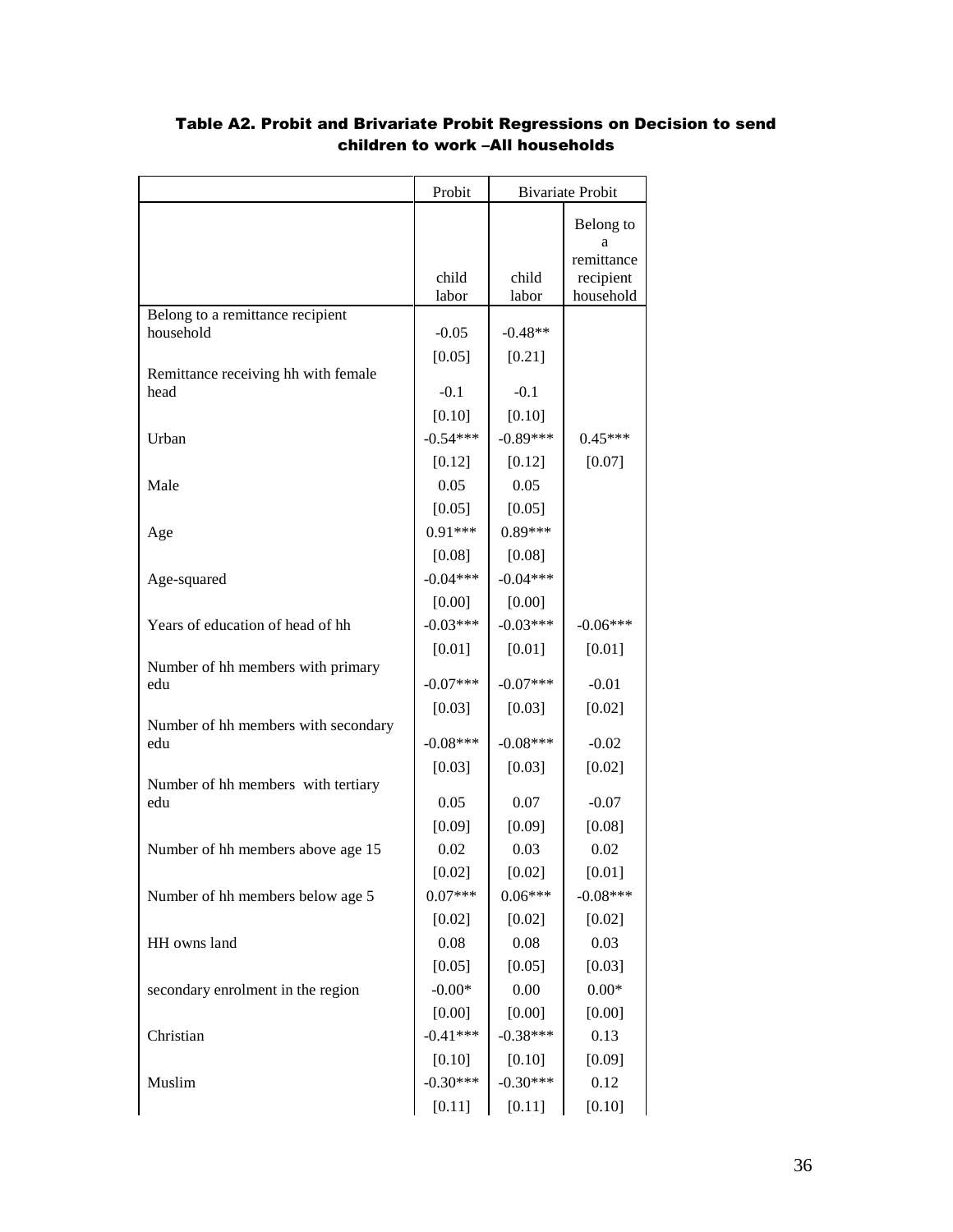| Traditional                   | $-0.34***$ | $-0.31***$ | 0.13       |
|-------------------------------|------------|------------|------------|
|                               | [0.11]     | [0.11]     | [0.10]     |
| Religious network             |            |            | 1.36***    |
|                               |            |            | [0.33]     |
| Ethnic network                |            |            | 2.11***    |
|                               |            |            | [0.22]     |
| Years of education of hh head |            |            | $0.00***$  |
|                               |            |            | [0.00]     |
| Constant                      | $-5.36***$ | $-5.12***$ | $-1.69***$ |
|                               | [0.46]     | [0.48]     | [0.14]     |
| <b>Observations</b>           | 8886       | 8886       | 8886       |
| Log likelihood                | $-2428.52$ | $-47737.2$ |            |
| Rho                           |            | $0.27*$    |            |
| $e$ (rho)                     |            | $-0.14$    |            |

Standard errors in parentheses.\*\*\*  $p<0.01$ , \*\*  $p<0.05$ , \*  $p<0.1$ 

Regional fixed effects included, but not presented.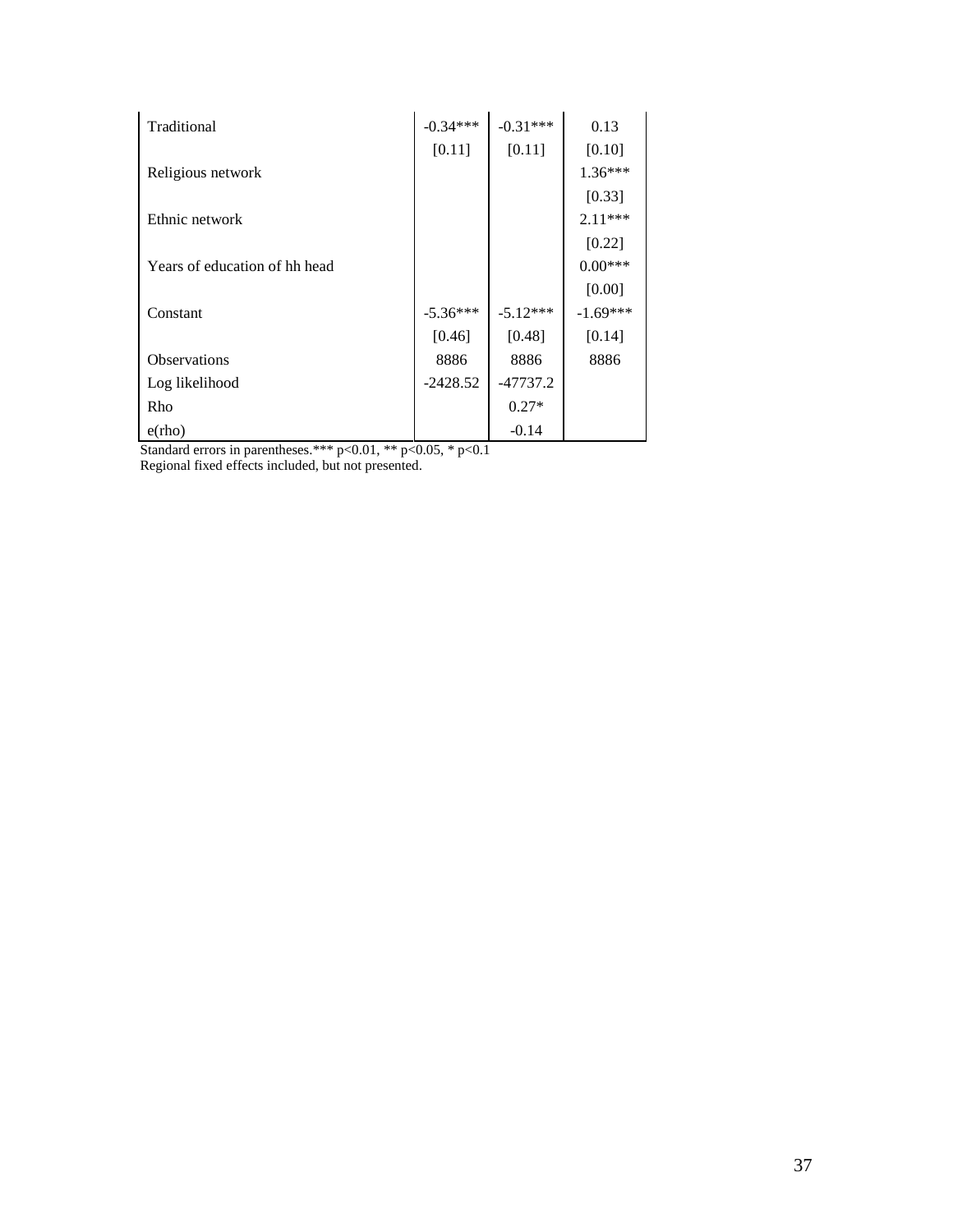|                                             | Probit         |                | <b>Bivariate Probit</b>      |
|---------------------------------------------|----------------|----------------|------------------------------|
|                                             |                |                | Belong to<br>а<br>remittance |
|                                             | child<br>labor | child<br>labor | recipient<br>household       |
| Belong to a remittance recipient            |                |                |                              |
| household                                   | $-0.08$        | 0.24           |                              |
|                                             | [0.06]         | [0.17]         |                              |
| Remittance receiving hh with female<br>head | $-0.04$        | $-0.04$        |                              |
|                                             | [0.10]         | [0.10]         |                              |
| Urban                                       | $-0.64***$     | $-0.92***$     | $0.35***$                    |
|                                             | [0.14]         | [0.12]         | [0.08]                       |
| Male                                        | 0.05           | 0.04           |                              |
|                                             | [0.05]         | [0.05]         |                              |
| Age                                         | $0.93***$      | $0.92***$      |                              |
|                                             | [0.08]         | [0.08]         |                              |
| Age-squared                                 | $-0.04***$     | $-0.04***$     |                              |
|                                             | [0.00]         | [0.00]         |                              |
| Years of education of head of hh            | $-0.02***$     | $-0.02**$      | $-0.05***$                   |
|                                             | $[0.01]$       | $[0.01]$       | $[0.01]$                     |
| Number of hh members with primary           |                |                |                              |
| edu                                         | $-0.06**$      | $-0.06**$      | $-0.03$                      |
|                                             | [0.03]         | [0.03]         | [0.02]                       |
| Number of hh members with secondary<br>edu  | $-0.09***$     | $-0.09***$     | $-0.01$                      |
|                                             | [0.03]         | [0.03]         | [0.02]                       |
| Number of hh members with tertiary          | 0.05           | 0.05           |                              |
| edu                                         | [0.10]         |                | $-0.09$                      |
| Number of hh members above age 15           | 0.01           | [0.10]<br>0.01 | [0.10]<br>0.02               |
|                                             | [0.02]         | [0.02]         |                              |
|                                             | $0.08***$      | $0.09***$      | [0.01]<br>$-0.07***$         |
| Number of hh members below age 5            |                |                |                              |
| HH owns land                                | [0.02]<br>0.06 | [0.02]<br>0.06 | [0.02]<br>0.02               |
|                                             |                |                |                              |
|                                             | [0.05]         | [0.05]         | [0.04]                       |
| secondary enrolment in the region           | $-0.00*$       | $-0.00*$       | $0.00\mathrm{*}$             |
|                                             | [0.00]         | [0.00]         | [0.00]                       |
| Christian                                   | $-0.36***$     | $-0.37***$     | 0.14                         |
|                                             | $[0.11]$       | $[0.11]$       | [0.09]                       |
| Muslim                                      | $-0.23**$      | $-0.22**$      | 0.03                         |
|                                             | [0.11]         | [0.11]         | [0.10]                       |

# Table A3. Probit and Brivariate Probit Regressions on Decision to send children to work – Domestic sample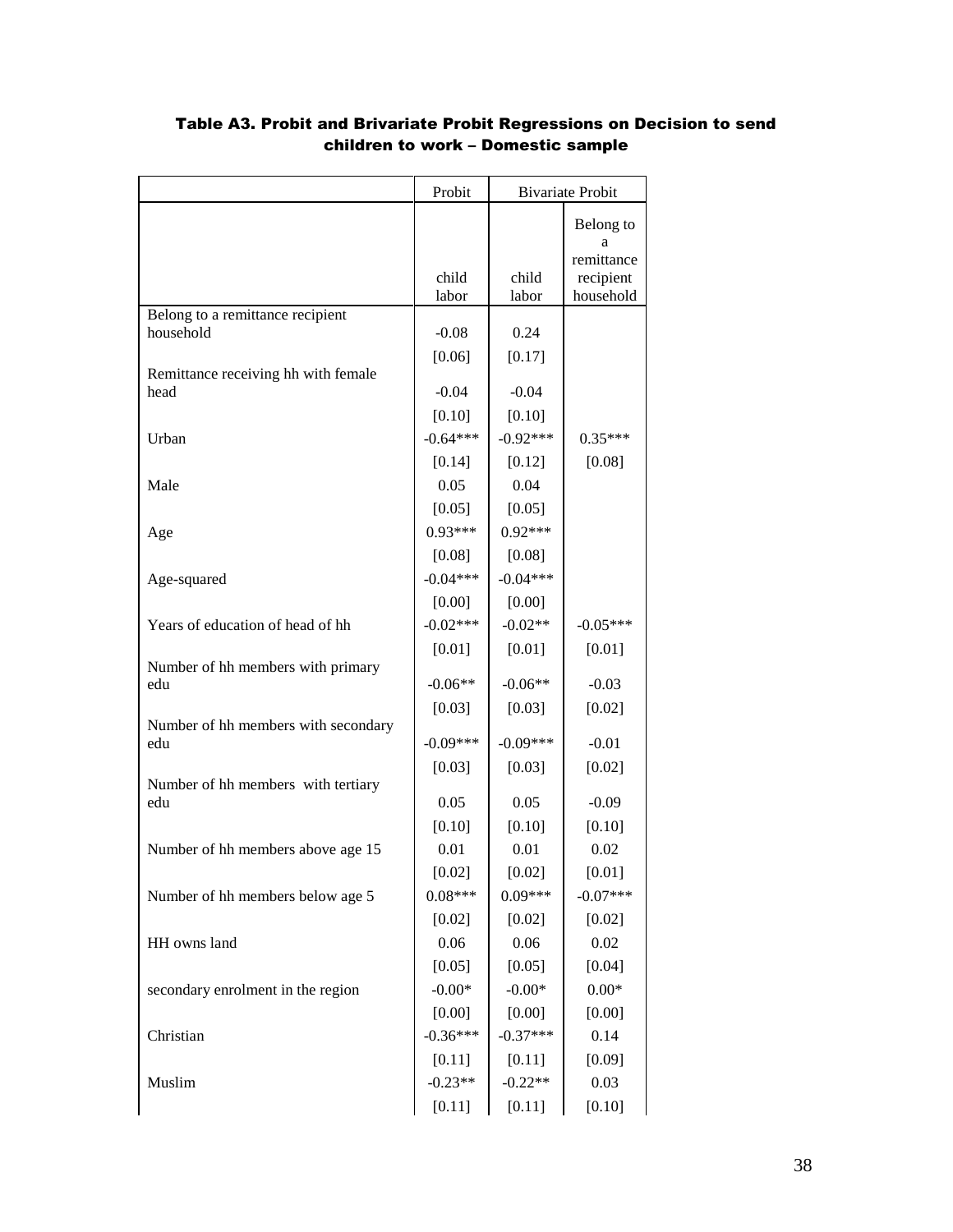| Traditional                   | $-0.27**$  | $-0.28**$  | 0.11       |
|-------------------------------|------------|------------|------------|
|                               | [0.11]     | [0.11]     | [0.10]     |
|                               |            |            | $0.63*$    |
| Religious network             |            |            |            |
|                               |            |            | [0.35]     |
| Ethnic network                |            |            | $2.51***$  |
|                               |            |            | [0.24]     |
| Years of education of hh head |            |            | 0.00       |
|                               |            |            | [0.00]     |
| Constant                      | $-5.50***$ | $-5.54***$ | $-1.52***$ |
|                               | [0.47]     | [0.47]     | [0.14]     |
| <b>Observations</b>           | 8399       | 8399       | 8399       |
| Log likelihood                | $-2360.25$ | $-43111.6$ |            |
| Rho                           |            | $-0.19*$   |            |
| $e$ (rho)                     |            | $-0.1$     |            |

Standard errors in parentheses.\*\*\*  $p<0.01$ , \*\*  $p<0.05$ , \*  $p<0.1$ Regional fixed effects included, but not presented.

39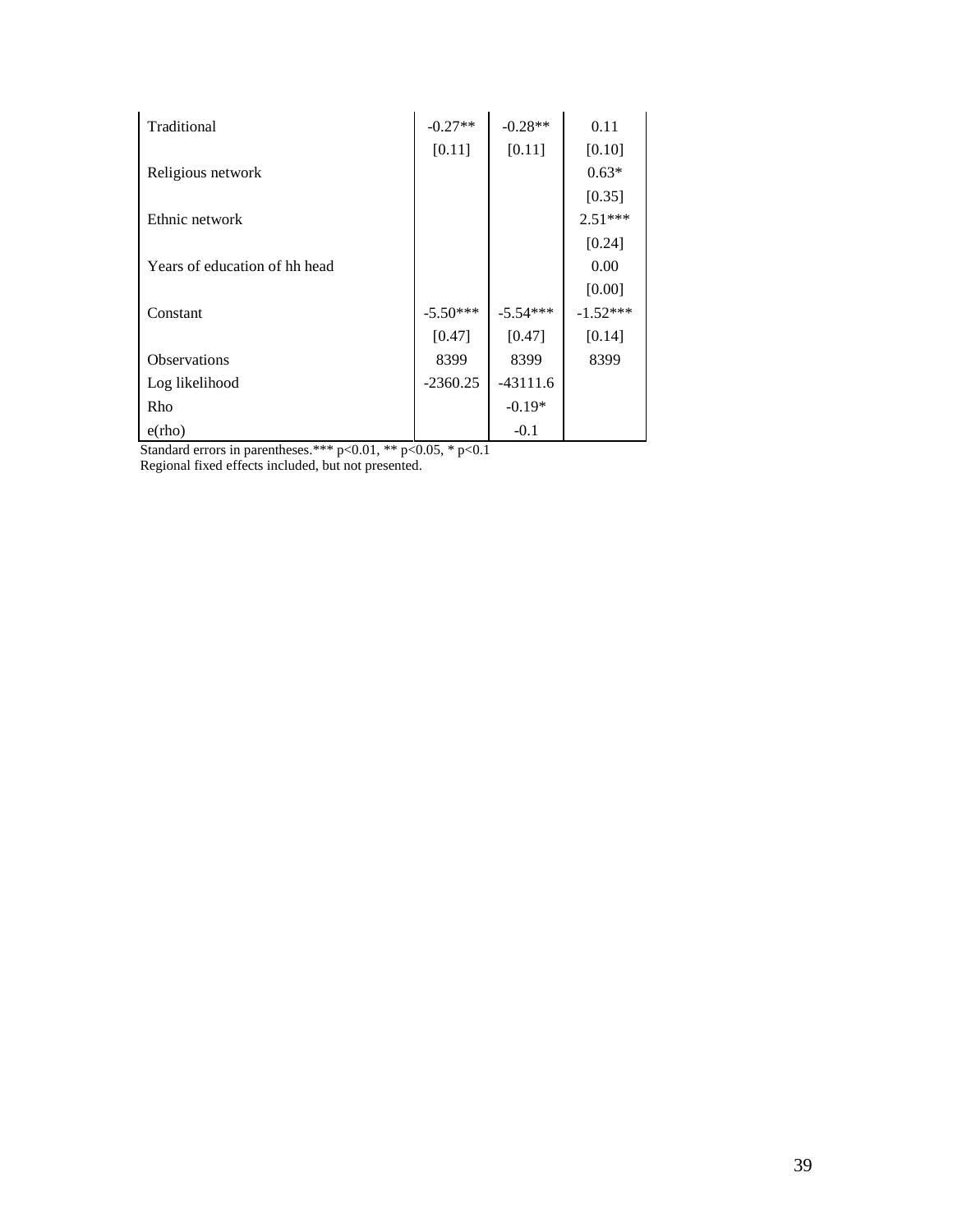|                                          | Probit         |                  | <b>Bivariate Probit</b>      |
|------------------------------------------|----------------|------------------|------------------------------|
|                                          |                |                  | Belong to<br>a<br>remittance |
|                                          | child<br>labor | child<br>labor   | recipient<br>household       |
| Belong to a remittance recipient         |                |                  |                              |
| household                                | 0.11           | $-1.46***$       |                              |
| Remittance receiving hh with female      | [0.11]         | [0.07]           |                              |
| head                                     | $-0.60**$      | $-0.46**$        |                              |
|                                          | [0.26]         | [0.19]           |                              |
| Urban                                    | $-0.80***$     | $0.21**$         | 0.98***                      |
|                                          | [0.13]         | [0.11]           | [0.12]                       |
| Male                                     | 0.04           | 0.02             |                              |
|                                          | [0.05]         | [0.04]           |                              |
| Age                                      | $0.87***$      | $0.64***$        |                              |
|                                          | [0.09]         | [0.08]           |                              |
| Age-squared                              | $-0.04***$     | $-0.03***$       |                              |
|                                          | [0.00]         | [0.00]           |                              |
| Years of education of head of hh         | $-0.03***$     | $-0.02***$       | 0.01                         |
|                                          | [0.01]         | $[0.01]$         | $[0.02]$                     |
| Number of hh members with primary<br>edu | $-0.06*$       | $-0.04$          | 0.04                         |
|                                          |                |                  |                              |
| Number of hh members with secondary      | [0.03]         | [0.03]           | [0.03]                       |
| edu                                      | $-0.08***$     | $-0.07***$       | $-0.06***$                   |
|                                          | [0.03]         | $[0.02]$         | $[0.02]$                     |
| Number of hh members with tertiary       |                |                  |                              |
| edu                                      | 0.03           | 0.12             | 0.02                         |
|                                          | [0.11]         | [0.08]           | [0.09]                       |
| Number of hh members above age 15        | $0.05**$       | $0.05***$        | 0.01                         |
|                                          | [0.02]         | [0.02]           | [0.02]<br>$-0.11***$         |
| Number of hh members below age 5         | $0.06**$       | 0.00             |                              |
| HH owns land                             | [0.02]<br>0.06 | $[0.02]$<br>0.05 | [0.03]<br>0.07               |
|                                          | [0.06]         | [0.05]           | [0.05]                       |
| secondary enrolment in the region        | 0.00           | 0.00             | 0.00                         |
|                                          | [0.00]         | [0.00]           | [0.00]                       |
| Christian                                | $-0.34***$     | $-0.23**$        | 0.03                         |
|                                          | [0.12]         | [0.11]           | [0.15]                       |
| Muslim                                   | $-0.28**$      | $-0.14$          | $0.33**$                     |
|                                          | [0.13]         | [0.12]           | [0.16]                       |

# Table A4. Probit and Brivariate Probit Regressions on Decision to send children to work-International sample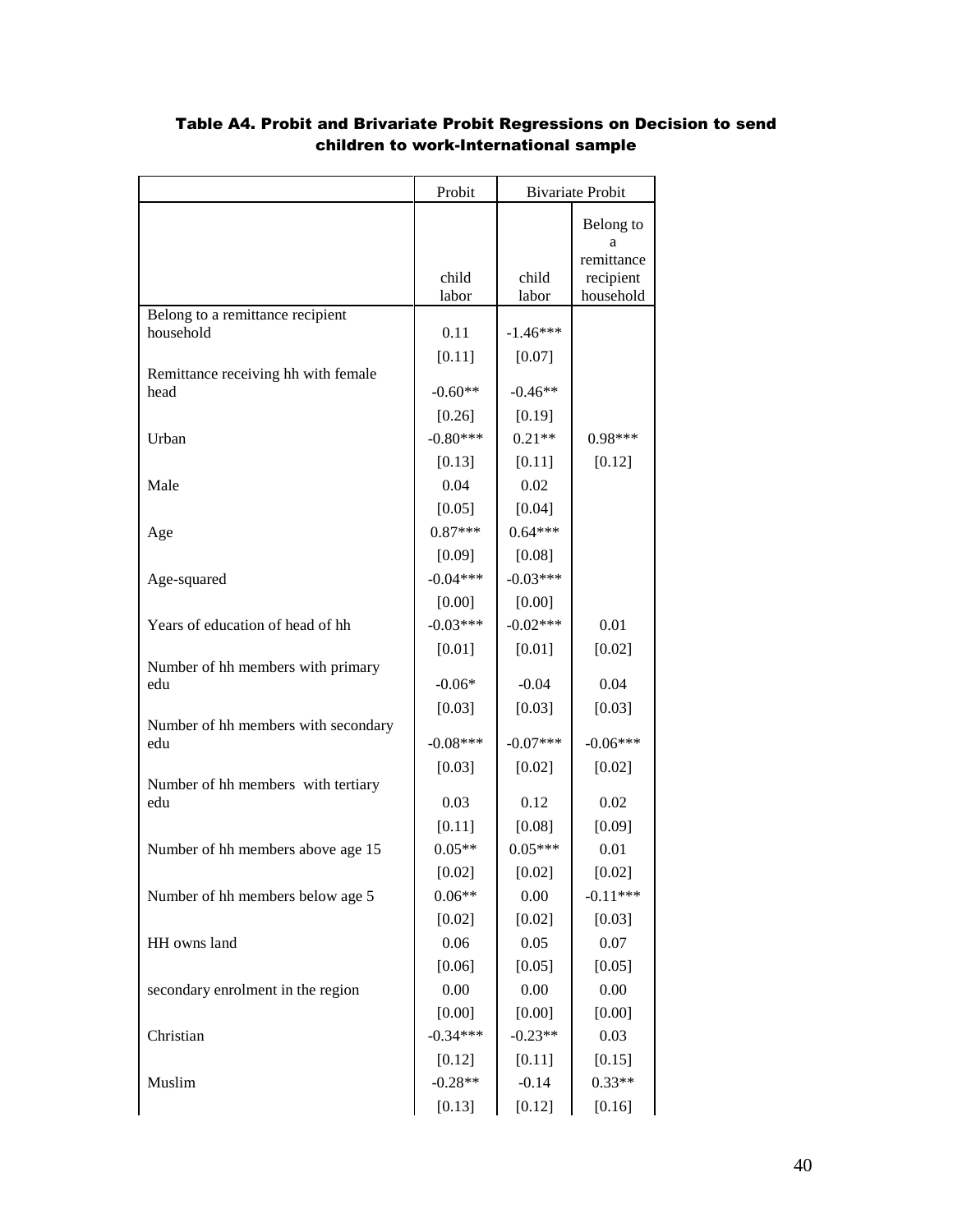| Traditional                   | $-0.27**$  | $-0.15$    | 0.23       |
|-------------------------------|------------|------------|------------|
|                               | [0.13]     | [0.12]     | [0.17]     |
| Religious network             |            |            | $9.47***$  |
|                               |            |            | [0.69]     |
| Ethnic network                |            |            | $0.38***$  |
|                               |            |            | [0.12]     |
| Years of education of hh head |            |            | 0          |
|                               |            |            | [0.00]     |
| Constant                      | $-5.22***$ | $-4.08***$ | $-2.62***$ |
|                               | [0.53]     | [0.43]     | [0.18]     |
| <b>Observations</b>           | 6682       | 6682       | 6682       |
|                               |            |            |            |
| Log likelihood                | 1789.4753  | $-2242.6$  |            |
| Rho                           |            | $-0.95***$ |            |
| $e$ (rho)                     |            | $-0.02$    |            |

Standard errors in parentheses.\*\*\*  $p<0.01$ , \*\*  $p<0.05$ , \*  $p<0.1$ 

Regional fixed effects included, but not presented.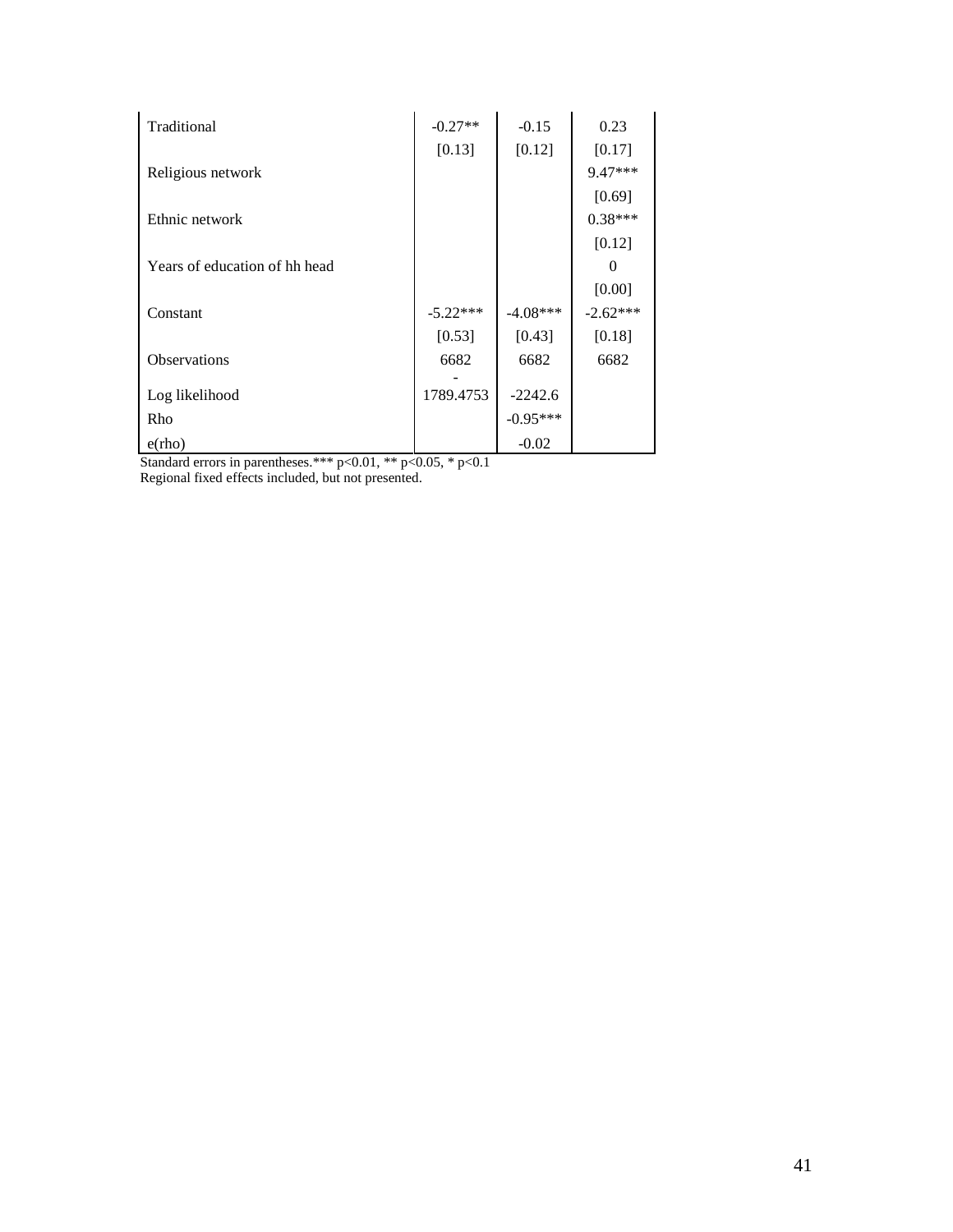|                                               | <b>Treatment Effects Model</b> |                      |  |
|-----------------------------------------------|--------------------------------|----------------------|--|
|                                               | Log of                         |                      |  |
|                                               | hours                          | Belong to a          |  |
|                                               | worked a                       | remittance recipient |  |
|                                               | year                           | household            |  |
| Belong to a remittance recipient<br>household | $-0.38***$                     |                      |  |
|                                               |                                |                      |  |
| Remittance receiving hh with female           | [0.13]                         |                      |  |
| head                                          | $-0.02$                        |                      |  |
|                                               | [0.07]                         |                      |  |
| Urban                                         | $-0.89***$                     | $0.46***$            |  |
|                                               | [0.09]                         | [0.07]               |  |
| Male                                          | 0.00                           |                      |  |
|                                               | [0.05]                         |                      |  |
| Age                                           | $0.76***$                      |                      |  |
|                                               | [0.07]                         |                      |  |
| Age-squared                                   | $-0.03***$                     |                      |  |
|                                               | [0.00]                         |                      |  |
| Years of education of head of hh              | $-0.03***$                     | $-0.06***$           |  |
|                                               | $[0.01]$                       | $[0.01]$             |  |
| Number of hh members with primary             |                                |                      |  |
| edu                                           | $-0.09***$                     | $-0.01$              |  |
|                                               | [0.02]                         | $[0.02]$             |  |
| Number of hh members with secondary<br>edu    | $-0.06***$                     | $-0.02$              |  |
|                                               | $[0.02]$                       | [0.02]               |  |
| Number of hh members with tertiary            |                                |                      |  |
| edu                                           | $0.08*$                        | $-0.05$              |  |
|                                               | [0.05]                         | [0.08]               |  |
| Number of hh members above age 15             | $0.04*$                        | 0.02                 |  |
|                                               | [0.02]                         | $[0.01]$             |  |
| Number of hh members below age 5              | $0.07***$                      | $-0.08***$           |  |
|                                               | [0.03]                         | [0.02]               |  |
| HH owns land                                  | $0.09**$                       | 0.02                 |  |
|                                               | [0.04]                         | [0.03]               |  |
| secondary enrolment in the region             | $-0.00*$                       | $0.00\mathrm{*}$     |  |
|                                               | [0.00]                         | [0.00]               |  |
| Christian                                     | $-0.59***$                     | 0.12                 |  |
|                                               | [0.17]                         | [0.09]               |  |
| Muslim                                        | $-0.63***$                     | 0.12                 |  |
|                                               | [0.18]                         | [0.10]               |  |

# Table A5. Treatment Effects Regressions on the log of the number of hours worked –All households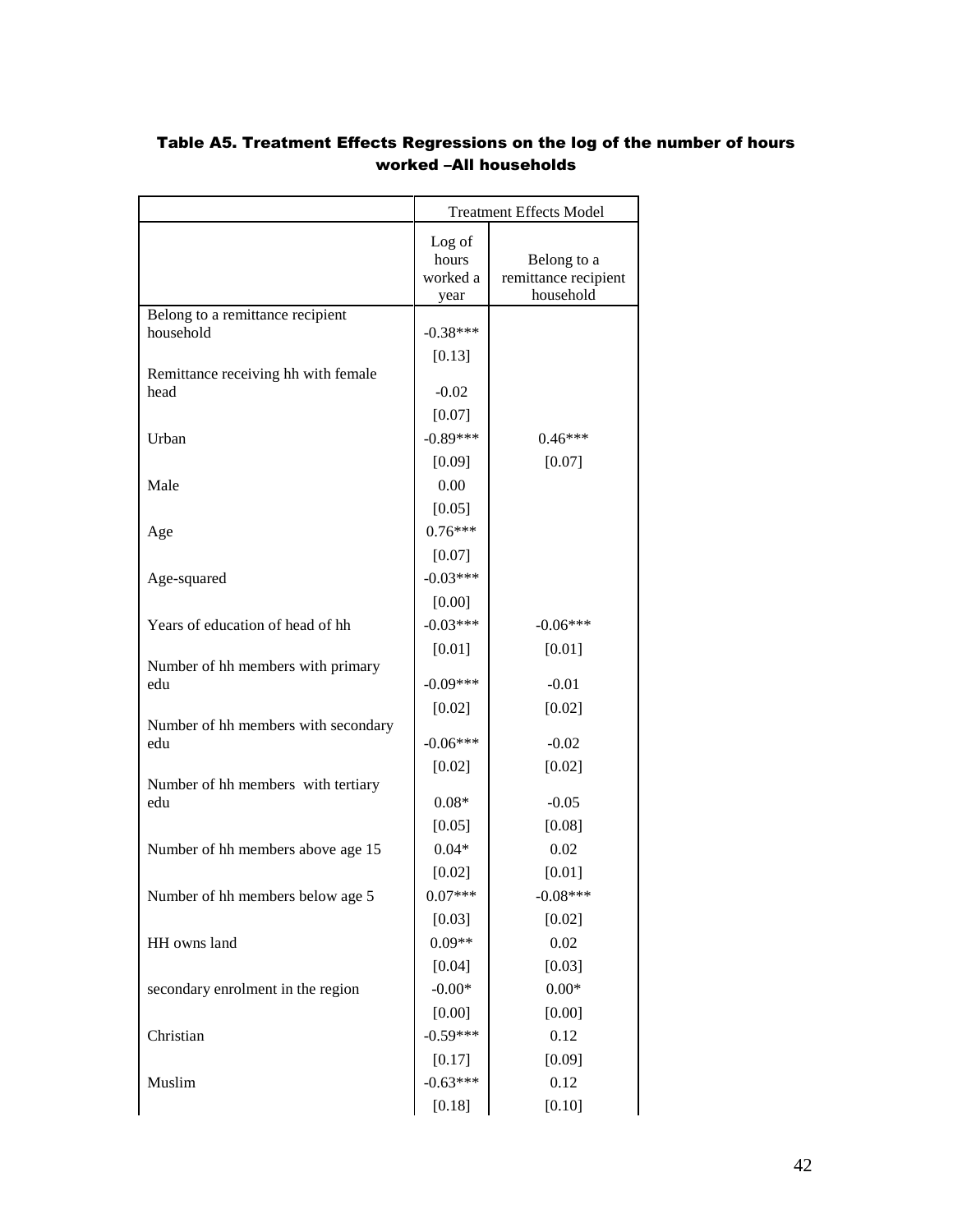| Traditional                   | $-0.35*$   | 0.13       |
|-------------------------------|------------|------------|
|                               | [0.19]     | [0.10]     |
| Religious network             |            | $1.32***$  |
|                               |            | [0.33]     |
| Ethnic network                |            | $2.14***$  |
|                               |            | $[0.21]$   |
| Years of education of hh head |            | $0.00***$  |
|                               |            | [0.00]     |
| Constant                      | $-2.16***$ | $-1.69***$ |
|                               | [0.38]     | [0.15]     |
| Observations                  | 8862       | 8862       |
| Log likelihood                | $-14230$   |            |
| Rho                           | $0.1**$    |            |
|                               | [0.04]     |            |
| Lambda                        | 0.17       |            |
|                               | 0.07       |            |
| Sigma                         | 1.79       |            |
|                               | [0.03]     |            |

Standard errors in parentheses.\*\*\*  $p<0.01$ , \*\*  $p<0.05$ , \*  $p<0.1$ Regional fixed effects included, but not presented.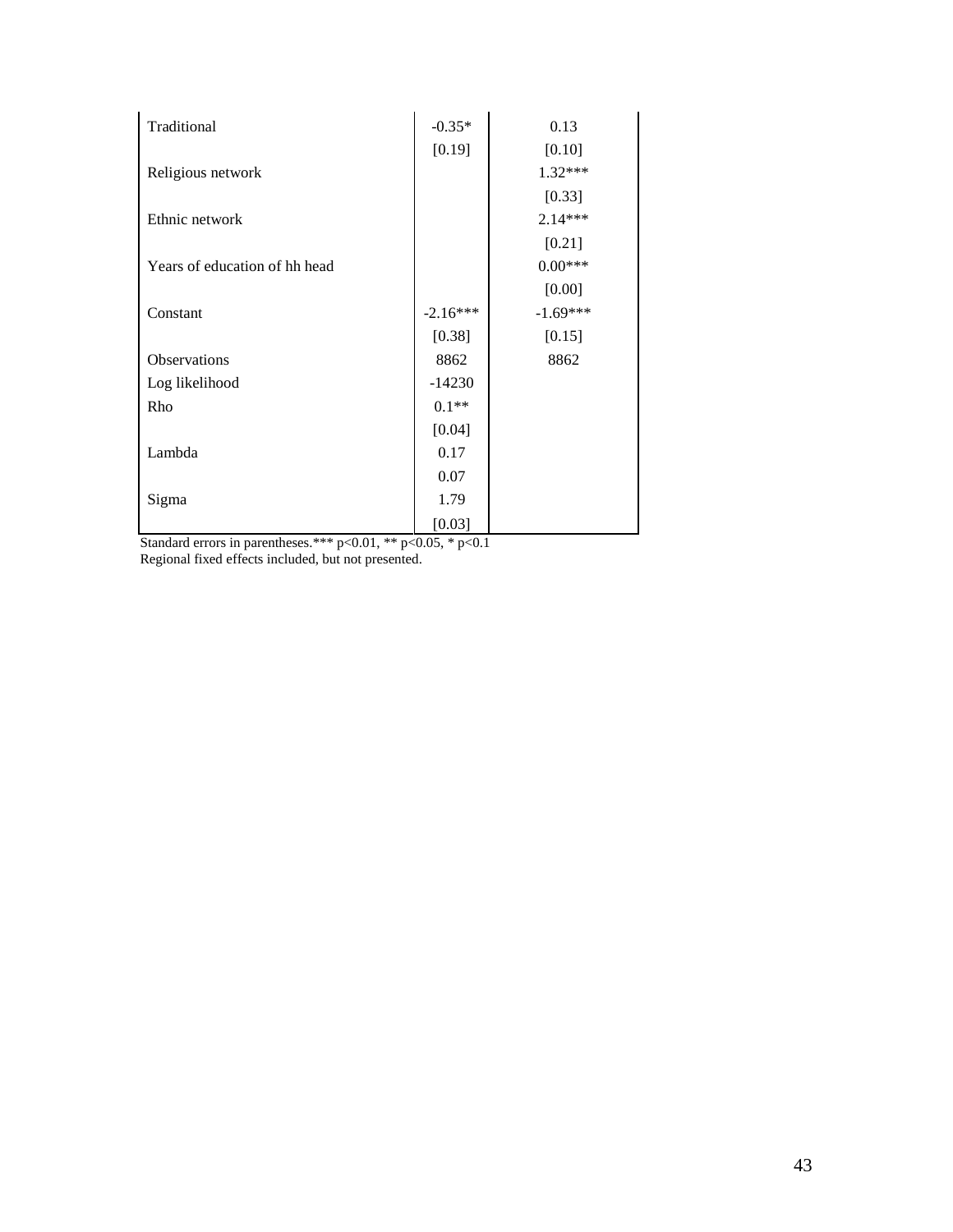|                                               | <b>Treatment Effects</b>    |                              |  |
|-----------------------------------------------|-----------------------------|------------------------------|--|
|                                               | Model                       |                              |  |
|                                               | Log of<br>hours<br>worked a | Belong to<br>а<br>remittance |  |
|                                               | year                        | recipient<br>household       |  |
| Belong to a remittance recipient<br>household | 2.71***                     |                              |  |
|                                               | [0.07]                      |                              |  |
| Remittance receiving hh with female<br>head   | $-0.12$                     |                              |  |
|                                               | [0.10]                      |                              |  |
| Urban                                         | $-1.08***$                  | $0.35***$                    |  |
|                                               | [0.11]                      | $[0.07]$                     |  |
| Male                                          | 0.03                        |                              |  |
|                                               | [0.04]                      |                              |  |
| Age                                           | $0.72***$                   |                              |  |
|                                               | [0.06]                      |                              |  |
| Age-squared                                   | $-0.03***$                  |                              |  |
|                                               | [0.00]                      |                              |  |
| Years of education of head of hh              | $\theta$                    | $-0.02$                      |  |
|                                               | $[0.01]$                    | $[0.01]$                     |  |
| Number of hh members with primary             |                             |                              |  |
| edu                                           | $-0.04$                     | $-0.03*$                     |  |
| Number of hh members with secondary           | [0.03]                      | [0.02]                       |  |
| edu                                           | $-0.05**$                   | $\theta$                     |  |
|                                               | $[0.02]$                    | [0.02]                       |  |
| Number of hh members with tertiary<br>edu     | 0.03                        | 0.05                         |  |
|                                               | [0.07]                      | [0.08]                       |  |
| Number of hh members above age 15             | 0.01                        | 0                            |  |
|                                               | [0.03]                      | $[0.01]$                     |  |
| Number of hh members below age 5              | $0.14***$                   | $-0.06***$                   |  |
|                                               | [0.03]                      | $[0.02]$                     |  |
| HH owns land                                  | 0.06                        | 0.01                         |  |
|                                               | [0.05]                      | [0.03]                       |  |
| secondary enrolment in the region             | $-0.00**$                   | $\boldsymbol{0}$             |  |
|                                               | [0.00]                      | [0.00]                       |  |
| Christian                                     | $-0.69***$                  | 0.14                         |  |

# Table A6. Treatment Effects Regressions on the log of the number of hours worked -Domestic sample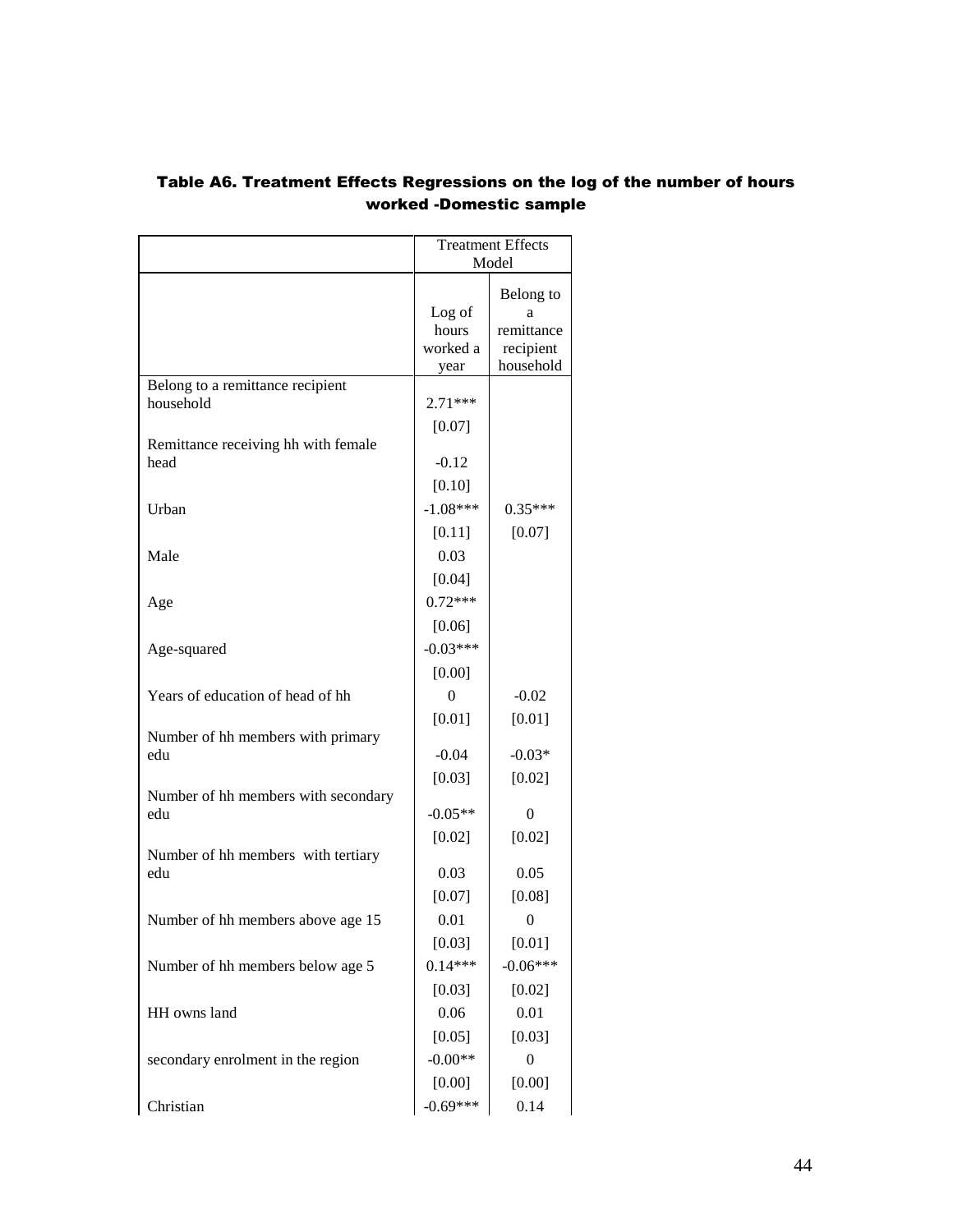|                               | [0.19]     | [0.10]     |
|-------------------------------|------------|------------|
| Muslim                        | $-0.53***$ | 0.06       |
|                               | $[0.20]$   | [0.10]     |
| Traditional                   | $-0.42**$  | 0.04       |
|                               | $[0.21]$   | $[0.11]$   |
| $Loc7 = Accra(GAMA)$          | $0.54***$  | $-0.14*$   |
|                               | [0.10]     | [0.08]     |
| Religious network             |            | $0.87***$  |
|                               |            | $[0.25]$   |
| Ethnic network                |            | $1.30***$  |
|                               |            | [0.18]     |
| Years of education of hh head |            | 0.00       |
|                               |            | [0.00]     |
| Constant                      | $-2.82***$ | $-1.25***$ |
|                               | [0.40]     | [0.13]     |
| Observations                  | 8376       | 8376       |
| Log likelihood                | $-13964$   |            |
| Rho                           | $-0.8***$  |            |
|                               | $[-0.01]$  |            |
| Lambda                        | $-1.75$    |            |
|                               | [0.05]     |            |
| Sigma                         | 2.19       |            |
|                               | $[0-04]$   |            |

Standard errors in parentheses.\*\*\*  $p<0.01$ , \*\*  $p<0.05$ , \*  $p<0.1$ Regional fixed effects included, but not presented.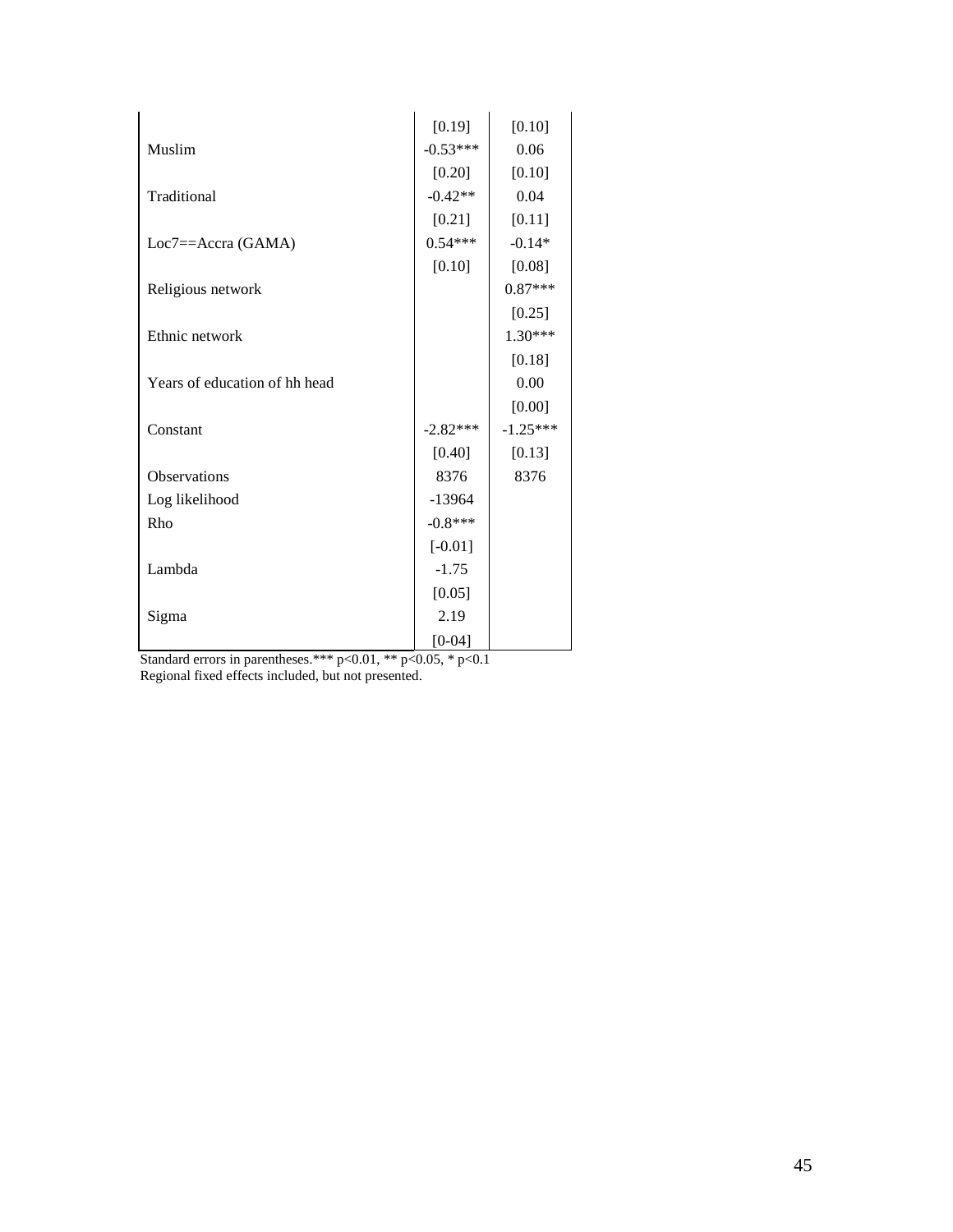|                                            | <b>Treatment Effects</b> |                        |
|--------------------------------------------|--------------------------|------------------------|
|                                            | Model                    |                        |
|                                            | Log of                   | Belong to<br>а         |
|                                            | hours                    | remittance             |
|                                            | worked a<br>year         | recipient<br>household |
| Belong to a remittance recipient           |                          |                        |
| household                                  | $-1.69***$               |                        |
|                                            | [0.13]                   |                        |
| Remittance receiving hh with female        |                          |                        |
| head                                       | $-0.17*$                 |                        |
|                                            | [0.09]                   |                        |
| Urban                                      | $-0.36***$               | $1.37***$              |
|                                            | $[0.11]$                 | [0.16]                 |
| Male                                       | $-0.04$                  |                        |
|                                            | [0.05]                   |                        |
| Age                                        | $0.72***$                |                        |
|                                            | [0.08]                   |                        |
| Age-squared                                | $-0.03***$               |                        |
|                                            | [0.00]                   |                        |
| Years of education of head of hh           | $-0.03***$               | 0.02                   |
|                                            | $[0.01]$                 | [0.02]                 |
| Number of hh members with primary          |                          |                        |
| edu                                        | $-0.07***$               | 0.04                   |
|                                            | [0.03]                   | [0.03]                 |
| Number of hh members with secondary<br>edu | $-0.06***$               | $-0.06***$             |
|                                            |                          |                        |
| Number of hh members with tertiary         | $[0.02]$                 | [0.02]                 |
| edu                                        | $0.14***$                | 0.02                   |
|                                            | [0.06]                   | [0.09]                 |
| Number of hh members above age 15          | $0.08***$                | 0.01                   |
|                                            | [0.03]                   | [0.02]                 |
| Number of hh members below age 5           | 0.02                     | $-0.15***$             |
|                                            | [0.03]                   | [0.03]                 |
| HH owns land                               | 0.08                     | 0.05                   |
|                                            | [0.05]                   | [0.06]                 |
| secondary enrolment in the region          | $\boldsymbol{0}$         | $0.00*$                |
|                                            | [0.00]                   | [0.00]                 |
|                                            |                          |                        |
| Christian                                  | $-0.51***$               | 0.08                   |

## Table A7. Treatment Effects Regressions on the log of the number of hours worked –International sample